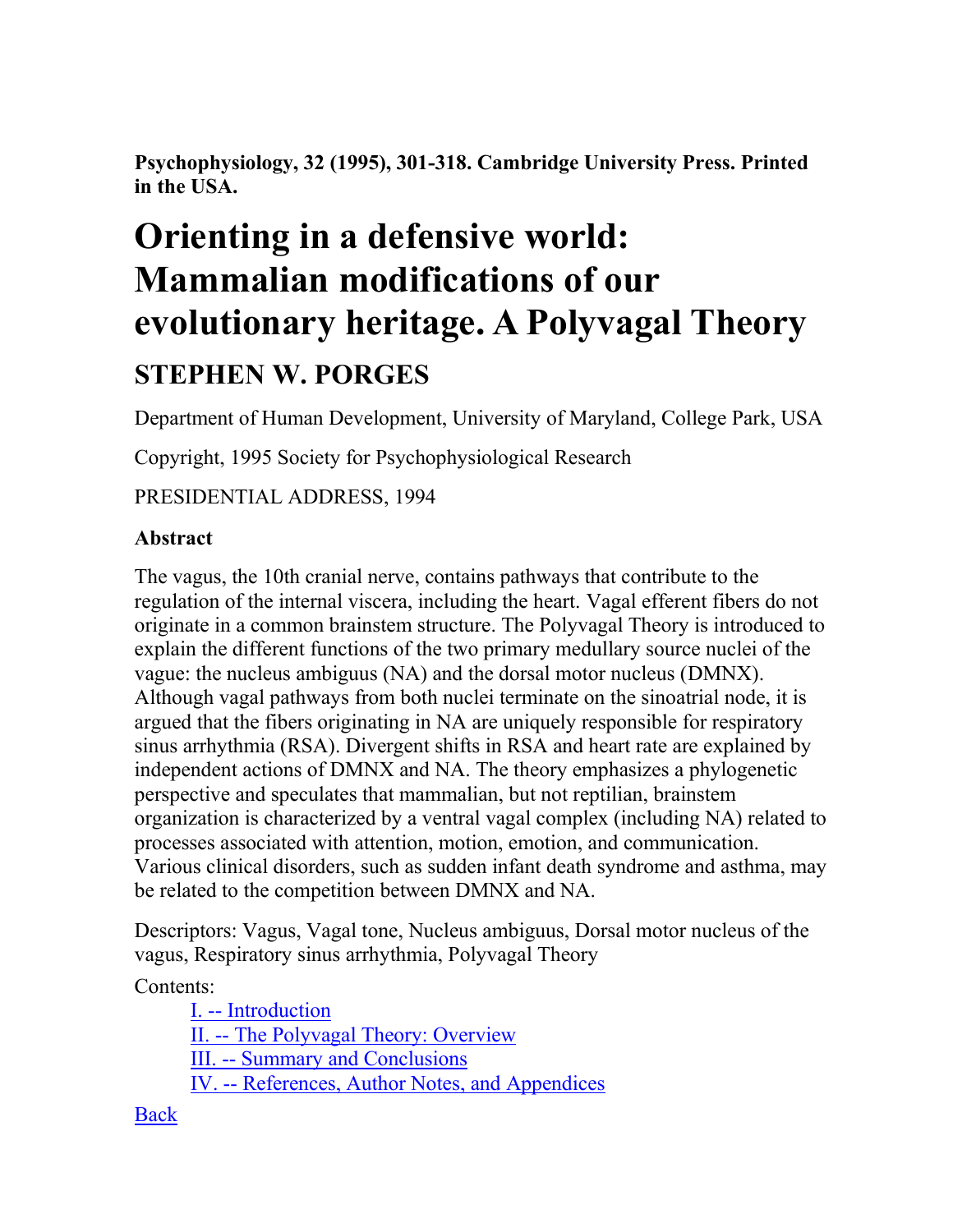# **Introduction**

The systematic investigation of mind-body relations forms the scientific basis for the science of psycho-physiology. Unlike the correlative view of mind-body evaluations that dominates psychology and psychiatry, psychophysiology emphasizes a continuity between neuro-physiological and psychological processing. Psycho-physiologists assume that the nervous system provides the functional units for the bidirectional transduction of psychological and physiological processes. Thus, from a psychophysiological perspective, it is possible to link, not merely in theory, but also via measurement, psychological processes with neurophysiological processes and brain structures.

The paper will focus on the neural regulation of the heart via the vagus and how this regulation evolved to facilitate specific psychological processes. The Poly-Vagal Theory, described in this paper, provides an explanation of how the vagal pathways regulate heart rate in response to novelty and to a variety of stressors. The theory proposes that via evolution, mammalian nervous systems developed two vagal systems: one a phylogenetic relic of amphibia and reptilia, and the other, an evolutionary modification unique to mammals. According to the Poly-Vagal Theory, the two vagal systems are programmed with different response strategies and may respond in a contradictory manner. Explanations for several psychophysiological phenomena and psychosomatic disturbances will be proposed. The theory is based upon an established literature in neurophysiology, neuroanatomy, and psychophysiology.

#### **Arousal theory: Historical legacy.**

Early psychophysiological research assumed that peripheral autonomic measures provided sensitive indicators of arousal or activation (Darrow, Jost, Solomon, & Mergener, 1942; Duffy, 1957; Lindsley, 1951; Malmo, 1959). This view was based upon a rudimentary understanding of the autonomic nervous system in which changes in electrodermal activity and heart rate were assumed to be accurate indicators of sympathetic activity. As activation-arousal theory developed, continuity between the peripheral autonomic response and central mechanisms was assumed. According to this assumption, any organ influenced by sympathetic efferent fibers, such as the sudomotor, vascular, or cardiac systems, was a potential indicator of limbic or cortical activity.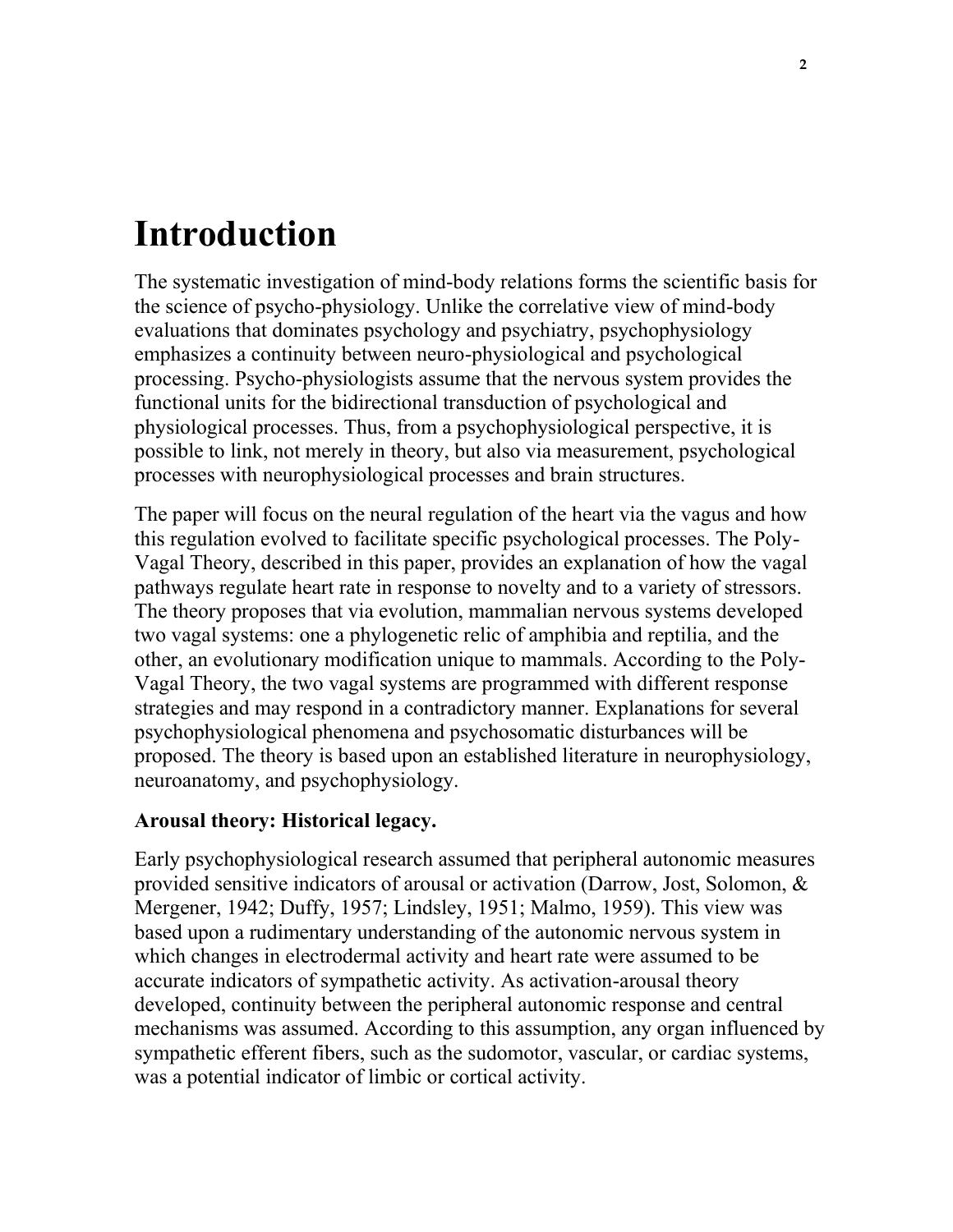Although the specific pathways relating these various levels were never outlined and are still sketchy, electrodermal and heart rate measures became the primary focus of research during the early history of the Society for Psychophysiological Research. This was due to their presumed sympathetic innervation and, in part, to their measurement availability. Not by plan, but by default, this emphasis created a research environment that neglected several important factors including: 1) parasympathetic influences, 2) interactions between sympathetic and parasympathetic processes, 3) peripheral autonomic afferents, 4) central regulatory structures, 5) the adaptive and dynamic nature of the autonomic nervous system, and 6) phylogenetic and ontogenetic differences in structural organization and function.

Neglect of these concepts and an emphasis on a global construct of 'arousal' still abides within various sub- disciplines of psychology, psychiatry, and physiology. This outdated view of 'arousal' may restrict an understanding of how the autonomic nervous system interfaces with the environment and the contribution of the autonomic nervous system to psychological and behavioral processes. In contrast, more recent neurophysiological data promote a more integrative view of the autonomic nervous system.

#### **Brain-heart communication: Historical perspective.**

When we view living organisms as a collection of dynamic, adaptive, interactive, and interdependent physiological systems, it is no longer appropriate to treat the autonomic nervous system as functionally distinct from the central nervous system. We start to recognize that peripheral organs do not "float in a visceral sea." Rather, they are anchored to central structures via efferent pathways and are continuously signaling central regulatory structures via their abundant afferent pathways. Thus, the bidirectional connections between autonomic and central brain structures are becoming apparent. Accordingly, new theories and research strategies must incorporate the dynamic and interactive constructs that link central structures with peripheral organs.

Darwin (1872) provides historical insight into the potential importance of the vagus in bidirectional communication between the brain and the heart. Although Darwin focused on facial expressions in defining emotions, he acknowledged the dynamic relationship between the vagus and the central nervous system activity that accompanied the spontaneous expression of emotions. He speculated that there were identifiable neural pathways that provided the necessary communication between specific brain structures and peripheral organs to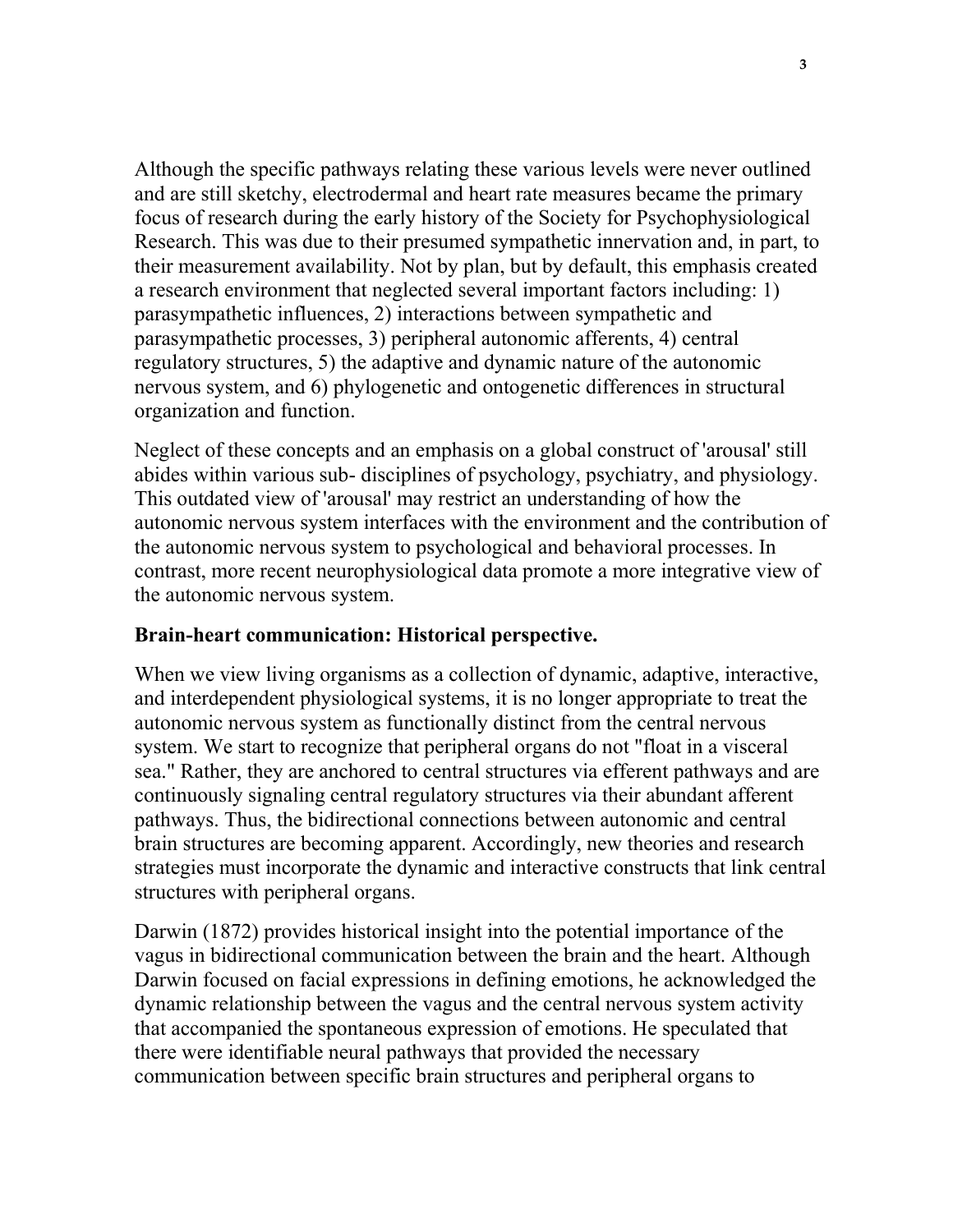promote the unique pattern of autonomic activity associated with emotions. For example he stated:

... when the mind is strongly excited, we might expect that it would instantly affect in a direct manner the heart; and this is universally acknowledged... when the heart is affected it reacts on the brain; and the state of the brain again reacts through the pneumo-gastric [vagus] nerve on the heart; so that under any excitement there will be much mutual action and reaction between these, the two most important organs of the body (p.69).

For Darwin, when an emotional state occurred, the beating of the heart changed instantly, the change in cardiac activity influenced brain activity, and the brain stem structures via the cranial nerves (i.e., vagus) stimulated the heart. He did not elucidate the neurophysiological mechanisms that translate the initial emotional expression to the heart. Our current knowledge of the brain stem origin and neurophysiological function of the various branches of the vagus was not available to Darwin. At that time it was not known that vagal fibers originated in several medullary nuclei and that the branches of the vagus exerted control over the periphery through different feedback systems. However, Darwin's statement is important, because it emphasizes the afferent feedback from the heart to the brain, independent of the spinal cord and the sympathetic nervous system, as well as the regulatory role of the pneumo-gastric nerve (renamed the vagus at the end of the 19th century) in the expression of emotions.

Darwin attributed the above ideas to Claude Bernard as an example of nervous system regulation of le milieu interieur. Consistent with more contemporary psychophysiology, Claude Bernard viewed the heart as a primary response system capable of responding to all forms of sensory stimulation. He explicitly emphasized the potency of central nervous system pathways to the heart (Cournand, 1979). These ideas are expressed in the following quotation:

In man the heart is not only the central organ of circulation of blood, it is a center influenced by all sensory influences. They may be transmitted from the periphery through the spinal cord, from the organs through the sympathetic nervous system, or from the central nervous system itself. In fact the sensory stimuli coming from the brain exhibit their strongest effects on the heart (Claude Bernard, 1865 quoted in Cournand, 1979).

Although seldom acknowledged as founders of modern psychophysiology, Bernard and Darwin have contributed to the theoretical basis for a neuropsychophysiology of the autonomic nervous system. The above quotations document their view that the heart provided not only an output system from the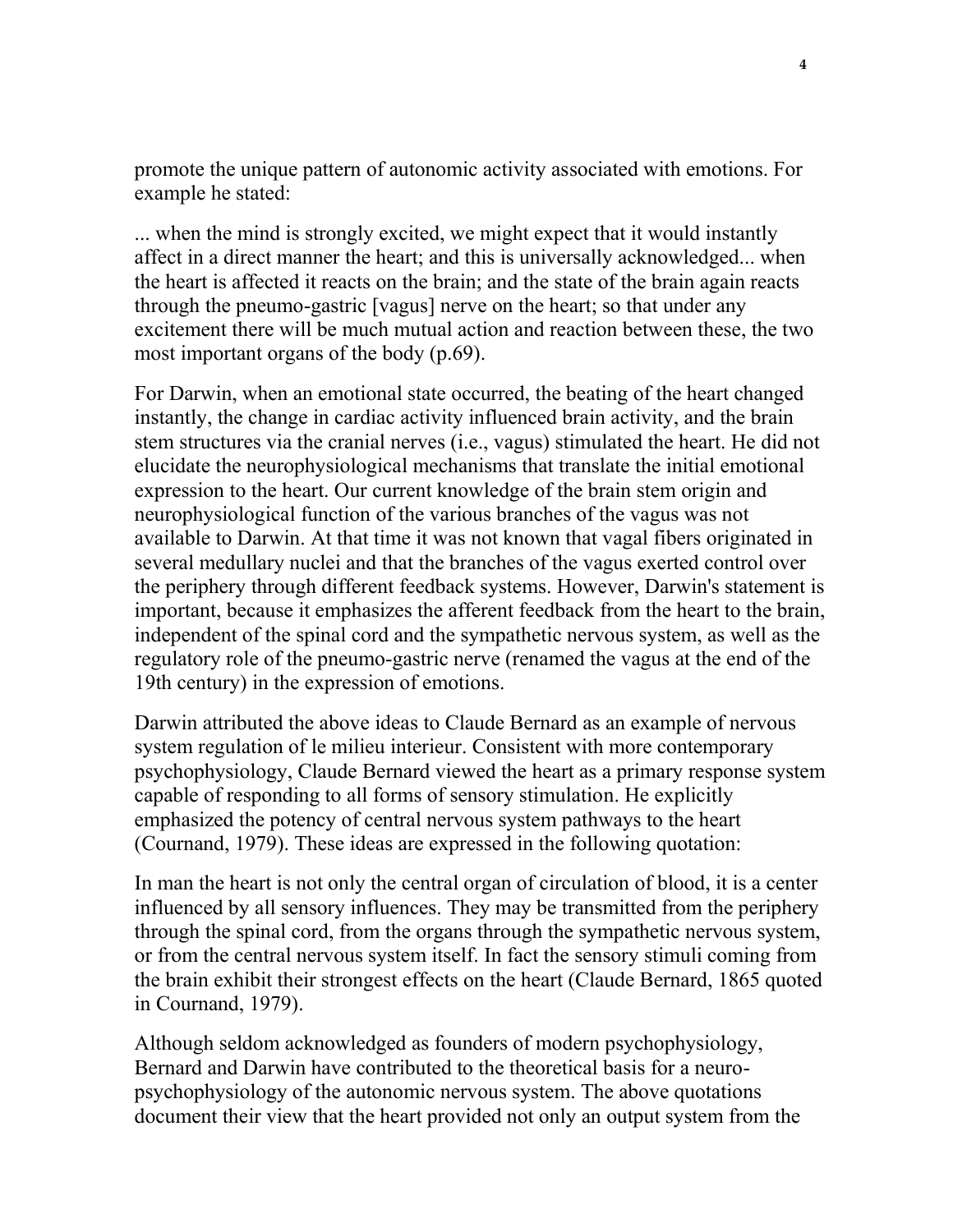brain, capable of indexing sensory processing, but they also recognized that the heart was a source of afferent stimulation to the brain able to change or contribute to psychological state. Consistent with this theoretical bias, psychophysiologists during the past century have investigated the functional sensitivity of heart rate measures to sensory and affective stimuli (e.g., Darrow, 1929; Graham & Clifton, 1966; Lacey, 1967), and the dynamic feedback between the brain and the heart in regulating both psychological state and the threshold for sensory stimuli (e.g., Lacey and Lacey, 1978).

Contemporary psychophysiology gained much of its current theoretical perspective from intriguing ideas regarding the interaction between autonomic and sensory processes introduced by Sokolov (1963). The Sokolovian model contained all the requisite components of an integrative theory relating autonomic function to psychological state. The model included: 1) acknow-ledgment of both afferents and efferents in both autonomic and somatic systems, 2) an autonomic feedback loop (i.e., autonomic tuning) to regulate sensory thresholds, 3) an interface between autonomic processes and psychological phenomena (i.e., orienting and defensive reflexes), and, 4) brain regulation of autonomic reactivity via habituation.

The Sokolovian model included bidirectional communication between brain and periphery. In the Sokolovian, model autonomic processes contributed to the tuning of receptor systems to engage or disengage with the external environment. Consistent with the Sokolov view, the Laceys (e.g., Lacey, 1967; Lacey and Lacey, 1978) emphasized the bidirectional communication between the afferents in the cardiovascular system and brain in the regulation of both cardiac function and sensory threshold. In contrast, to this emphasis on bidirectional communication, Obrist (1976) focused on the general concordance between metabolic demands and heart rate. Both arguments have merit. For example, afferent stimulation of the baroreceptors has immediate effects on both peripheral cardiovascular function and on central arousal state (Gellhorn, 1964), and the metabolic demands associated with exercise have deterministic influences, via vagal withdrawal, on heart rate (Obrist, 1981; Rowell, 1993).

#### **Heart rate responses: A neurogenic emphasis**

Throughout the history of the Society for Psychophysiological Research, psychophysiologists have been studying robust phenomena, such as the autonomic components of the orienting reflex, often without explanatory neurophysiological models. This paper is in response to this need. The paper will provide a theoretical model based upon the evolution of neural structures and the neural regulation of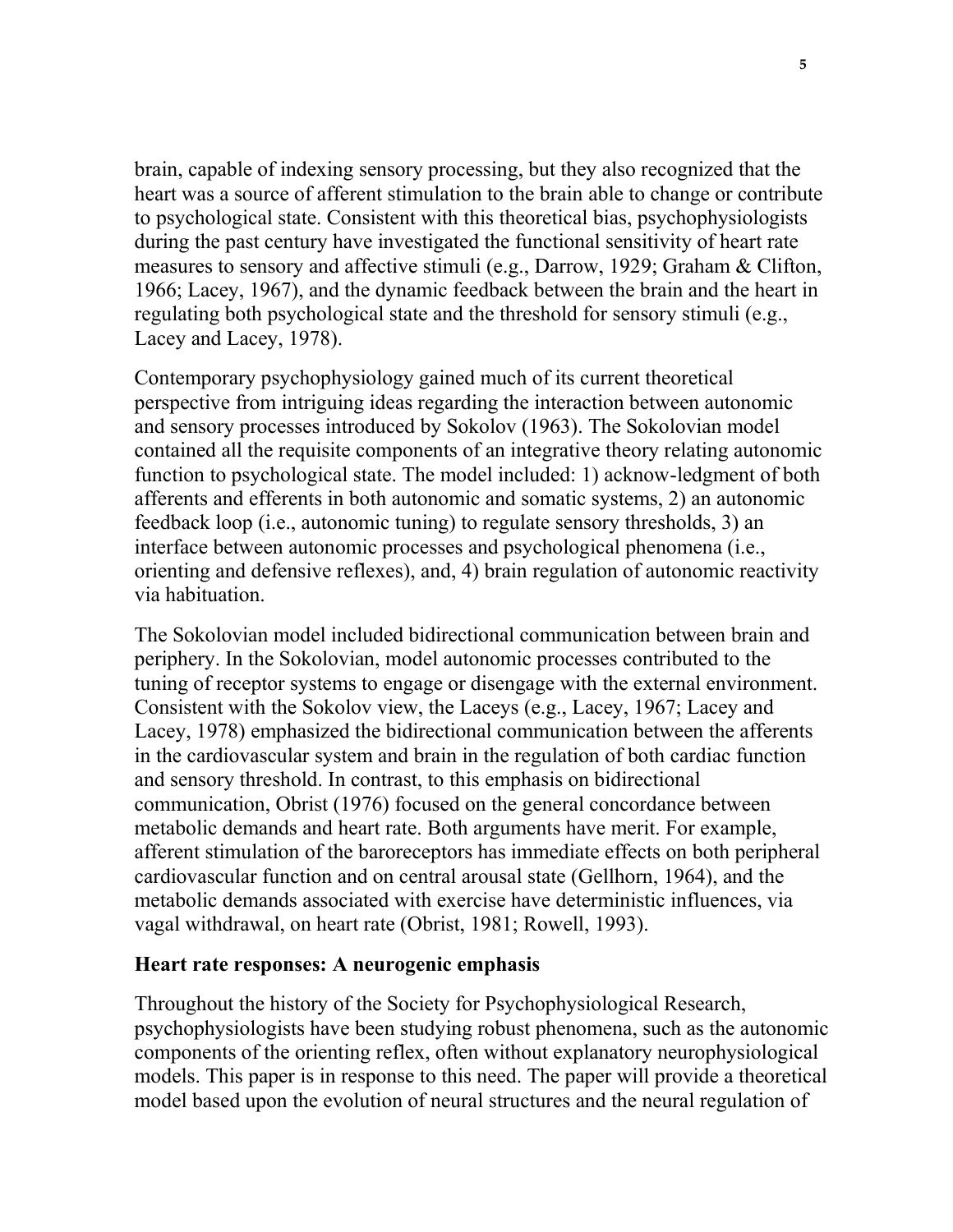autonomic processes to explain several psychophysiological phenomena including orientation, attention, and emotion.

The orienting reflex provides an excellent point of embarkation. Based upon the convergent theoretical approaches of Sokolov (1963), Lacey (1967), and Graham and Clifton (1966), the orienting reflex is assumed to have a cardiac component. This component is characterized by a heart rate deceleration that functionally influences perceptual thresholds, facilitating the processing of information regarding the state of the external environment. However, what are the neural mechanisms mediating the cardiac orienting response? Or, as Obrist (1976) argued, is the heart rate deceleration merely an epiphenomenon associated with decreased metabolic demands accompanying the reduced motor activity that defines orienting and attending behaviors? The time course of the response, the effects of neural blockades, and studies with clinical populations support the contention that the cardiac orienting response is neurogenic. First, heart rate deceleration associated with the cardiac orienting response is rapid, occurring within a few seconds and usually returns rapidly to baseline. Second, the latency characteristics of the cardiac orienting response are similar to other neurogenic bradycardic reflexes such as opto-vagal, vaso-vagal, baroreceptor-vagal and chemoreceptor-vagal reflexes.

Blockade studies with atropine demonstrate that short latency bradycardia associated with both orienting reflexes and classical conditioning are mediated by cholinergic pathways via the vagus (e.g., Berntson, Cacioppo, & Quigley, 1994; Obrist, 1981; Schneiderman, 1974). Studies with the aged and other clinical populations with peripheral neuropathies or autonomic regulatory problems (e.g., diabetes) document deficits in vagal function (De Meersman, 1993; Gribben, Pickering, Sleight, & Peto, 1971; Weiling, van Brederode, de Rijk, Borst, & Dunning, 1982; Weise & Heydenreich, 1991). Additionally, studies of individuals with unilateral brain damage demonstrate that heart rate responses are diminished more in individuals with right side damage (Yokoyama, Jennings, Ackles, Hood, & Boller, 1987). This latter finding is consistent with the evidence that neurophysiological regulation of heart rate is primarily via the right vagus to the sino-atrial node, and that heart rate is under control of higher ipsilateral structures in the brain (Warwick & Williams, 1975).

Vagal influences producing heart rate deceleration in response to mild stress may interact synergistically with sympathetic withdrawal (Buwalda, Koolhaas & Bohus, 1992). Moreover, in conditions of anticipation of aversive stimuli, there have been reports that heart rate deceleration is, in part, due to sympathetic withdrawal (Rau, 1991). Although there are reports of a sympathetic contribution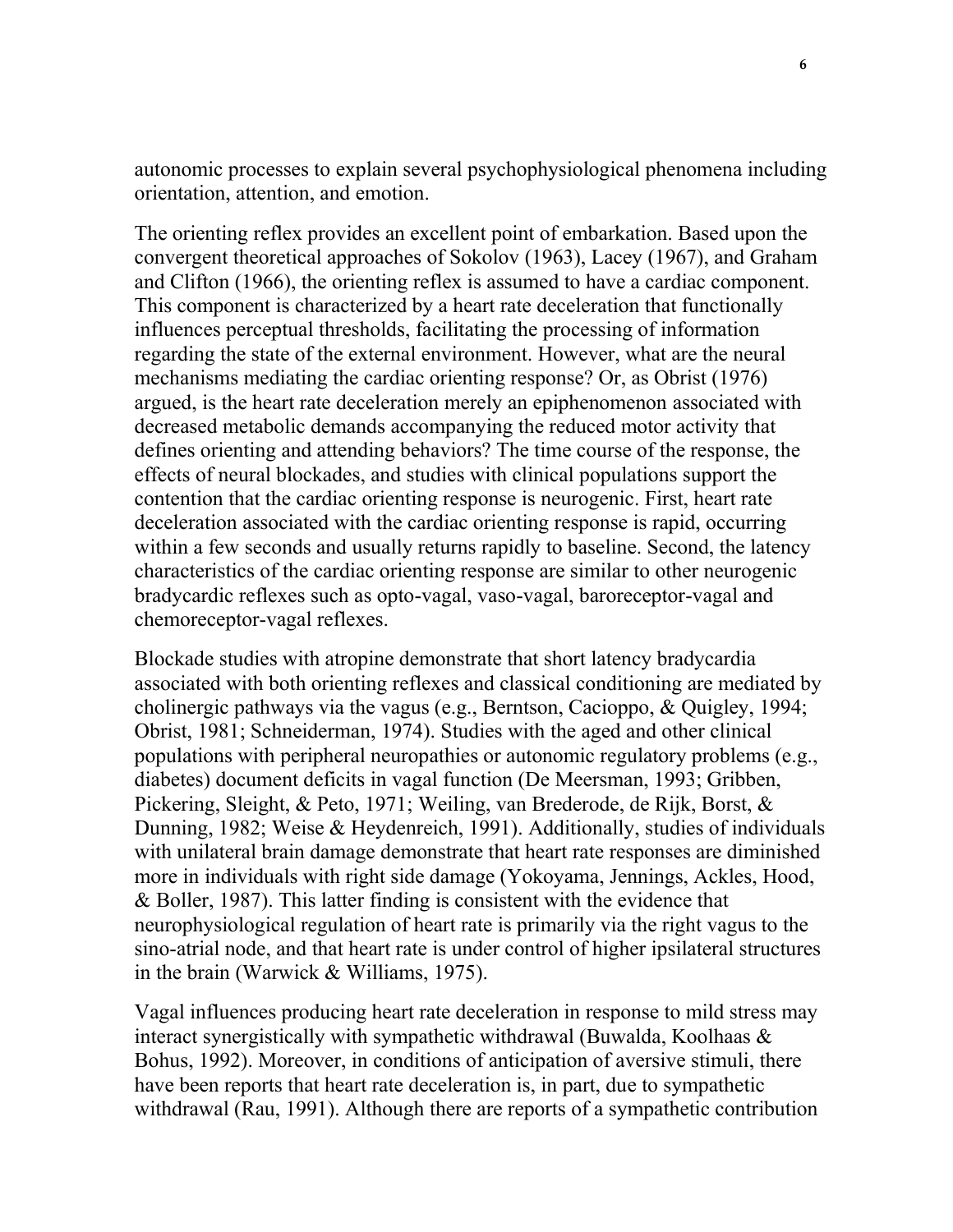to stimulus dependent heart rate decelerations short latency decelerations are determined primarily by the vagus. Thus, it may be argued, that since short latency heart rate reactivity is mediated by the vagus, the magnitude of the cardiac orienting response is an index of vagal regulation.

#### **The Vagal Paradox**

In attempting to structure a neurogenic model of vagal regulation to explain psychophysiological phenomena, there is an obvious inconsistency between data and theory. Physiological theory attributes both the chronotropic control of the heart (i.e., heart rate) and the amplitude of respiratory sinus arrhythmia (RSA) to direct vagal mechanisms (e.g., Jordan, Khalid, Schneiderman & Spyer, 1982; Katona & Jih, 1975). However, while there are situations in which both measures covary (e.g., during exercise and cholinergic blockade), there are other situations in which the measures appear to reflect independent sources of neural control.

Several arguments have been made to explain this discrepancy. First, it has been argued that RSA and average heart rate (during sympathetic blockade) reflect different dimensions of vagal activity. For example, average heart rate might be viewed as reflecting tonic vagal influences and RSA as reflecting phasic vagal influences (e.g., Berntson, Cacioppo, & Quigley, 1993; Jennings & McKnight, 1994; Malik & Camm, 1993). Second, it has been argued that the discrepancy is caused by variations in respiratory parameters (Grossman, Karemaker, & Wieling, 1991) with RSA being confounded by respiratory frequency and tidal volume. Third, it has been argued that variation in quantification methods may contribute to the divergence between RSA and heart rate (Porges & Bohrer, 1990; Byrne & Porges, 1993). And fourth, it has been argued that average heart rate is influenced by a complex and dynamic interaction between sympathetic and vagal systems making it difficult to extract a vagal tone dimension (Berntson, Cacioppo, and Quigley ,1991, 1993).

Often, the arguments have been linked to a definition of vagal tone determined via neural blockade. The functional effect of the neural blockade on heart rate has been used as the criterion measure of vagal tone or parasympathetic control (e.g., Katona & Jih, 1975). Researchers have argued that RSA is not an accurate index of vagal tone, because individual pre-blockade levels of RSA do not accurately map into pre-post change in heart rate (Grossman & Kollai, 1993). Contrary to this argument, Porges (1986) argued that the discrepancy was, in part, based upon the criterion measure selected. He demonstrated that RSA exhibited a more sensitive dose-dependent response curve to vagal blockade via atropine than heart rate. This suggests the possibility that RSA, monitored during periods of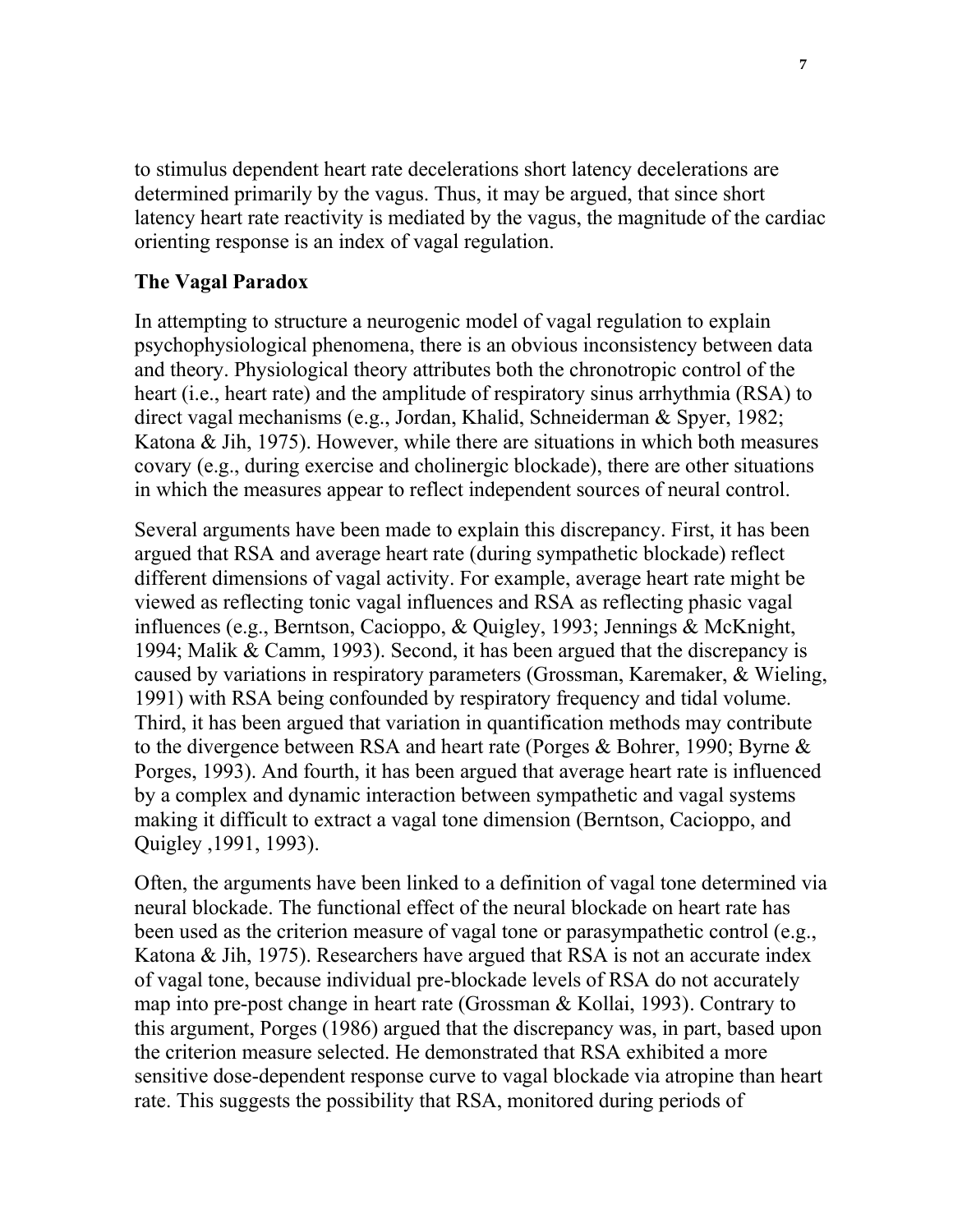spontaneous breathing, may provide a better criterion variable than heart rate. Neurophysiological support may be offered for this proposal. RSA is a vagal phenomenon in contrast to heart rate, which is determined by several sources including vagal, sympathetic, and mechanical factors. Thus, the efficacy of change in heart rate following cholinergic blockade as an index of vagal tone may be challenged.

The above arguments have created a volatile environment debating the neurophysiological interpretation of RSA and the efficacy of specific methods to quantifying RSA. Common to these arguments is the assumption that there is one central source of cardiac vagal tone. The arguments attribute differences, not to central mechanisms, but to the response characteristics of heart rate and RSA. Thus, divergence has been attributed to either the transfer function of the sinoatrial node that would attenuate high frequency oscillations (Saul, Berger, Chen, & Cohen, 1989) or the statistical transfer function of the method of quantifying RSA (Byrne & Porges, 1993) and not as a function of differential neural output.

However, independent of the quantification methodology and during periods of stable respiratory parameters, data have accumulated that demonstrate that RSA and heart rate (independent of sympathetic influences) often respond differently. Although both the neurogenic bradycardia and the suppression of RSA or heart rate variability observed during attention are assumed to be vagal in origin, they often appear independent of each other or in an apparent physiological contradiction (Porges & Raskin, 1969; Porges, 1972; Richards & Casey, 1991). Similar disparities between levels of heart rate and RSA have been observed during inhalant anesthesia when RSA exhibits a massive depression, while heart rate is not altered (Donchin, Feld, & Porges, 1985). Additional examples of convergence and divergence between RSA and heart rate can be observed in both within- and between-subjects designs. For example, individual differences in heart rate and RSA monitored during resting conditions provide independent contributions to measures of cardiac vagal tone derived from vagal blockade (e.g., Grossman & Kollai, 1993). However, convergence may be observed within an individual during exercise when monotonic increases in metabolic load are reflected in both faster heart rate and lower RSA (Billman & DuJardin, 1990). Or, convergence can be observed during neural blockade, via atropine, when both cardiac indices diminish in a clear dose response manner (Cacioppo, Berntson, Binkley, Quigley, Uchino, & Fieldstone, 1994; Dellinger, Taylor, & Porges, 1987; Porges, 1986).

The relationship between RSA and heart rate may change within and between individuals. In our laboratory we have observed that the relationship between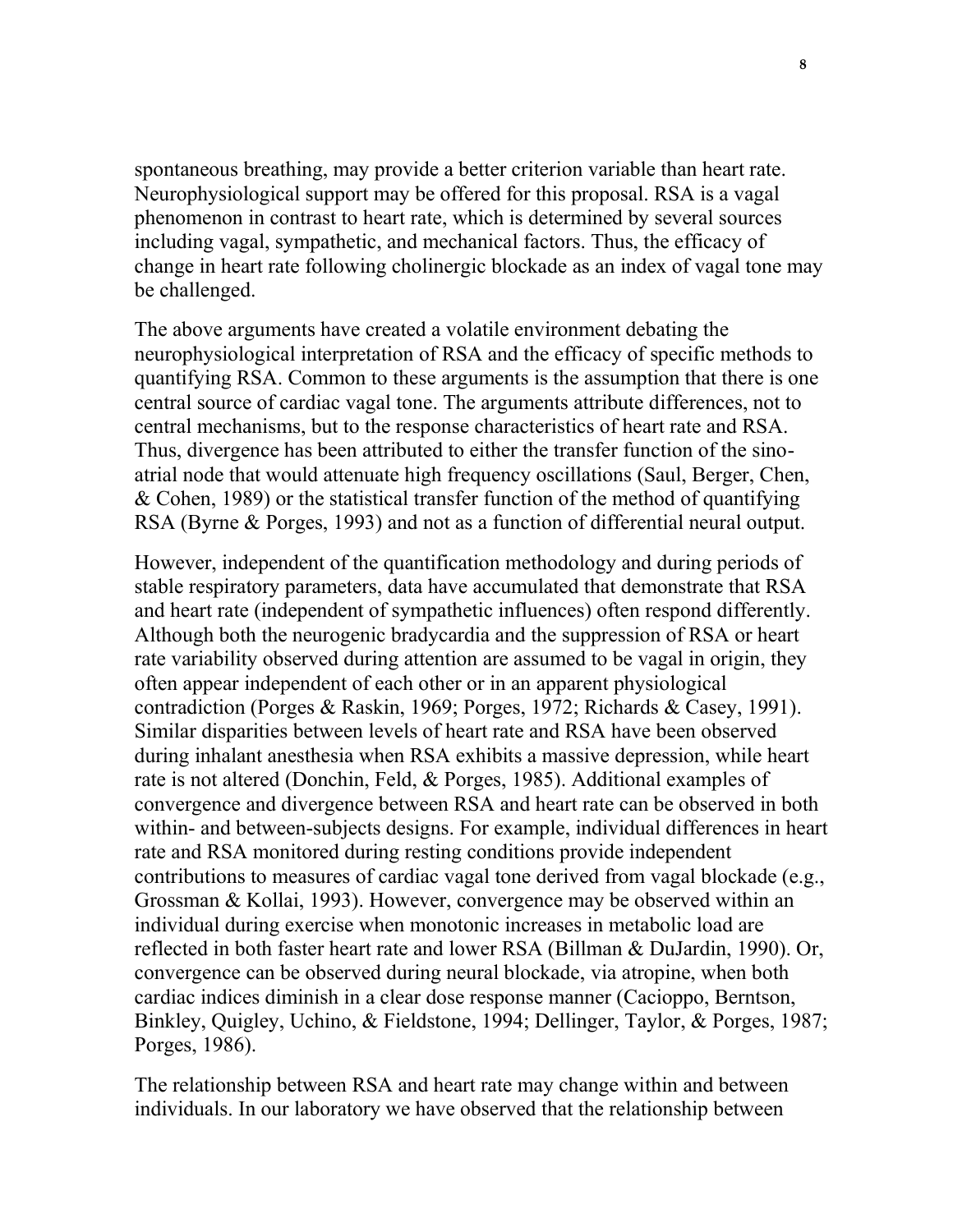RSA and heart rate varies with behavioral state (Riniolo, Doussard-Roosevelt, & Porges, 1994). Twenty-four-hour ambulatory monitoring of adults indicates that during states of drowsiness and sleep the correlation between RSA and heart rate is significantly lower than during alert states. Thus, at times, RSA and heart rate appear to reflect the same physiological processes, while at other times they appear to reflect independent processes.

In contrast to the observable data, neuro-physiological research argues for a covariation between these two parameters, because vagal cardioinhibitory fibers to the heart have consistent functional properties characterized by bradycardia to neural stimulation and a respiratory rhythm (e.g., Jordan, Khalid, Schneiderman, & Spyer, 1982). This inconsistency, based upon an assumption of a single central vagal source is labeled the Vagal Paradox and is outlined in Table 1.

Table 1

The Vagal Paradox: A common central source?

- o 1. Increased vagal tone produces neurogenic bradycardia
- o 2. Decreased vagal tone produces suppression of RSA.
- o 3. Bradycardia occur during periods of suppressed RSA.

The Vagal Paradox is critical to the interpretation of several psychophysiological and clinical conditions. For example, if the bradycardia occurring during orienting reflexes are vagal, why are bradycardia often observed during periods of reduced RSA, also an index of both attention and vagal control of the heart? If vagal tone is a positive indicator of health of a fetus or neonate when monitored with RSA, why is vagal tone a negative indicator of health when it is manifested as bradycardia? If bradycardia and RSA can both be removed by severing the vagus or by pharmacological blockade, are they both manifestations of vagal tone? If bradycardia and RSA are both indices of vagal tone, why do they respond differently? This apparent paradox provides the stimulus for the following inquiry and the development of the proposed Poly-Vagal Theory that speculates that, in mammals, there are two anatomically based vagal response systems.

#### **Mammalian Poly-Vagal System**

To understand the proposed Poly-Vagal Theory, it is necessary to provide additional information regarding the neuroanatomy and neurophysiology of the vagus in mammals. First, the vagus is not one nerve, but a family of neural pathways originating in several areas of the brain stem. Second, there are several branches of the vagus. Third, the vagus is not solely an efferent or motor pathway;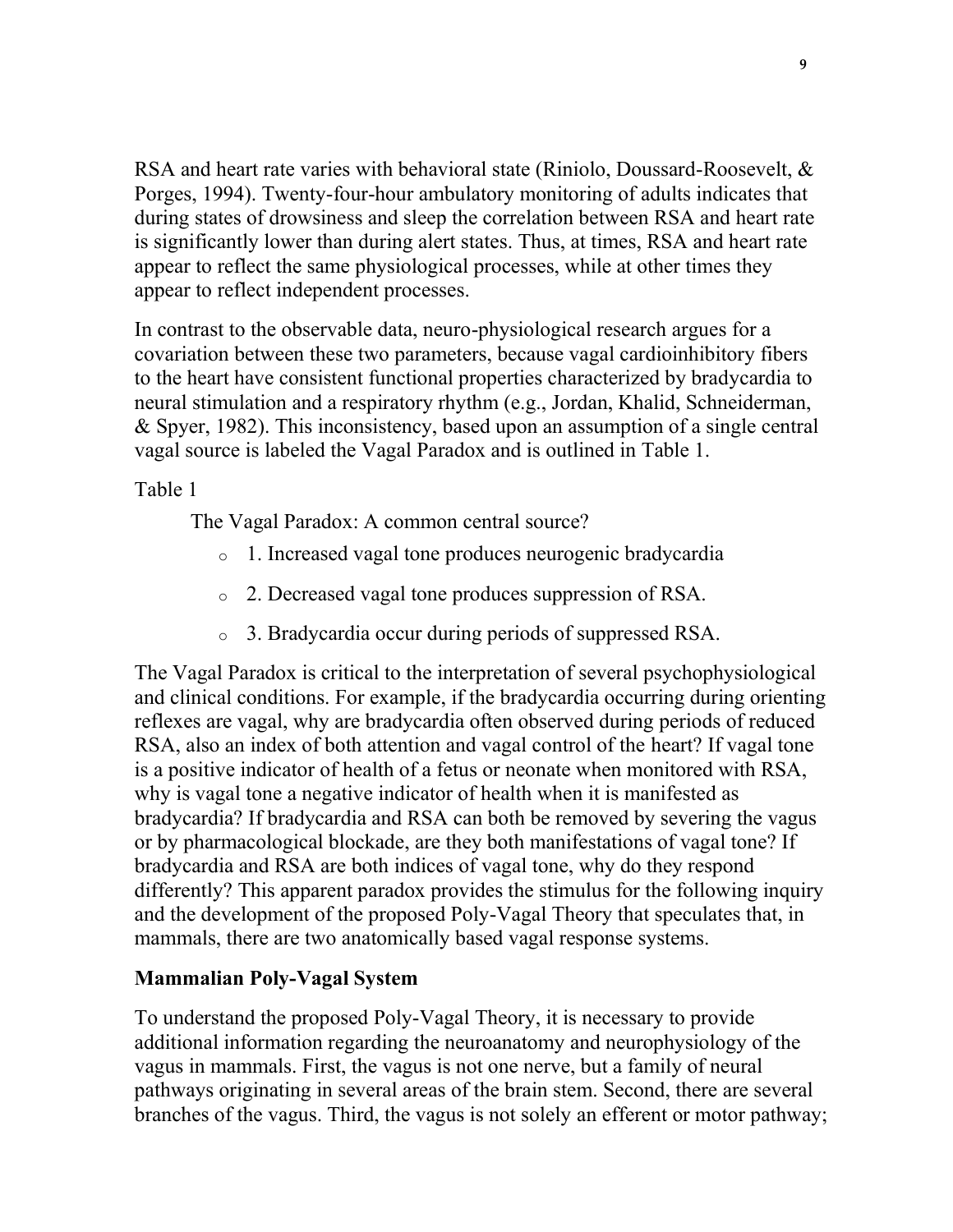rather, at least 80% of the vagal fibers are afferent (Agostoni, Chinnock, DeBurgh Daly, & Murray, 1957). Fourth, the vagus is lateralized with nerve trunks originating in the left and right sides of the brain stem. Fifth, the vagus is asymmetrical with the left and right sides performing different tasks, with the right vagus most potent in the chronotropic regulation of the heart. These points are summarized in Table 2.

Table 2

Mammalian Poly-Vagal System

- o 1. Efferent fibers originate primarily in two medullary nuclei (NA, DMNX).
- o 2. Vagal efferent fibers are clustered into several branches.
- o 3. Approximately 80% of vagal fibers are afferent.
- o 4. The vagus is lateralized.
- o 5. The vagus is asymmetrical with a right bias.

Mammals are poly-vagal. The different vagi have different roles in the regulation of visceral function and originate in different brain stem nuclei with their respective viscerotropic organization. The different vagi may have oppositional outputs to the same target organ. For example, it is possible that during orienting there is an increase in vagal outflow from one branch to produce bradycardia and a withdrawal of vagal outflow from the other branch to produce a suppression of RSA (e.g., Richards and Casey, 1991). Thus, the concept of vagal tone may not be generalized to all vagal efferent pathways or even to the same target organ (e.g., heart), as has been assumed (e.g., Grossman & Kollai, 1993), but may need to be limited to a specific branch or subsystem of the vagus being evaluated. And, the intriguing concept of autonomic space proposed by Berntson, Cacioppo, and Quigley (1991, 1993) to deal with dynamic sympathetic-parasympathetic interactions may require an additional dimension to deal with potential vago-vagal interactions.

The Poly-Vagal Theory proposes that neurogenic bradycardia and RSA are mediated by separate branches of the vagus. Thus, the two commonly used, but not interchangeable measures of cardiac vagal tone may represent different dimensions of vagal tone.

In mammals, the primary motor fibers of the vagus originate from two separate and definable nuclei in the medulla: the dorsal motor nucleus of the vagus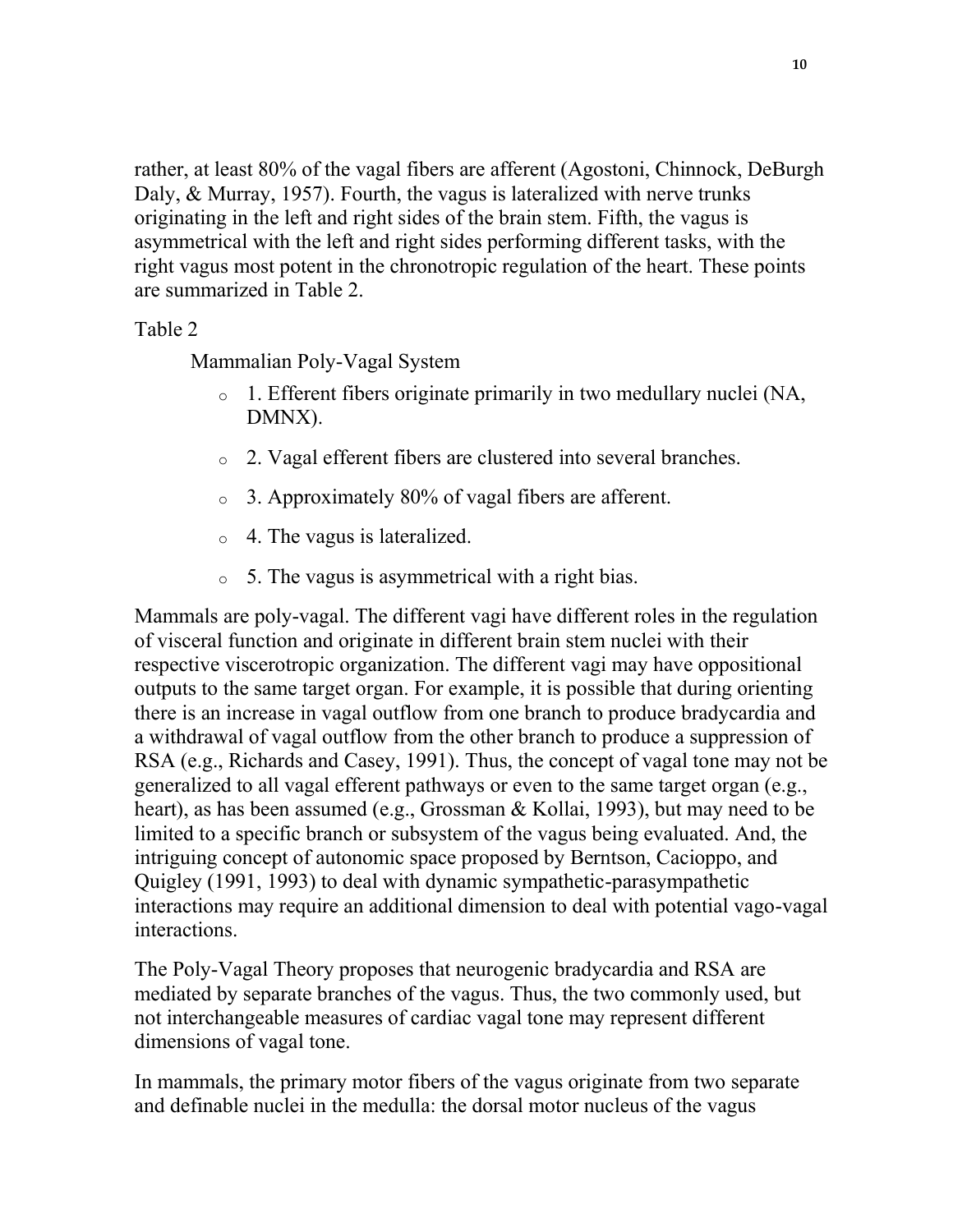(DMNX) and the nucleus ambiguus (NA). DMNX is in the dorsomedial medulla. NA is ventral to DMNX in the ventrolateral reticular formation (Warwick & Williams, 1975). The name ambiguus emphasizes the initial difficulties associated with determining its borders and connections within the reticular formation (Mitchell & Warwick, 1955). A third medullary nucleus, located near DMNX, the nucleus tractus solitarius (NTS), is the terminus of many of the afferent pathways travelling through the vagus from peripheral organs. This trinity of neural structures in the medulla, forms the primary central regulatory component of the vagal system. The relative locations of these medullary nuclei are illustrated in Figure 1.

#### [Figure 1](http://terpconnect.umd.edu/~sporges/polyvag/polyfig1.gif)

Most cells originating in DMNX project to subdiaphragmatic structures (e.g., stomach, intestines, etc). In contrast, only the rostral portion of NA provides vagal innervation of subdiaphragmatic structures (Kalia & Mesulam, 1980), while most cells in NA project to supradiaphragmatic structures (larynx, pharynx, soft palate, esophagus, bronchi, and heart).

Neurotracing and electrophysiological techniques with mammals provide additional evidence that the two vagal nuclei may function independently and have different central connections. These studies have demonstrated that there are no apparent connections between the two nuclei, although both nuclei have input from NTS, central nucleus of the amygdala, and hypothalamus, (Hopkins, 1987; Leslie, Reynold, & Lawes, 1992). It is well accepted that in mammals the primary cardioinhibitory motoneurons are located in NA. However, motor fibers from DMNX join the cardiac vagus (Bennett, Ford, Kidd, & McWilliam, 1984).

Cardioinhibitory and bronchoconstrictor neurons located in NA have myelinated vagal axons that conduct in the fast B fiber range (McAllen & Spyer, 1976, 1978). In contrast, neurons located in DMNX have axons projecting to the cardiac vagal branches that are non-myelinated and conduct in the slower C fiber range. Although there are reports of cardioinhibitory vagal neurons with efferent axons conducting in the B fiber range being located in both DMNX and NA, neurons with axons conducting in the C fiber range are restricted to DMNX (Jordan, Khalid, Schneiderman & Spyer, 1982). The role of these non-myelinated vagal fibers on the heart is not well understood. In research with cats (Ford, Bennett, Kidd, & McWilliam, 1990) and dogs (Donald, Samueloff & Ferguson, 1967) stimulation of these fibers did not affect heart rate. However, although unsubstantiated at this time, the function of these fibers may be dependent upon the outflow of the myelinated NA fibers and may change during conditions such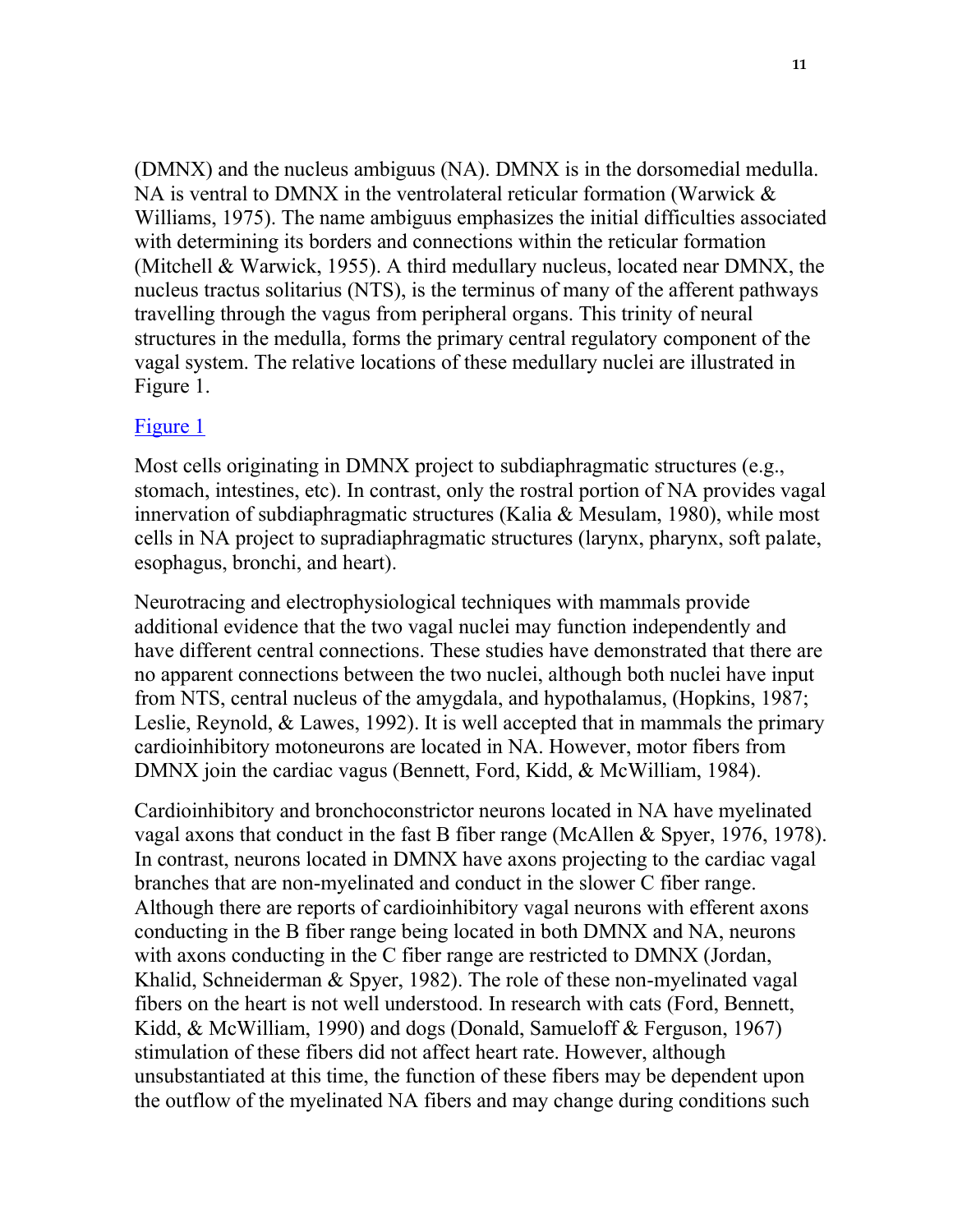as hypoxia. For example, the influence of the unmyelinated fibers on the heart may be potentiated when the outflow from the mylenated NA fibers are blocked. In contrast, in the rabbit, stimulation of the non-myelinated vagal fibers results in heart rate slowing (Woolley, McWilliam, Ford, & Clarke, 1987).

The cytoarchitecture of NA illustrates that the dorsal portion contains source nuclei for special visceral efferents (i.e., voluntary motor fibers) and the ventral portion contains source nuclei for general visceral efferents (i.e., involuntary motor fibers). Motor projections from the dorsal portion go to target organs including the larynx, pharynx, soft palate and esophagus. Motor projections from the ventral portion go to several target organs including the heart, and the bronchi. In fact, these projections account for the primary cardiac and bronchomotor pathways and far outnumber the pathways originating in DMNX.

There is an obvious distinction between the viscerotropic organization of the two vagal nuclei. DMNX provides the primary vagal efferents to subdiaphragmatic organs that regulate digestive and alimentary processes. In contrast, NA provides the primary vagal efferents to the supra-diaphragmatic target organs including soft palate, pharynx, larynx, esophagus, bronchi, and heart.

[Back to Title Page](http://terpconnect.umd.edu/~sporges/polyvag.htm)

[Back to Home Page](http://terpconnect.umd.edu/~sporges/welcome.htm)

# **The Poly-Vagal Theory**

The Poly-Vagal Theory is based on several premises. Some are firmly grounded in neurophysiological and neuroanatomical data and others are more speculative. The first premise articulates the neural regulation of bradycardia and RSA. Based upon the initial premise, it is hypothesized that the neurogenic bradycardia associated with the orienting reflex are mediated by DMNX and that the suppression of heart rate variability (i.e., reduced amplitude of RSA) is mediated by NA.

Premise 1: Neurogenic bradycardia and RSA are mediated by different branches of the vagus and need not respond in concert.

Physiological support for the hypothesis that DMNX can contribute to neurogenic bradycardia, independent of NA, is provided by lesion studies. Machado and Brody (1988) have reported that chronic bilateral lesions of NA reduced but did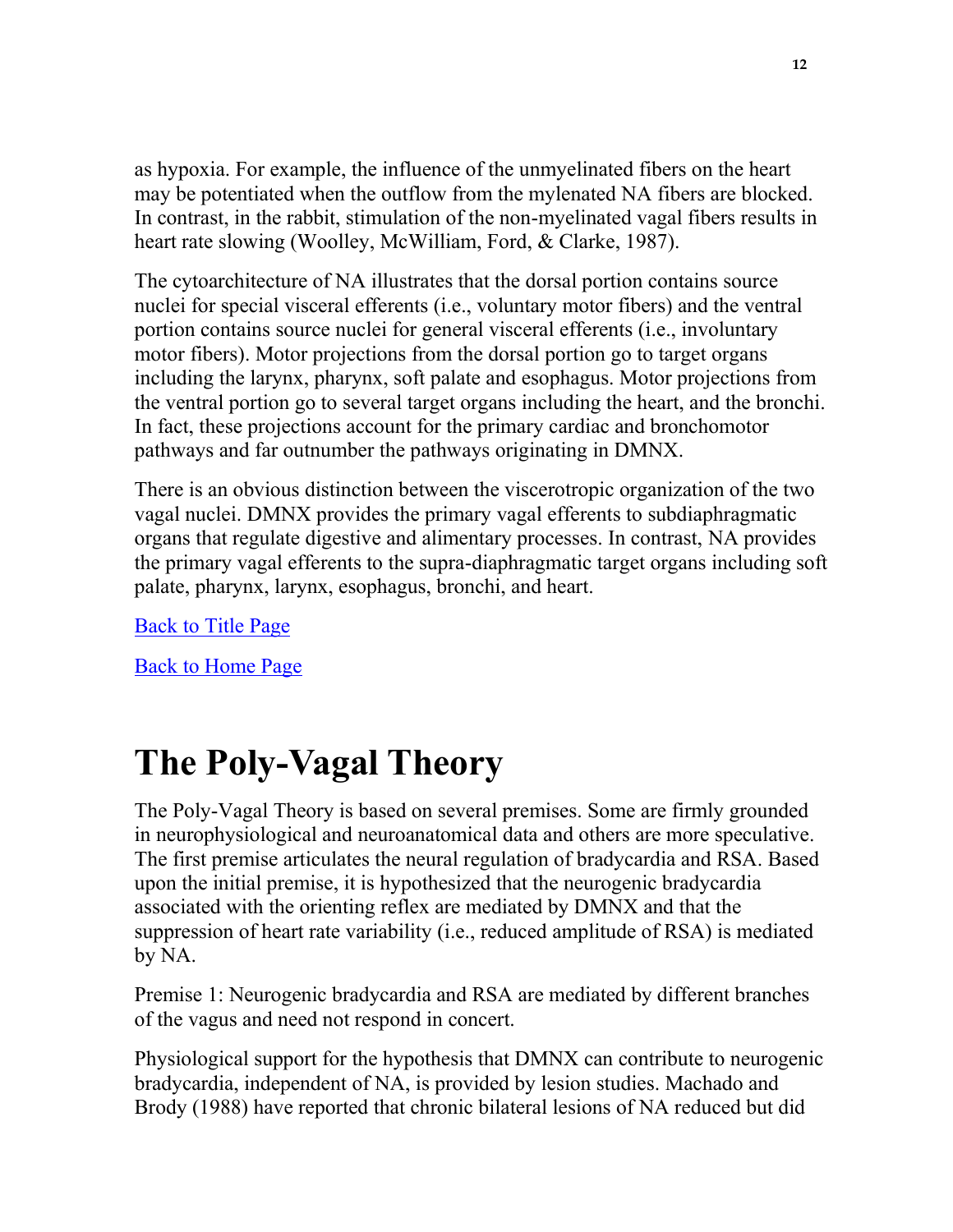not totally block baroreceptor reflex-mediated bradycardia in conscious rats. Thus, DMNX contains vagal neurons capable of producing bradycardia with a response latency associated with the baroreceptor reflex. This is supported by Jerrell, Gentile, McCabe, & Schneiderman (1986), who argued that differential Pavlovian conditioning of bradycardia in rabbits, following sinoaortic denervation, was mediated via DMNX pathways. The results pose the possibility that vagal pathways, originating in both the DMNX and NA, have the potential to influence heart rate.

#### **Phylogenetic development of the Poly-Vagal System**

Investigations of the phylogenetic development of the vagus provide support for the first premise. Since our interests are in mammals and specifically humans, this paper will focus on the evolution of vagal regulation of cardiac function from reptiles to mammals. There are two questions: 1) Do reptiles produce heart rate patterns during orienting similar to the neurogenic bradycardia observed in mammals? 2) Do reptiles produce a phenomenon similar to RSA?

The phylogeny of the vagus illustrates two phenomena: one, neuroanatomical, and the other, physiological. On a neuroanatomical level, differentiation of the visceral efferent column of the vagus into a dorsal motor nucleus (i.e., DMNX) and a ventrolateral motor nucleus (i.e., NA) is first seen in reptiles. In turtles (e.g., Chelone mydas and Domonia subtrijuga) there is still a connection between the two nuclei, but in lizards (e.g., Varanus salvator) and crocodiles (e.g., Caiman crocodilus) the separation between DMNX and NA is as complete as it is in mammals (see Barbas-Henry & Lohman, 1984).

Behavioral orienting in reptiles is characterized by a focusing of exteroceptors and a freezing of gross motor activity. Paralleling these behaviors, neurogenic bradycardia have been observed. Belkin (see Regal, 1978) reported that bradycardia is part of a fear response in iguanas. Additionally, McDonald (1974) reported brady-cardia in the hog-nosed snake during death feigning. Most researchers found these data incompatible with the prevalent emphasis on arousal and the use of heart rate as indicator of arousal. How could bradycardia reflect increased arousal within the context of a sympathetic nervous system oriented arousal theory? In contrast, RSA has not been observed in reptiles. Research investigating the spectral components of reptilian heart rate has failed to identify heart rate oscillations associated with ventilation (Gonzalez Gonzalez, & de Vera Porcell, 1988).

Phylogenetic development not only illustrates changes in the neuroanatomy of the vagus, but also parallel changes in behavior. One of these behavioral shifts is the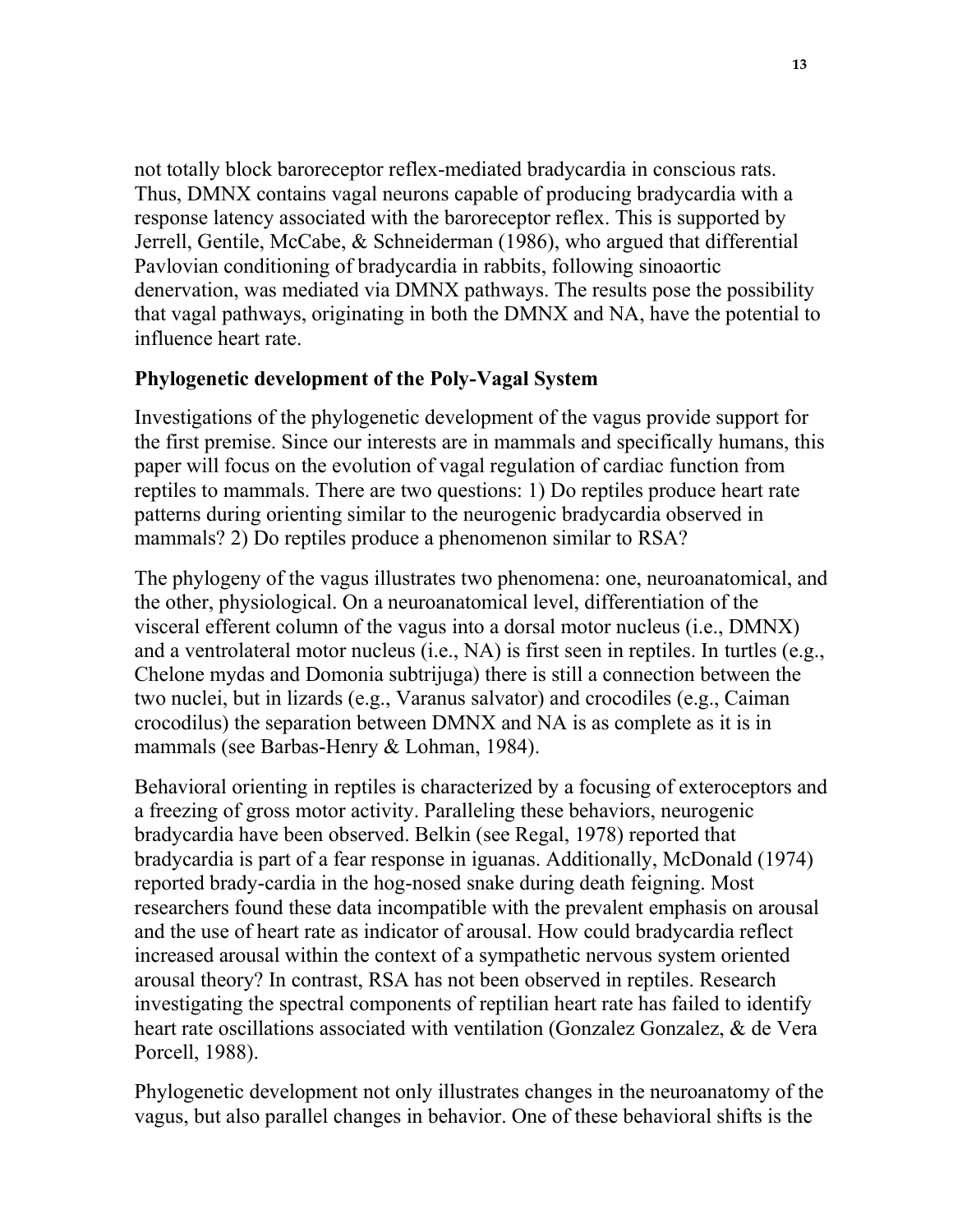addition of active or voluntary attention and complex emotions. In confronting the defensive world, mammals, like reptiles, have an initial reflexive response to novelty, the orienting reflex. However, mammals have additional behaviors in their repertoire. Following or independent of reflexive orienting, mammals may voluntarily respond with sustained attention to foster detailed information processing, or with facial expressions and vocalizations to foster communication. Thus, reptiles orient; mammals may first orient and then elect to attend or communicate.

The differences between the reptilian and mammalian cardiac systems provides insight into the phylogenetic differences in behaviors such as reptilian orienting and mammalian attention and emotion. The cardiac output and thus, energy production of mammals far exceeds that of reptiles. Mammals have metabolic demands four to five times that of reptiles. The metaphor of a machine or vehicle has been proposed by Else & Hulbert (1981) to compare the efficiency and function of the mammalian and reptilian metabolic systems. According to Else and Hulbert (1981), when idling, the average mammal requires four to five times more fuel than the average idling reptile, even when body weight and ambient temperature are controlled. Elaborating on this metaphor, reptiles represent vehicles with one-liter engines and mammals represent vehicles with four- or fiveliter engine. Thus, as in the story about the race between the tortoise and the hare, reptiles locomote with a reliable but under-powered engine and mammals locomote with a supercharged engine that can function for only short periods without requiring refueling.

The energy production capacities of reptiles and mammals contribute to their respective lifestyles. There is a bias among reptiles toward passive feeding strategies. Reptiles tend to be sit-and-wait feeders, slow cruisers, and sluggish browsers. In contrast, mammals with four-chambered hearts, can actively hunt and graze and adapt to changing environments (Regal, 1978). To support their behavioral niche and to ensure their adaptive success, reptiles and mammals use different vagal strategies to promote their lifestyles. Being under-powered, reptiles do not maintain a vagal brake on the heart, which would further reduce energy production during unchallenged situations. For reptiles, during periods of either quiescence or apnea, usually associated with behavioral freezing or diving, vagal influences via DMNX are profound and heart rate is even slower. In contrast, vagal control of the heart is virtually removed during periods of breathing and other motor activities (Belkin, 1964; Jacob & McDonald, 1976).

The under-powered reptiles use vagal efferents from DMNX to the heart to deal with specific challenges: to orient and freeze in response to predator or prey, and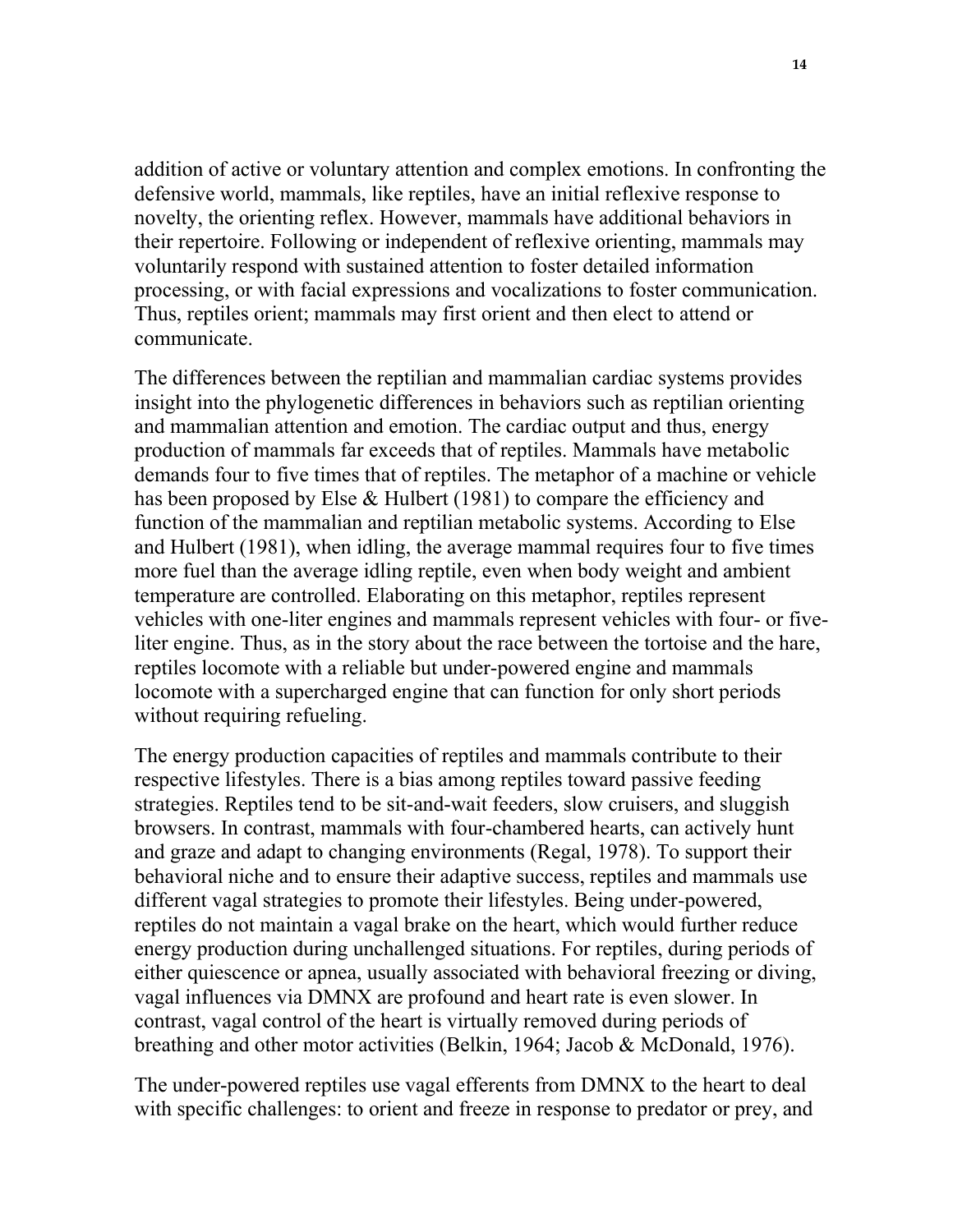to conserve oxygen while submerged for lengthy periods. In contrast to underpowered reptiles, supercharged mammals use vagal efferents from NA as a persistent brake to inhibit the metabolic potential of this high-powered system. The high NA-vagal tone keeps mammals from, literally, bouncing off walls. Thus, in contrast to that observed in reptiles, in mammals vagal tone is highest during unchallenged situations such as sleep, and vagal tone is actively withdrawn in response to external demands, including metabolically demanding states such as exercise, stress, attention, and information processing. For example, in humans, psychological states perceived as life threatening, such as panic and rage, are characterized by virtually no NA-vagal tone when indexed with the amplitude of RSA (George et al., 1989). Metaphorically, and consistent with the model, antisocial and pathological behavioral patterns associated with rage and hyperreactivity without conscious self-regulation, have been labeled reptilian.

If terrestrial mammals adopted the reptilian strategy of reflexive increases in vagal activity to produce massive neurogenic bradycardia, the result would be catastrophic to the oxygen-hungry mammalian cortex and myocardium. This strategy would rapidly produce cardiac ischemia and cortical anoxia. The result of this sequence would be death. Although still dependent on oxygen, aquatic mammals use a diving reflex characterized by a regulated neurogenic bradycardia to reduce metabolic demands. To survive, aquatic mammals have complex mechanisms, not available to terrestrial mammals, to manage oxygen resources and shift priorities for oxygen while submerged for long periods.

It is possible that for mammals, during states of stress, when metabolic demands are great and vagal tone from NA is removed, that the cardiac pacemakers (S-A and A-V) may be prone to neurogenic bradycardia mediated by DMNX. The neurogenic bradycardia may be massive and lethal. This may be the case in fetal distress, when bradycardia are observed during hypoxic episodes, or as a factor in either sudden infant death syndrome (SIDS) or sudden death in adults. Consistent with this model, it has been demonstrated in the dog that progressive asphyxic hypoxia, not only elicits increased cardiac vagal activity, but the sensitivity of the sino-atrial node to vagal efferent influences is potentiated (Potter & McCloskey, 1986). Thus, during hypoxia large bradycardia may be maintained with limited or reduced vagal efferent activity.

#### [Figure 2](http://terpconnect.umd.edu/~sporges/polyvag/polyfig2.gif)

The Poly-Vagal Theory provides a potential explanation for the massive neurogenic bradycardia observed during fetal distress and in high risk neonates who have virtually no observable RSA. For example, as illustrated in Figure 2,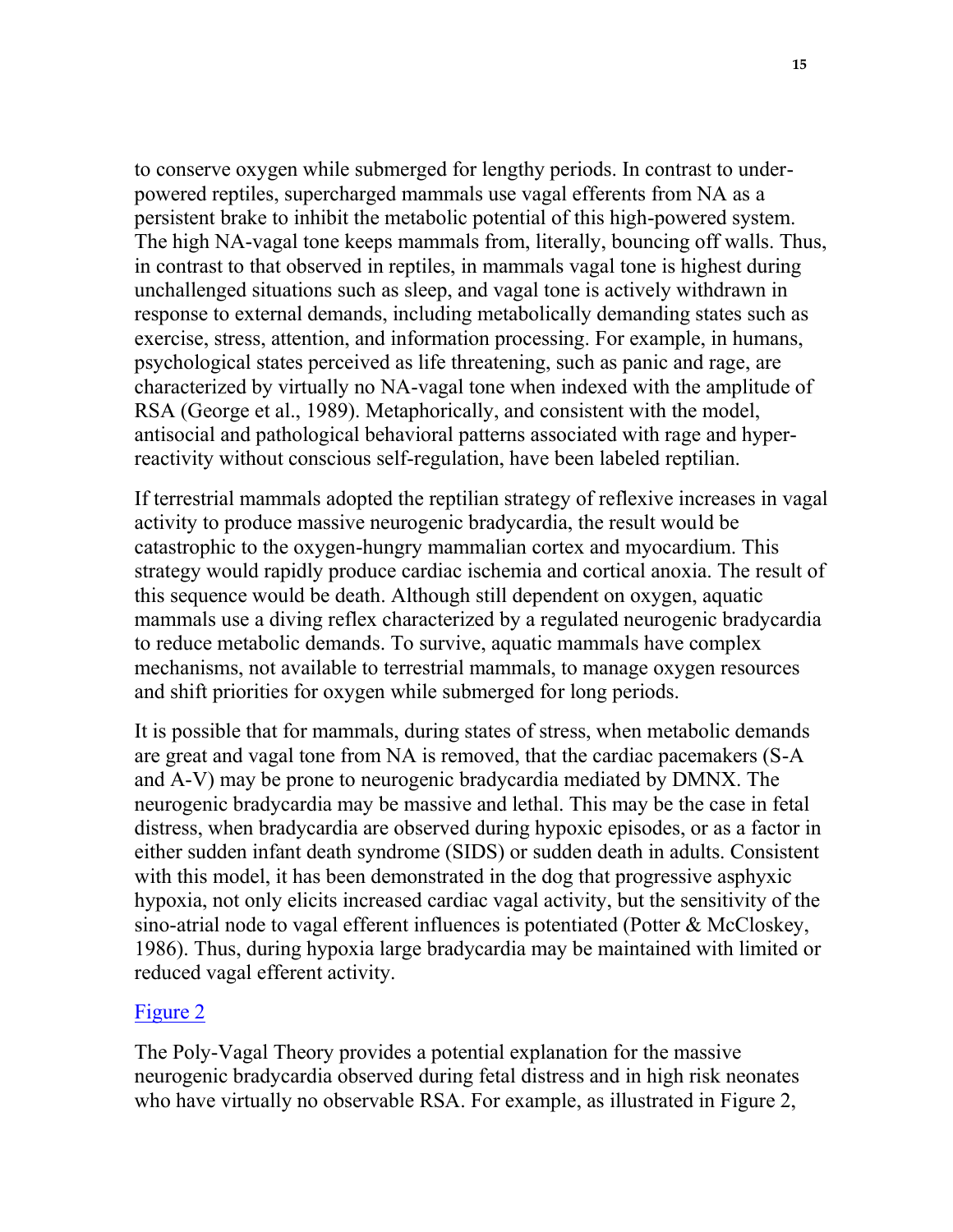when massive bradycardia are observed during fetal distress (a), there is a background of low beat-to-beat variability (b). Similarly, neonates with the lowest amplitude RSA are at greatest risk for apnea and bradycardia (Sostek, Glass, Molina, & Porges, 1984). Thus, the diminished vagal influences from NA, responsible for depressed RSA amplitude, seem to be associated with a vulnerability to large neurogenic bradycardia. Potter and McCloskey (1986) provide an explanation of how depressed CNS function associated with hypoxia might result in massive neurogenic bradycardia. They report a complex feedback system between duration of hypoxia, vagal efferent discharge, and potentiation of the vagal output on the heart. This system is able to maintain bradycardia, despite the massive decline in the vagal firing associated with hypoxia, by potentiating the influence of the vagal firing on the S-A node. Under these conditions, although the bradycardia are mediated through a branch of the vagus, the magnitude of the bradycardia is determined by a peripheral mechanism and no longer reflects a centrally mediated vagal tone. Although Potter and McCloskey did not monitor RSA, we must assume that RSA is low in their preparation because the animals were anesthetized prior to the surgical, electrical, and hypoxic manipulations, and because both hypoxia and anesthesia are associated with depressed beat-to-beat heart rate variability, including RSA (e.g., Donchin, et al., 1985; Nelson, 1976). Additional support for this bifurcation of vagal influences is demonstrated by electrical stimulation of the dorsal motor nucleus in the rabbit. As illustrated in Figure 3, electrical stimulation of DMNX results in a bradycardia without an increase in RSA. This is in contrast to the effect of stimulation of the aortic depressor nerve, which com-municates with both NA and DMNX. Note in Figure 4 that in a similar anesthetized rabbit, stimulation of the aortic depressor nerve results in an increase in RSA and a massive bradycardia (e.g., McCabe, Yongue, Porges, & Ackles, 1984).

#### [Figure 3](http://terpconnect.umd.edu/~sporges/polyvag/polyfig3.gif)

#### [Figure 4](http://terpconnect.umd.edu/~sporges/polyvag/polyfig4.gif)

The Poly-Vagal Theory argues that the vagal fibers from the DMNX and NA are distinguishable in structure and function. Specifically, it has been argued that the vagal efferent fibers from the NA are myelinated and contain a respiratory rhythm and the vagal efferent fibers from the DMNX are unmyelinated and do not express a respiratory rhythm. However, there are some inconsistencies in the proposed distinction. For example, as cited above, Jordan et al. (1982) reported that there are cardioinhibitory vagal neurons originating in the DMNX with efferent axons conducting in the B fiber range and therefore, myelinated. Moreover, Jordan et al. report that these had a respiratory rhythm. Although the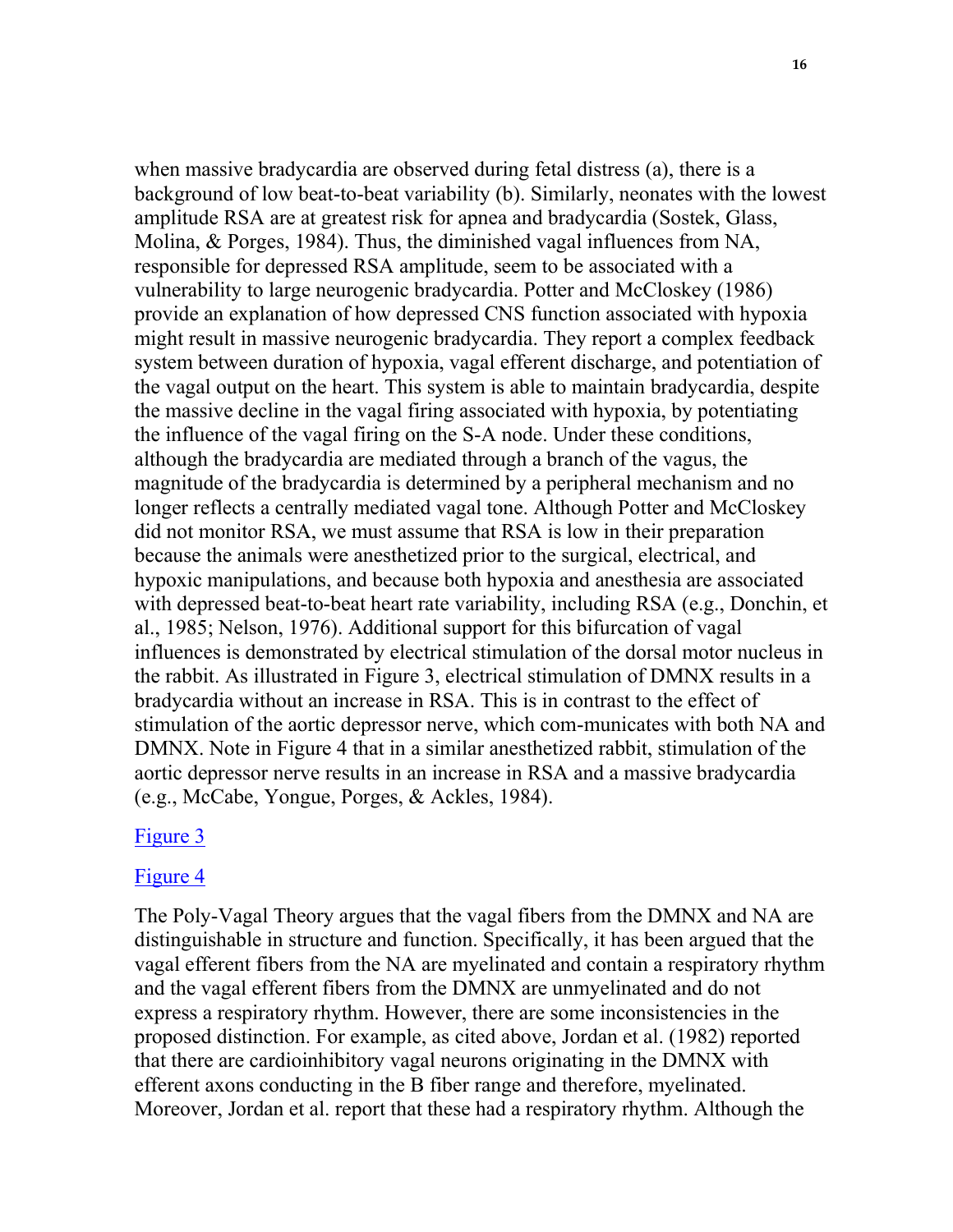Jordan et al. findings support the proposed dual source of vagal efferents, their findings confound the proposed functional distinction.

There are several potential explanations for the inconsistency identified by Jordan et al. (1982). First, may be method. The Jordan et al. study used standard neurophysiological stimulation and recording techniques to identify cell bodies. According to Schwaber (1986) many vagal fibers previously assumed to originate in DMNX have been identified with newer methods, such as retrogradely labeled HRP, to be located in NA. Schwaber (1986) also states that since axons from the NA pass very near the lateral border of DMNX, it is difficult to stimulate or lesion DMNX without NA involvement and confounding electrical stimulation studies. Thus, additional research with more accurate labeling techniques may demonstrate that all neurons in the B fiber range originate in NA. Our rabbit data reported in Figures 3 and 4 provide additional support for the possibility of mislabeling. According to Jordan et al. (1982) all neurons excited by aortic depressor nerve stimulation produced a respiratory rhythm in their ongoing discharge. Similarly, as illustrated in Figure 4, stimulation of the aortic depressor nerve resulted in both bradycardia and increased RSA. However, stimulation of the DMNX produced only an attenuated bradycardia. These findings suggest that vagal fibers discharging following stimulation of DMNX did not have a respiratory rhythm. Moreover, the bradycardia was immediate and similar in latency to that observed following aortic depressor nerve stimulation. However, the magnitude of bradycardia was about 50% of the magnitude elicited via aortic nerve stimulation that is assumed to recruit vagal fibers from both NA and DMNX. These findings are similar to those reported by Machado and Brody (1988). A second possibility is that there are species differences in the organization and function of the DMNX. For example, to facilitate freezing behavior, the rabbit may have evolved unique myelinated vagal pathways from the DMNX that were independent of respiratory function. According to this explanation, the DMNX would have B fibers, but they would express a respiratory rhythm. Alternatively, some mammalian species may have neurons in or near the DMNX that are part of a common cardiopulmonary oscillator (Spyer & Richter, 1990).

Future research will determine whether the proposed functional and structural distinctions between DMNX and NA efferents articulated in the Poly-Vagal Theory are accurate. An additional concern relates to generalizing across mammalian species. Most of the neurophysiological and neuroanatomical research on the mammalian vagus has been conducted with rat, rabbit, cat and dog. Studies investigating vagal regulation with humans have been limited to pharmacological blockade studies with measures of peripheral physiology. There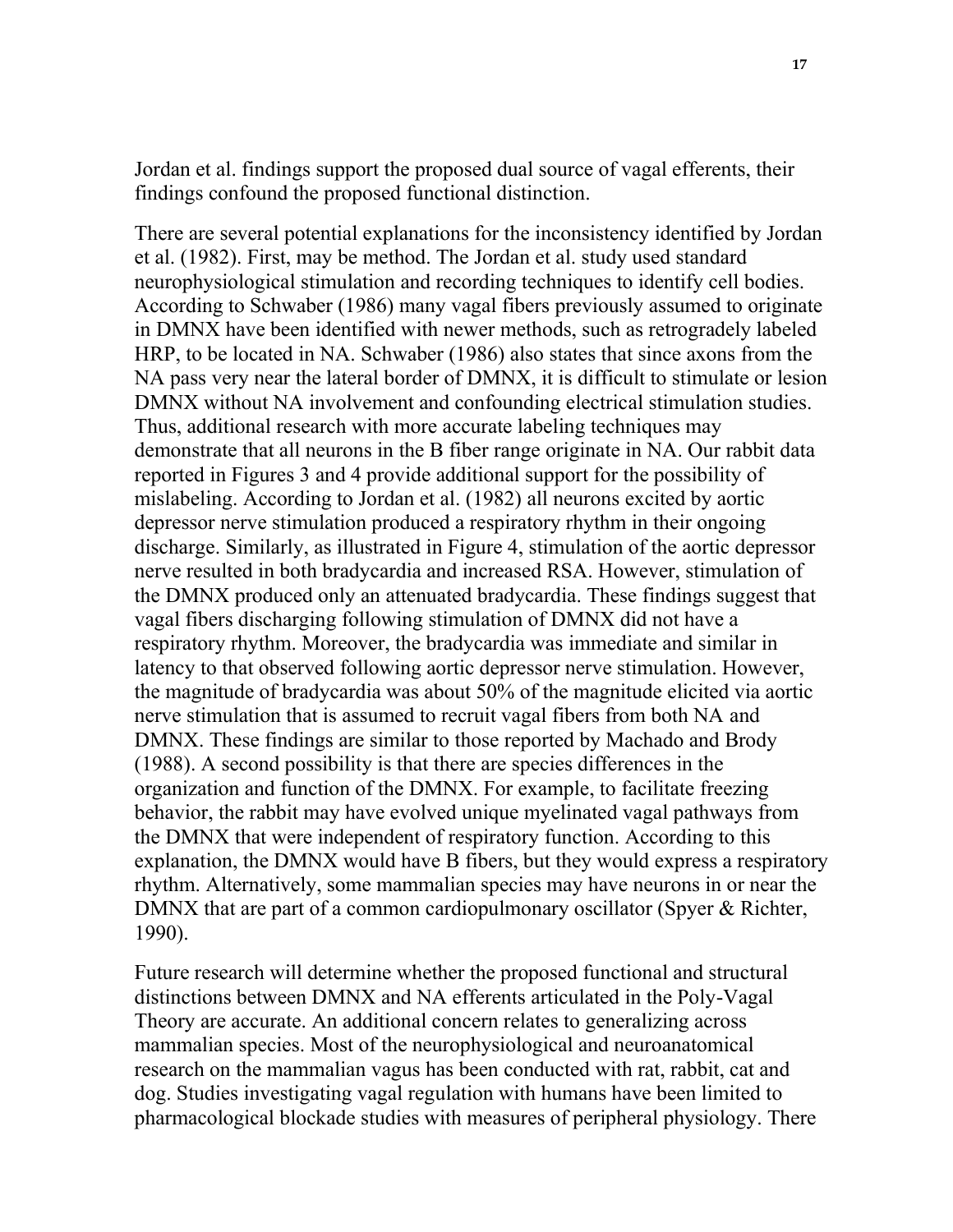are few neuroanatomical studies of human brain stem, however, these studies are often conducted on patients who have died of disease or trauma. Thus, one may question the generalizability of a poly-vagal model developed from investigations of rodent brain stem to the human. However, existing data illustrates phenomena such as clinical bradycardia in the absence of RSA in the human fetus (see Figure 2), shifts in RSA independent of heart rate change during inhalant anesthesia (e.g., Donchin et al., 1985), and short latency responses from both systems (see Figures 3 and 4) that argue for a poly-vagal system.

### **Vagal strategies in mammals and reptiles**

Reptilian and mammalian vagal systems have contradictory strategies. Reptiles are characterized by low ambient vagal tone and transient increases in vagal tone in response to environmental challenges. In contrast, mammals are characterized by high ambient vagal tone and transient decreases in vagal tone in response to environmental challenges.

Table 3

Vagal Strategies

- Ambient State
	- o Reptiles -- low DMNX
	- o Mammals -- high NA/low DMNX
- Response to Novelty
	- o Reptiles -- increase DMNX
	- o Mammals -- decrease NA/increase DMNX

To adapt to the hostile world, the reptiles' behavioral repertoire is survival driven. Most behaviors are associated with foraging, stalking, and feeding. Only limited time and energy are dedicated to social interactions such as parenting and reproduction. In the reptiles' defensive world, neurogenic bradycardia are adaptive and do not compromise physiological status. Reptiles have smaller metabolically active body organs, have different metabolic mechanisms, are less oxygen dependent than mammals, and can go for long periods without oxygen. In contrast, the adaptive strategy of reptiles is lethal for mammals. In the defensive world of mammals, it is necessary to increase metabolic output to foster fight or flight behaviors. Therefore, reflexive neurogenic bradycardia to novelty for a prolonged period would reduce oxygen resources and metabolic output and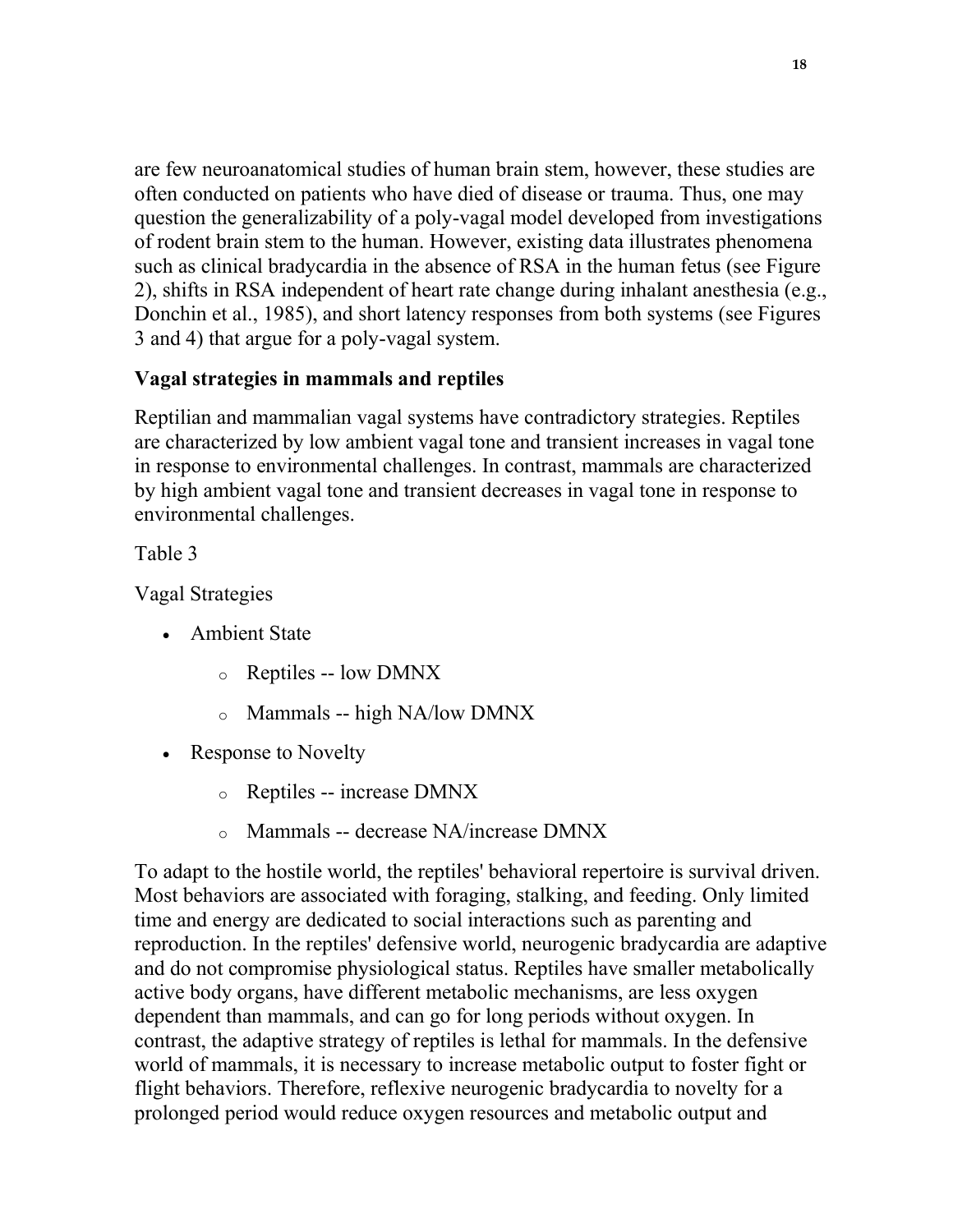compromise the fight or flight potential of mammals. The consequences of reduced oxygen resources also would depress central nervous system function, reduce behavioral complexity and competent execution of complex behaviors, induce unconsciousness, damage vital organs and finally, if persistent, result in death. Thus, the cardiac component of the orienting reflex must be of short duration and replaced by a physiological response that does not compromise the oxygen-needy nervous system of mammals. The withdrawal of vagal tone via NA serves this purpose.

#### **Phylogenetic origins of vagal response patterns**

The neurogenic bradycardia controlled by DMNX and observed in reptiles and mammals during orienting may have evolved from the gustatory response system of primitive vertebrates. Gustation is the primary method for identifying prey (including other appropriate food sources) and predators in aquatic environments. For example, in fish, an undifferentiated vagal lobe controls gustatory, digestive, and alimentary processes (Finger & Dunwiddie, 1992). A reflexive increase in vagal tone would affect several organs: 1) the heart, where it would reduce metabolism and enable the animal to freeze momentarily, 2) the organs containing gustatory receptors, where it would orient towards the source of stimulation and regulate threshold to detect novelty, and 3) the digestive and alimentary systems, where it would stimulate gastric secretion and motility.

With phylogenetic development, the viscerotropic organization of the vagal system has become more complex, and incorporates pathways from other cranial nerves including trigeminal, facial, accessory and glossopharyngeal. Thus, more specialized functions such as head rotation to orient sensory receptors toward the source of stimulation, mastication to ingest food, and salivation to initiate gustatory and digestive processes are integrated into the vagal system.

The motor component of the vagus shares evolutionary origins with the four cranial nerves mentioned above (trigeminal, facial, accessory and glossopharyngeal). The vagus not only innervates smooth and cardiac muscle, but similar to the other four cranial nerves, it contains motor pathways that innervate somatic muscles. Vagal pathways that innervate somatic muscle often are not included in the neurophysiology of the autonomic nervous system. These fibers are labeled special visceral efferents to distinguish them from the motor pathways innervating smooth and cardiac muscle that are labeled general visceral efferents. The critical difference between the two types of motor pathways is that somatic muscle regulation may be conscious and voluntary, while smooth muscle regulation is reflexive and unconscious. Since the special visceral efferents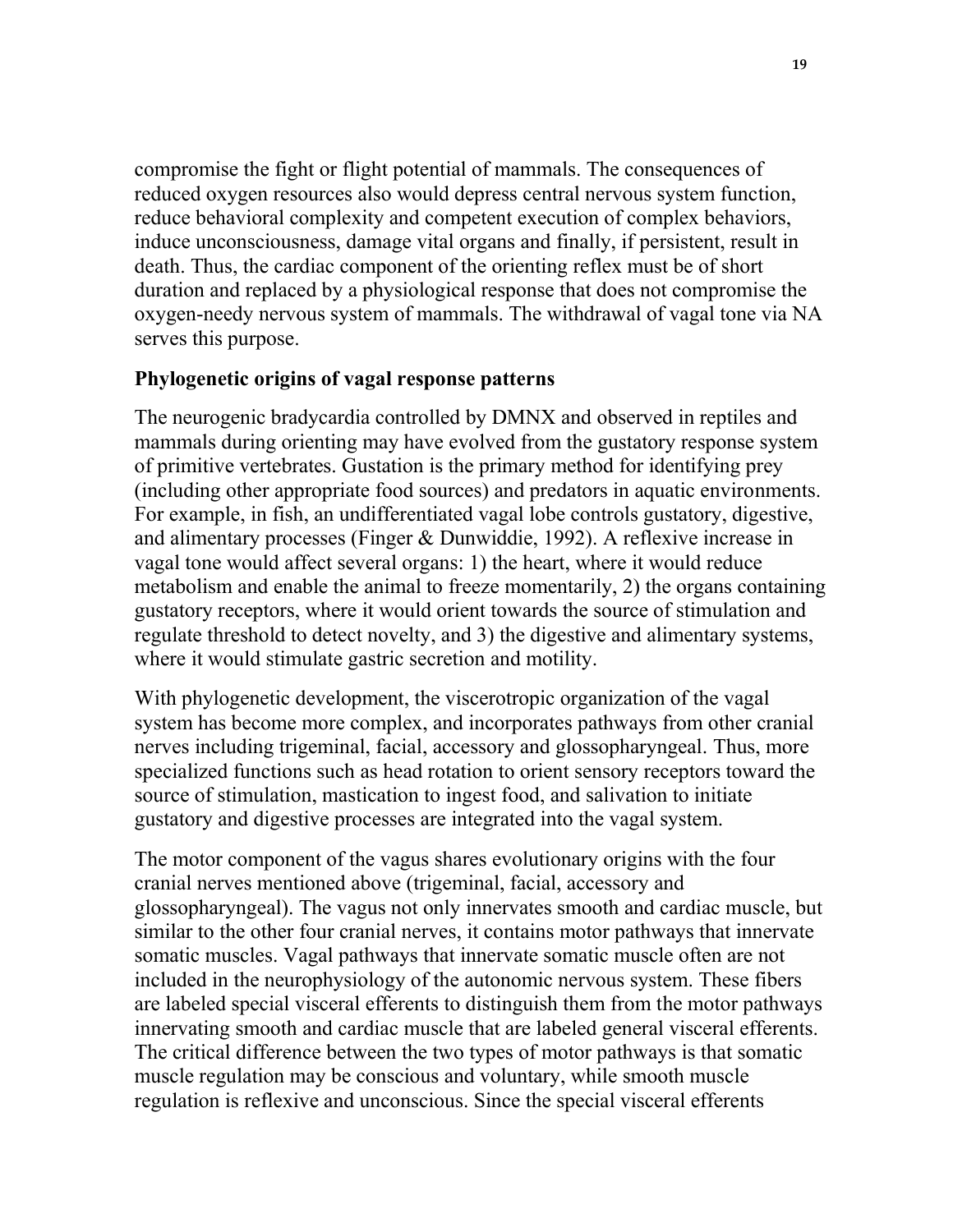innervate voluntary muscles, usually they are excluded from the autonomic nervous system. Traditionally, only the general visceral efferents from both sympathetic and parasympathetic branches are used to define the autonomic nervous system.

The somatic muscles innervated by the five cranial nerves arise from the branchial arches, embryologically known as the primitive gill arches, (Warwick & Williams, 1975). These muscles are critical to several mammalian behaviors. For example, the somatic muscles innervated by the trigeminal, arising from the first branchial arch, are involved in mastication, retraction of the lower jaw, and closing the mouth, The special visceral efferents from the facial nerve, arising from the second branchial arch, innervate the muscles of the face, scalp, and neck to enable facial expressions. The facial nerve also innervates muscles in the floor of the mouth. Although the trigeminal and facial nerves originate from branchial arches and have communications with the other three cranial nerves originating from the branchial arches, the source nuclei of the special visceral efferents for the glossopharyngeal, vagus, and accessory nerve originate in the same medullary nucleus, the nucleus ambiguus (NA). Thus, the efferent fibers travel through three different cranial nerves, but they originate in the same source nucleus.

As a function of phylogenetic development, the source nuclei for the special visceral efferent pathways in the glossopharyngeal, vagus, and accessory nerves migrate to form NA. In mammals, NA controls the complex coordination of pharynx, soft palate, larynx, and esophagus. Of special note to psychophysiological processes, the third gill arch also gives rise to the carotid body, containing peripheral chemosensitive receptors sensitive to oxygen and carbon dioxide levels, (Warwick & Williams, 1975). In addition, the accessory nerve provides fibers originating in the cervical spinal cord that innervate the positioning of the neck. The critical carotid arteries, internal jugular veins, and vagus nerves run deep in these muscles (Warwick & Williams, 1975). Thus, this complex also has the ability to orient visceral receptors via somatic muscles, to coordinate structures related to ingestion and expulsion, and to regulate facial expression and emotion. These motor nuclei receive input from cortex to coordinate these complex behaviors with cardiopulmonary function. Thus, phylogenetically, even when the gill arches evolve into the branchiomeric muscles common to all mammals, oxy-genation of blood through a coordination of breathing and heart rate during interactions with the environment remains a primary functional objective.

The processes associated with NA control of supradiaphragmatic organs appear to be uniquely mammalian. For example, this subsystem of the vagus coordinates the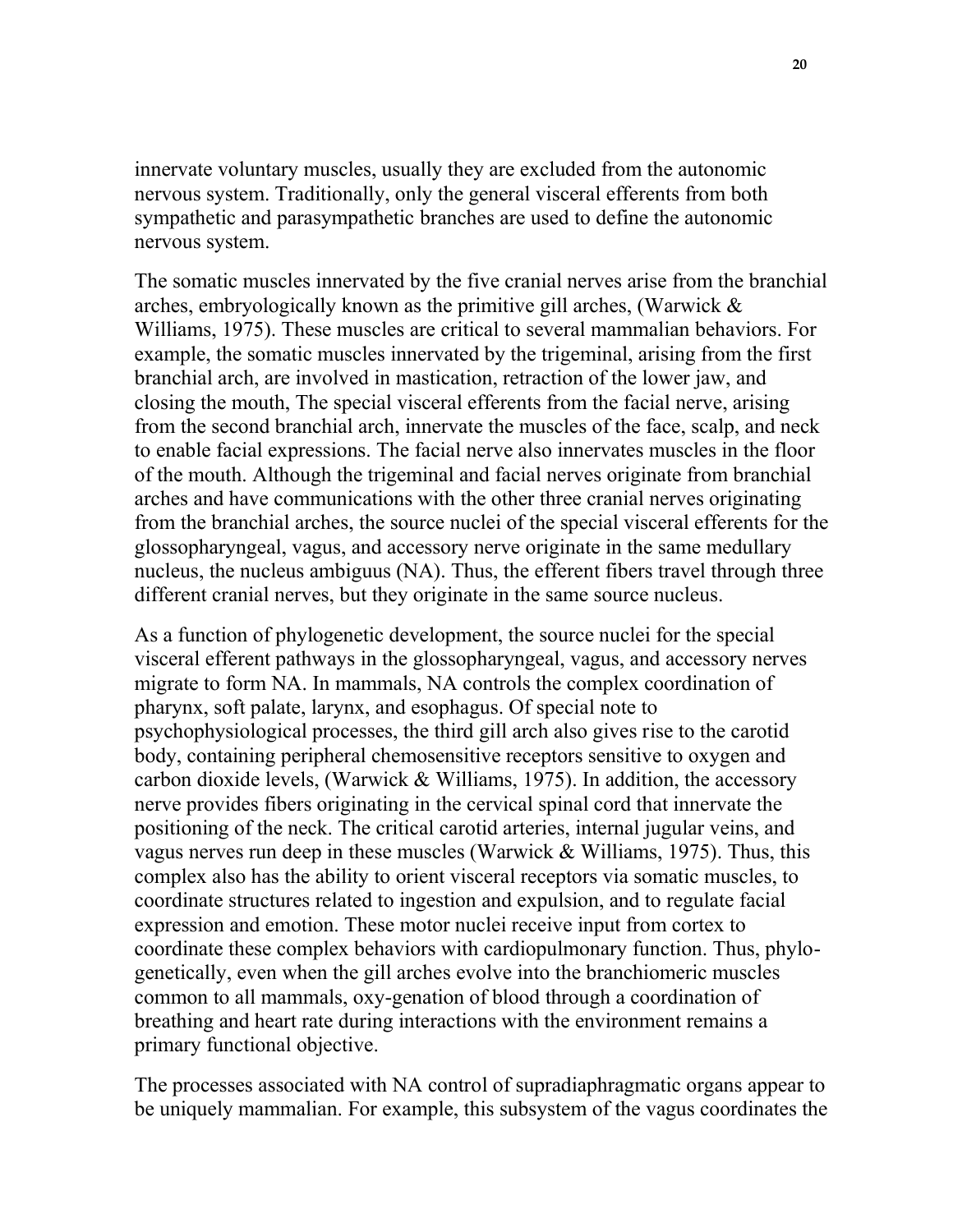complex sequence of sucking, swallowing, and breathing that allows mammals to actively and voluntarily feed and breathe. Moreover, NA provides the primary chronotropic control of the heart and controls the intonation of vocalizations. Thus, NA efferent projections are involved with processes associated not only with feeding and breathing, but with processes associated with movement, emotion, and communication. These behaviors contribute to the unique social and survival behaviors observed in mammals. The NA-vagus provides the vagal brake that mammals remove instantaneously to increase metabolic output to foster fight or flight behaviors. The NA-vagus provides the motor pathways to shift the intonation of vocalizations (e.g., cry patterns) to express emotion and to communicate internal states in a social context.

The behavioral derivatives of the two branches of the vagus, suggest a typology in which one branch of the vagus deals with unconscious reflexive vegetative functions and the other branch of the vagus is involved in more conscious, voluntary, flexible and often social activities. There is neuroanatomical support for this typology. DMNX contains only general visceral efferents that innervate smooth and cardiac muscle fibers and regulate glandular secretion. In contrast, NA contains special visceral efferents that innervate the somatic musculature of the soft plate, larynx, pharynx, and esophagus.

#### **Somatomotor and Visceromotor: Coupled systems**

In mammals, we observe two evolutionary strategies that link autonomic function with somatic muscle activity. First, there is an anatomical linkage between the segmentation of the spinal nerves and the sympathetic chain. This linkage is reflected in the motor-related increases in sympathetic tone that have dogged psychophysiologists by confounding motor and autonomic responses. The evolution of the segmented sympathetic nervous system parallels the evolution of voluntary motor activities. The sympathetic nervous system regulates vasomotor tone to direct blood flow, and thus, oxygen, to the specific muscles being challenged. Additionally, there are sudomotor links to hydrate and protect the skin from tearing. This link between sympathetic activity and movement has been the cornerstone of arousal theory and hypotheses linking autonomic function to temperament and psychopathologies. It was not many years ago that Obrist challenged the Lacey notion that autonomic state was independent of motor activity (i.e., metabolic demands). There is no doubt that the effects of motor activity are profound on the autonomic nervous system. Yet, this profound effect does not mitigate the importance of other relationships that may be sensitive to specific psychological processes, independent of movement.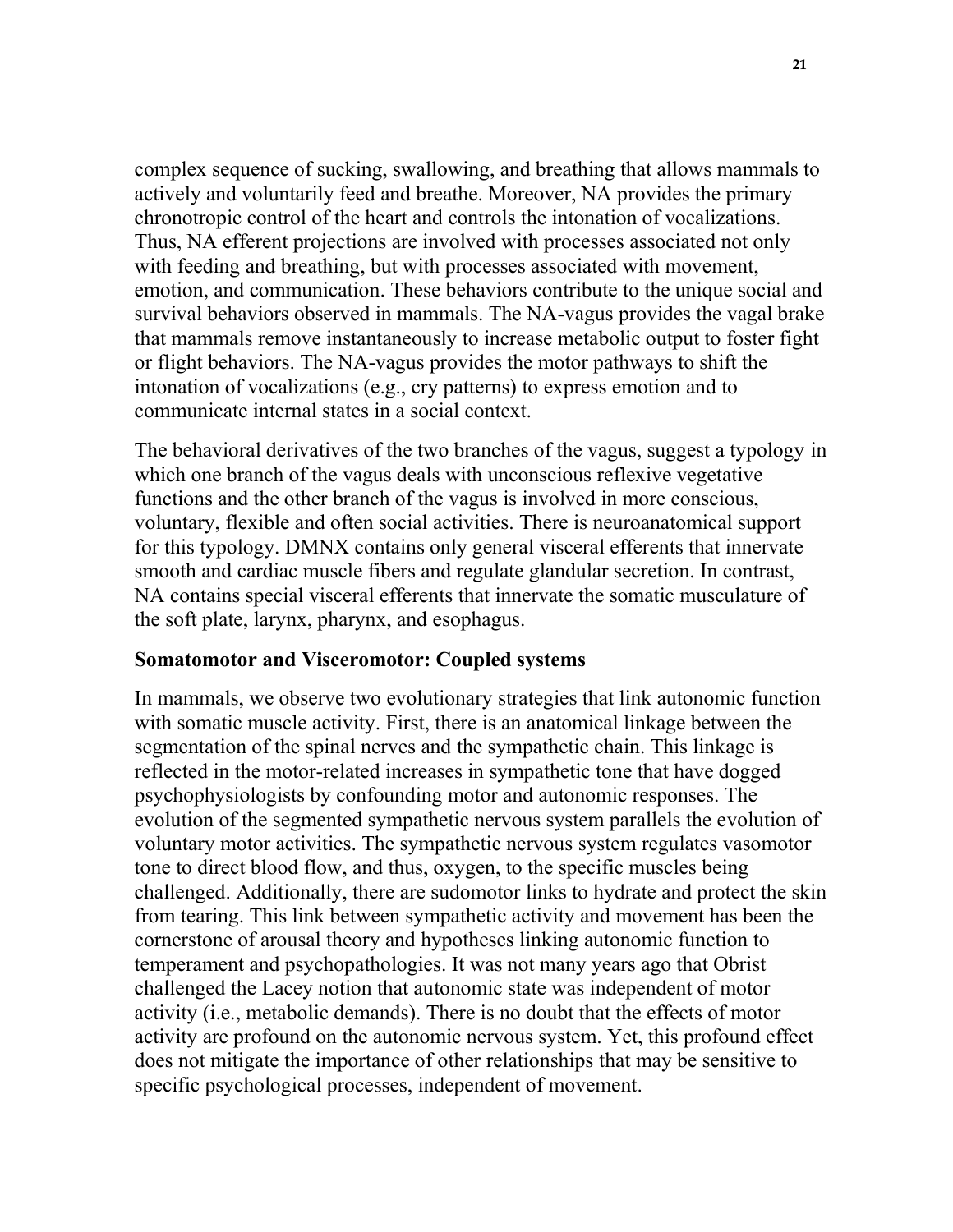Second, there is an anatomical linkage between the somatic muscles that arise from the cranial nuclei and parasympathetic function. We can observe this clearly in the viscerotropic organization of NA. NA provides the source nuclei for somatic muscle fibers that innervate larynx, pharynx, trachea, and esophagus. Moreover, ventral to these source nuclei, in an area of the nucleus ambiguus known as NAex, are general visceral efferents that control the resistance of the bronchi (Haselton, Solomon, Motekaitis & Kaufman, 1992) and heart rate (Bieger & Hopkins, 1987). The ventral portion also projects to other visceral organs (e.g., Brown, 1990).

Based upon neuroanatomical studies, it has been demonstrated that visceromotor functions regulated by the ventral part of NA provide the parasympathetic support for the somatomotor projections from NA, trigeminal and facial nerves. Neuroanatomical studies suggest that, unlike DMNX, which receives primary sensory input via NTS, NA has the trigeminal nerve as an important source of sensory input. Moreover, the rostral region of NA communicates with the facial nucleus. This coupling of NA with facial and trigeminal nuclei provides additional evidence of the coordination of the visceromotor regulation via NA with somatomotor functions such as swallowing (Brown, 1974), sucking (Humphrey, 1970), and, perhaps, facial expressions. Thus, the organization of the mammalian brain stem has evolved to have a ventral vagal complex consisting of NA and the nuclei of the trigeminal and facial nerve that co-exists with the dorsal vagal complex consisting of The DMNX and NTS that regulates vegetative processes and is observed in the reptile.

To foster motor movement, visceromotor (i.e., autonomic) processes are associated with somatomotor activities. In the periphery this is done primarily by the sympathetic chain and in special cases, such as those related to reproduction and elimination, the sacral branch of the parasympathetic nervous system contributes. However, in the rostral part of mammalian anatomy (i.e., the head) the somatic muscles that regulate facial expression, mastication, vocalization, swallowing, and sucking are matched with general visceral efferents, projecting from the ventral portion of NA, that exert potent influences on the heart and the bronchi. These motor fibers effectively slow heart rate and increase respiratory resistance to conserve oxygen exchange. Neuroanatomical studies performed on human embryos and fetuses suggest that these visceromotor neurons may have migrated from DMNX (Brown, 1990).

As observed through both embryological research and phylogenetic comparisons, in mammals, the primitive gill arches evolve into muscles and nerves controlling the face, bones of the mouth, jaw, pharynx, larynx, softplate, esophagus, and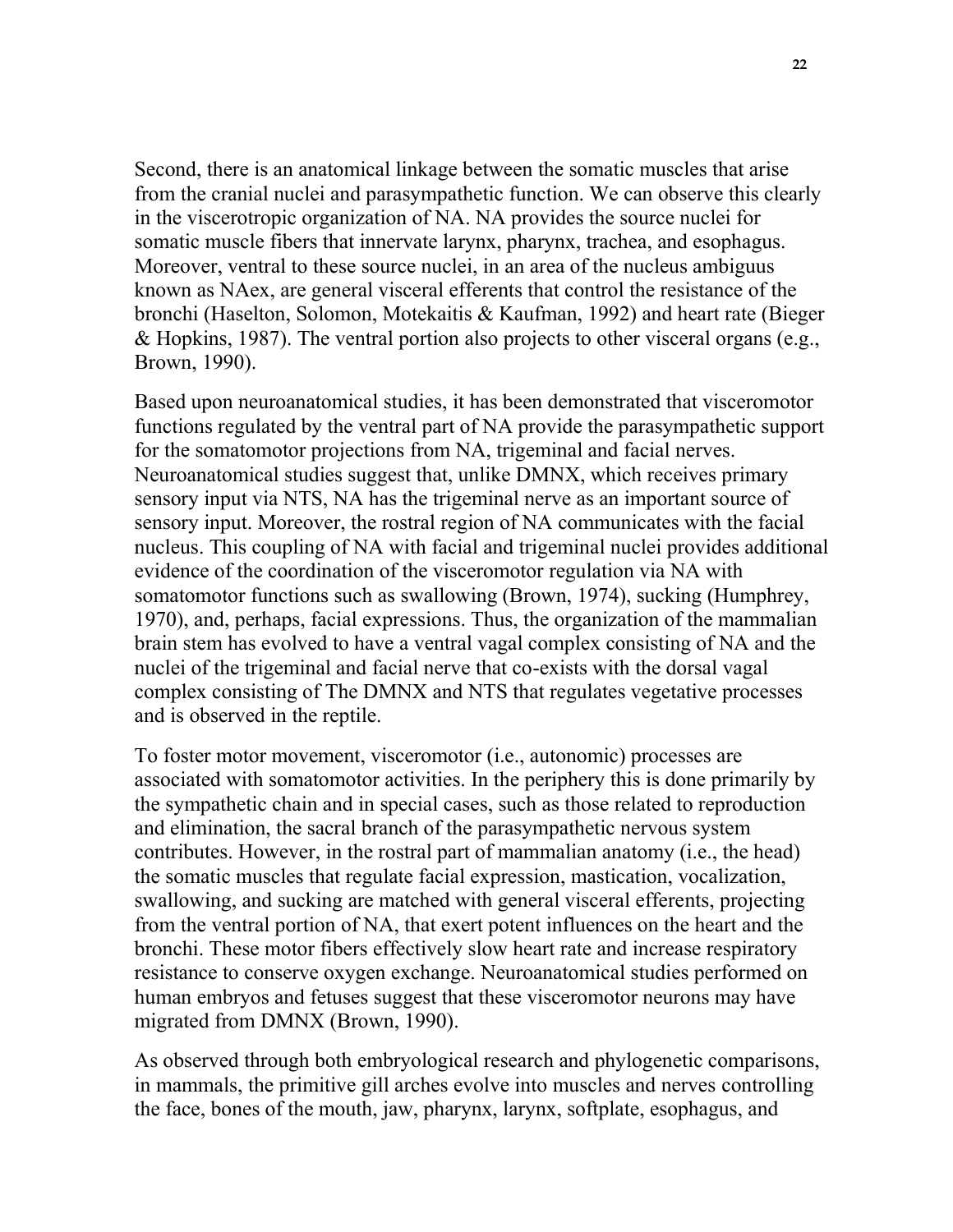trachea. The nerves innervating these muscles uniquely arise, not from the anterior horns of the spinal cord, but from the source nuclei of five cranial nerves referred to above (trigeminal, facial, glosso-pharyngeal, vagus and accessory). Because of their uniqueness, these motor systems are known as special visceral efferents. And, because of their voluntary aspects, these pathways have been excluded from traditional concepts of the autonomic nervous system. Facial expressions, sucking, swallowing, and vocalizations, characteristic of mammals, reflect the unique mammalian adaptation of special visceral efferent control of the visceral muscles evolving from the branchial arches.

However, similar to the synergistic relationship between the sympathetic nervous system and skeletal muscles of the extremities, there is a synergistic relationship between the traditional general visceral efferents of the vagus and the somatic muscles controlled by these cranial nerves. Thus, increased outflow of these somatic muscles produce specific visceral shifts. For example, chewing will produce salivation in the absence of food. Additionally, head rotation, via accessory special visceral efferents, will impact on cardiovascular action via the vagus.

Phylogenetic development of the central nervous system has progressed in mammals to produce a brain with a large neocortex (e.g., MacLean, 1990). The neocortex is very vulnerable to shifts in oxygen. Evolutionary pressures have resulted in autonomic strategies that optimize the availability of oxygen to the cortex. However, these uniquely mammalian strategies coexist with the ancestral reptilian strategies. Thus, premise 2 is stated, consistent with MacLean's view that the advanced mammalian brain contains its phylogenetic heritage.

Premise 2: Neurogenic bradycardia associated with orienting are a phylogenetic vestigial relic of the reptilian brain and are mediated via DMNX.

Although phylogenetic development has modified several brain structures, the evolved brain of advanced mammals maintains several structures and systems that are virtually identical to those observed in primitive reptiles. These primitive structures have extensive interconnections and functional dependencies, although each is capable of specific independent functions. Thus, in mammals, DMNX still maintains its reptilian functions of facilitating digestion and slowing heart rate. Mammals utilize an additional brain stem structure, the NA, to supply general visceral vagal efferents that provide the prominent control of the heart and the bronchi. The cells of origin of these fibers efficiently communicate with limbic, and other higher, centers and allow for the conscious and voluntary selection of novelty. In contrast, DMNX is more directly regulated by hypothalamic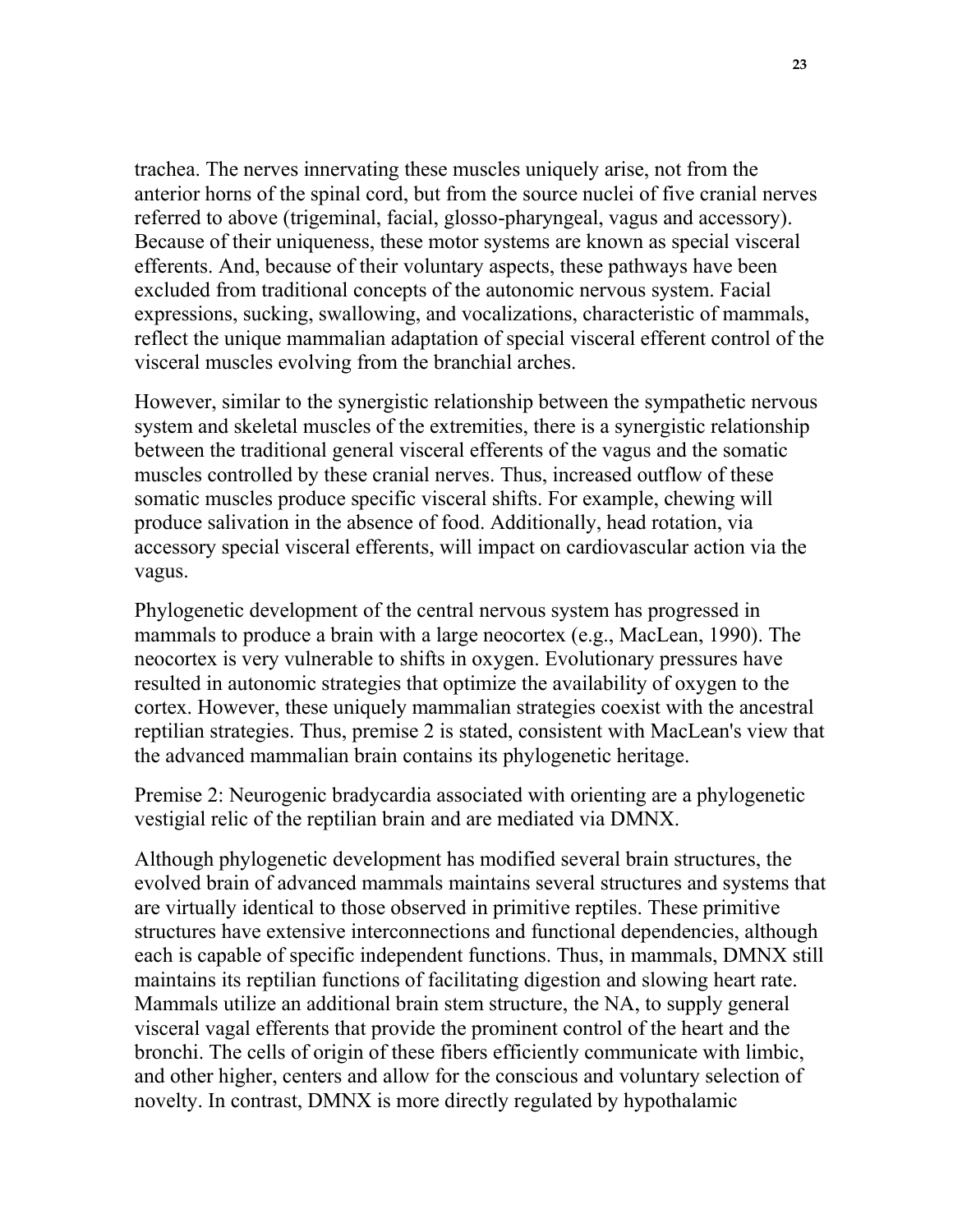communication, often triggered by survival-oriented stimuli (Hopkins, 1987; Leslie, Reynolds, & Lawes, 1992). Thus, as stated in Premise 3, the regulation of vagal efferents by NA mechanisms contributes to the mammalian ability to detect novelty, actively engage with the environment, and socially communicate.

Premise 3: Withdrawal of cardiac vagal tone via NA mechanisms is a mammalian adaptation to select novelty in the environment, while coping with the need to maintain metabolic output and continuous social communication.

To summarize the reptilian-mammalian evolutionary evidence, phylogenetic development of the neural regulation of the heart provides insights into an apparent contradiction or paradox in vagal control of the heart. In most reptiles the neuroanatomy demonstrates: 1) a lack of anatomically distinguishable boundaries between DMNX and NA, and 2) cardiac vagal efferent pathways originating only in DMNX. In mammals the neuroanatomy demonstrates: 1) a distinct separation of DMNX and NA, 2) cardiac vagal efferent pathways originating primarily (but not exclusively) in NA, 3) direct neural connections between the central nucleus of the amygdala and NA, and 4) a clustering of medullary neurons in NA capable of regulating the somatic muscles related to vocalizations, facial expression, and to coordinate breathing with sucking and swallowing.

#### **Smart and vegetative vagi.**

The Poly-Vagal Theory proposes that the evolutionary shift resulting in both a NA that is distinct from the DMNX, and the evolutionary development of special visceral efferents changed the role of the vagus. The general visceral efferent pathways from DMNX vagus are part of a passive reflexive motor system associated with vegetative function and thus, a vegetative vagus. The special visceral efferent pathways from NA create an active voluntary motor system associated with the conscious functions of attention, motion, emotion, and communication, and thus, a smart vagus.

The Poly-Vagal Theory requires a reconcep-tualization of the vagal system and the construct of vagal tone. The Theory focuses on the cytoarchitecture of the medullary source nuclei of the cranial nerves. The Theory takes an evolutionary approach and investigates, via embryology and phylogenetic comparisons, the common origins of the special visceral efferents and focuses on the shared medullary structures for the cell bodies of these fibers. The Theory acknowledges that the vagal system is complex, and should be organized, not in terms of bundles of fibers leaving the medulla, but rather in terms of the common source nuclei of several of these pathways. Functionally, the common source nuclei both provide a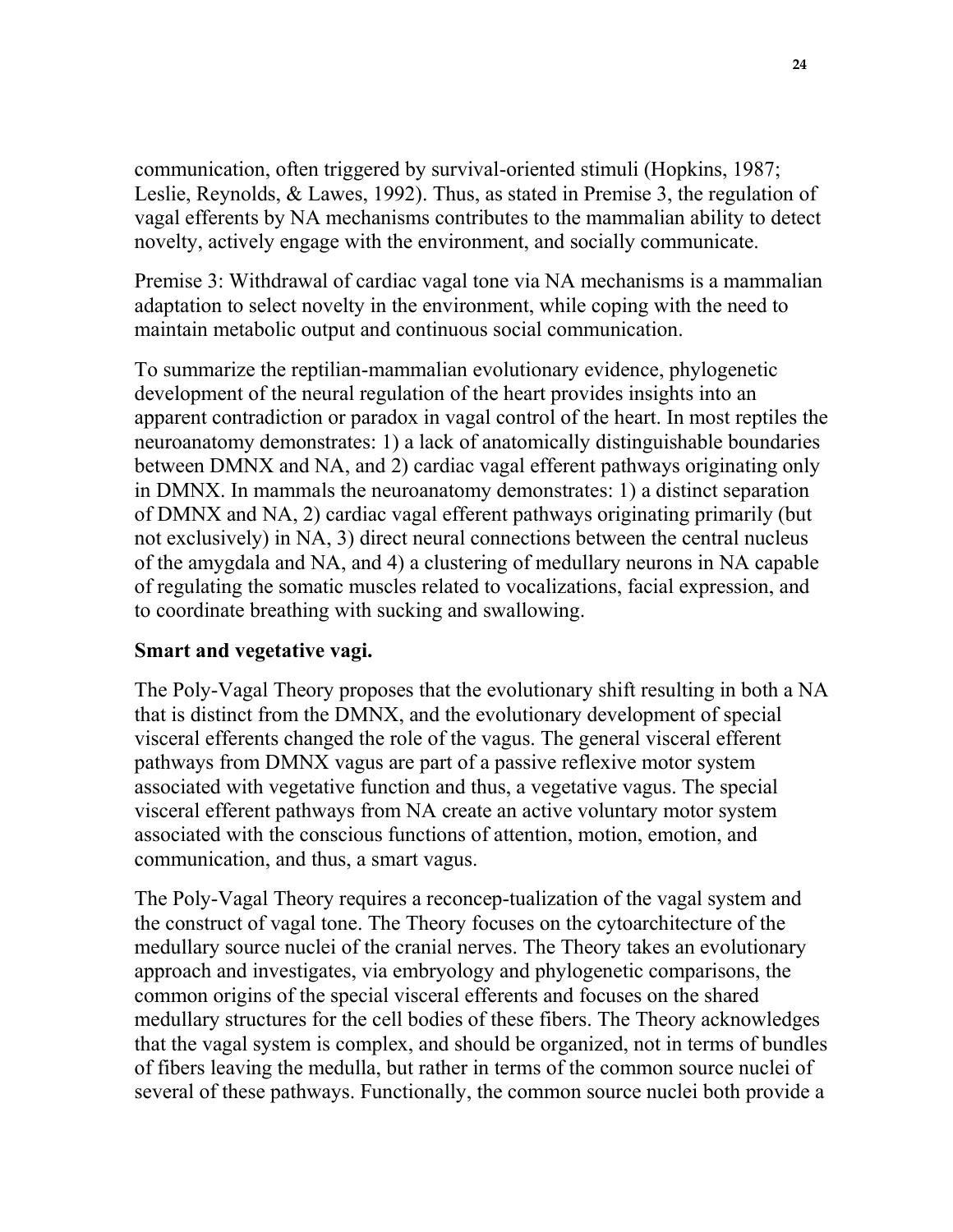center to coordinate and regulate the complex interactions among various end organs and are related to optimizing cardiopulmonary function.

Mammals, with their oxygen-hungry metabolic systems, require a special medullary center to coordinate cardiopulmonary functions with behaviors of ingestion (e.g., mastication, salivation, sucking, swallowing), oral or esophageal expulsion (vomiting), vocalizations (e.g., cries, speech), emotions (e.g., facial expressions), and attention (e.g., rotation of the head). The NA plays this role and serves as the cells of origin of the smart vagus. The potent link between NA and cardiopulmonary function observed in mammals is not observed in reptiles. In reptiles, which do not have nerves to regulate facial expression, NA does not play a major role in viscero-motor regulation.

#### **Medullary contributions to a common cardiopulmonary oscillator**

The NA is a continuum of interconnected sub-divisions beginning rostrally at the level of the facial nucleus and extending caudally to the spinal medullary junction. As illustrated in Figure 5, the rat NA has several subdivisions. The subdivisions are labeled: the compact (NAc), semicompact (NAsc), loose (NAl) and external (NAex) formations (Bieger & Hopkins, 1987). The dorsal division consists of NAc, NAsc, and NAl . The dorsal division is the source of special visceral efferents innervating the softpalate, pharynx, larynx, and esophagus. The ventral division consists of the NAex and is the source of general visceral efferents innervating the thoracic viscera, primarily the bronchi and the sino-atrial node. Vagal fibers originating in NAex and terminating in both the bronchi (Haselton et al, 1992) and the sino-atrial node (Spyer & Jordan, 1987) have a respiratory rhythm, thus suggesting that RSA may reflect a common respiratory rhythm originating in or, at least, incorporating NA.

#### [Figure 5](http://terpconnect.umd.edu/~sporges/polyvag/polyfig5.gif)

After investigating the neuroanatomical centers associated with laryngeal, pulmonary, and cardiac function, Richter and Spyer (1990) arrived at a convergent conclusion that NA was a contributor to a common respiratory rhythm. They also speculated that mammals, with their great needs for oxygen, have a medullary center to regulate cardiopulmonary processes. They proposed that a common cardiorespiratory oscillator evolved to foster coordination among cardiac and respiratory processes. In their model the respiratory rhythm is dependent on the interaction between two groups of neurons, one in NTS and the other in NA. Accordingly, the "common" oscillator producing respiratory frequencies is a manifestation of a neural network composed of interneurons between areas containing the motoneurons regulating respiratory, laryngeal and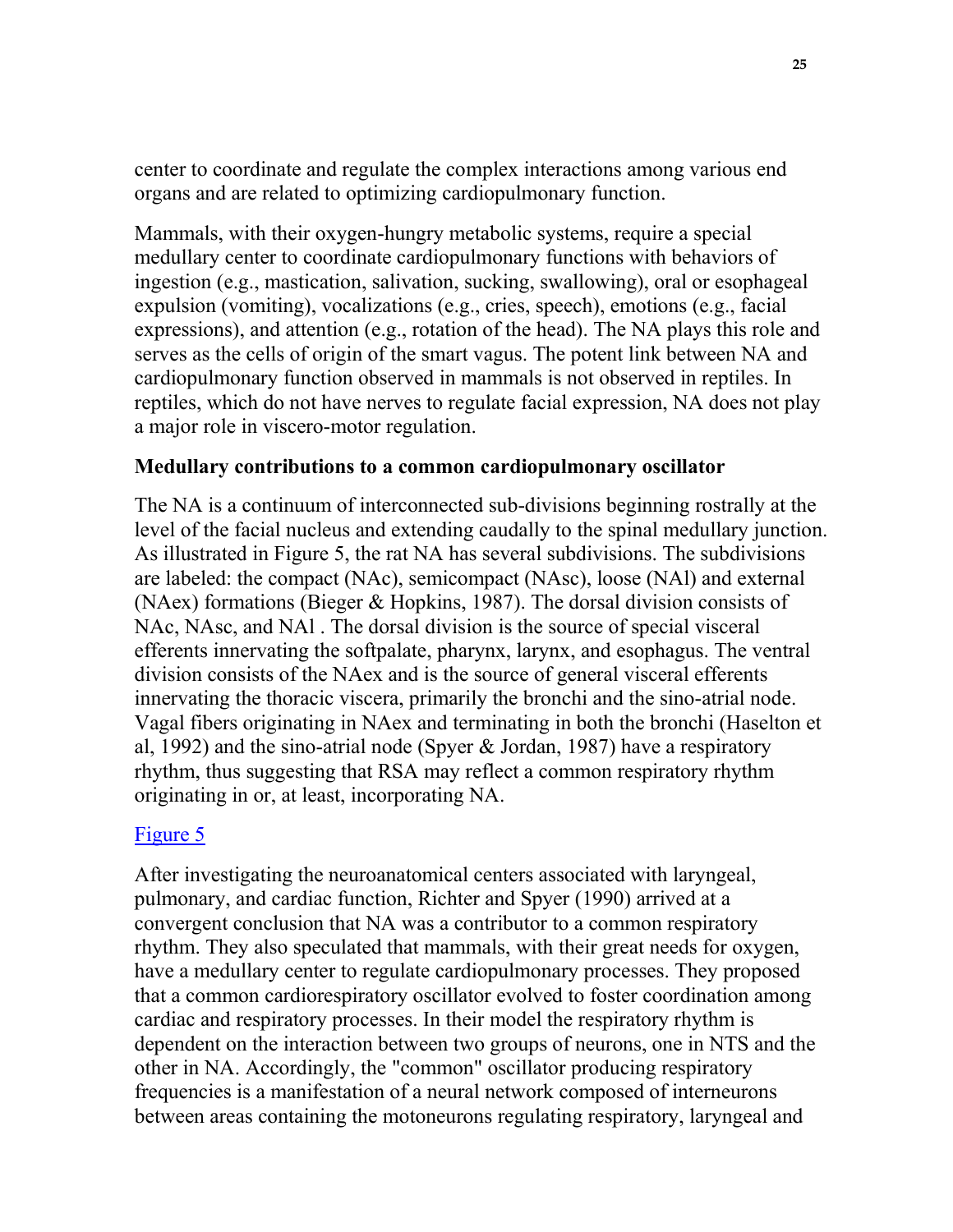cardiac function. Note that the cardiorespiratory oscillator does not involve DMNX. To support their hypotheses they report cross-correlational studies of single units. Thus, NA is part of the cardiorespiratory oscillator network, and the period of the oscillations in heart rate, (the period of RSA) provides a valid index of the output frequency of the cardiopulmonary oscillator.

Other researchers emphasize the importance of additional brain structures as contributors to the regulation, if not the generation, of a cardiopulmonary rhythm. For example, Harper and associates have demonstrated that "respiratory rhythms" can be observed in several nuclei in the brain stem, midbrain and forebrain. Harper's group, employing crosscorrelation techniques, has reported units firing on a breath-by-breath basis in periaqueductal gray (Ni, Zhang & Harper, 1990), central nucleus of the amygdala (Frysinger, Zhang, & Harper, 1988), hippocampus (Frysinger & Harper, 1989), and the anterior cingulate (Frysinger & Harper, 1986). In addition, they have reported that stimulation of amygdala can influence the respiratory cycle (Harper, Frysinger, Trelease, & Marks, 1984).

The link between bronchi and heart rate oscillations (e.g., RSA) mediated via NA may have a functional influence on the oxygenation of blood. As stated above, the primary objective of the phylogenetic derivatives of the primitive gill arches is to maintain oxygenation. Thus, one might speculate that oscillations in vagal tone to the bronchi and the heart might influence oxygenation. Perhaps, coherent rhythmic shifts between bronchial tone and heart rate, with a fixed phase lag, maximize oxygen diffusion. To answer this question, research would need to confirm a relationship between oxygen saturation and RSA, independent of the average heart rate and respiration rate. Currently, only anecdotal data exist that demonstrate that clinical conditions in which oxygen saturation is low, tend to be conditions in which RSA also is depressed. Support for this hypothesis is obtained from research demonstrating that vagotomy disrupts the oxygen consumptionoxygen delivery relationship (Schertel, Brourman, Klilng, Schmall, Tobias & Myerowitz, 1994).

#### **Measurement of NA status: Quantification of RSA**

For psychophysiologists, our interest is primarily in the behaviors and psychological processes associated with special visceral efferents. Most research has been directed toward processes that require the ability to monitor and mediate complex behaviors, such as attention, motion, emotion, and communication; these processes are neurophysiologically linked to the special visceral efferents of NA, facial, and trigeminal nerves. Yet, many of us measure only general visceral efferents from both the parasympathetic and sympathetic branches, although we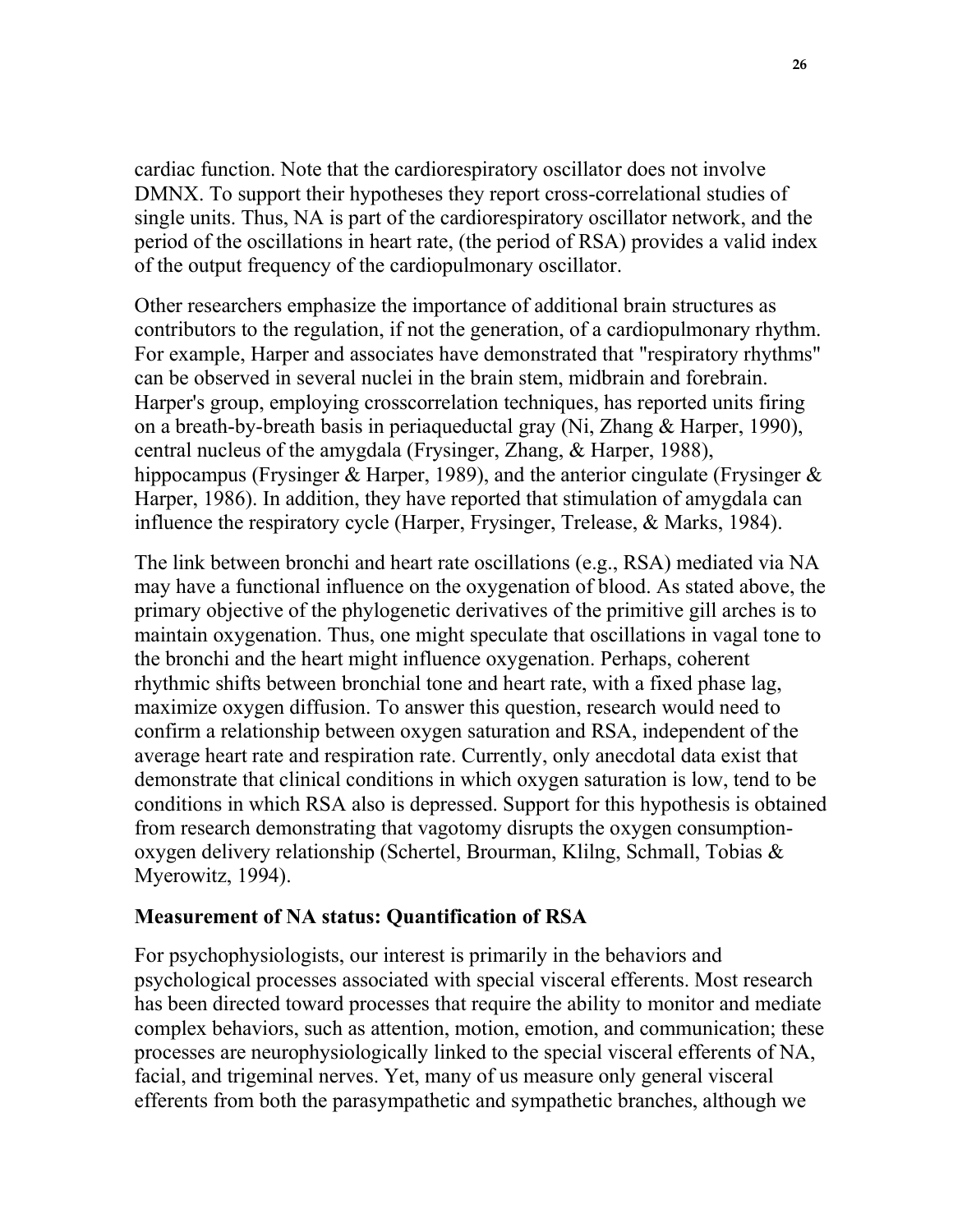are interested in the special visceral efferents that regulate vocalizations and facial expression. We are not at a total loss, because there is interneuronal communication between the dorsal and ventral segments of NA. Thus, by the nature of the NA having the general visceral efferents regulating heart and bronchi, it is possible to monitor continuously the vagal output or tonus of the smart vagus. This leads us to the fourth premise of the Poly-Vagal Theory.

Premise 4: The ability of NA to regulate both special visceral efferents and general visceral efferents may be monitored by the amplitude of RSA.

The vagal fibers originating in the NAex have a characteristic respiratory frequency that reflects a waxing and waning of influence. For example, the vagal fibers from NA that have an inhibitory action on the sino-atrial node also wax and wane in inhibitory influence at the respiratory rhythm and produce RSA. Thus, it is possible to monitor continuously the general status of NA by evaluating RSA. Similarly, NA fibers to the bronchi that elevate lung resistance also wax and wane in their inhibitory influence (Haselton et al., 1992).

RSA is a measure of the general visceral efferents of the NA, and thus is an index of the smart vagus. RSA is not a global measure of vagal tone or even a measure of "total" vagal control of the heart as previously proposed (Fouad, Tarazi, Ferrario, Fighaly, & Alicandro, 1984; Katona & Jih, 1975; Porges, 1992). There are other vagal and non-vagal influences on the heart, which contribute to both heart rate level and rhythm. For example, there are DMNX projections, as well as monosynaptic cholinergic pathways within the heart, sympathetic pathways, and intrinsic factors. However, the primary, if not sole, source of respiratory rhythms on the S-A node is due to projections from NA.

To evaluate NA regulation of the sino-atrial node, the parameters of RSA must be accurately extracted. We have approached this problem by evaluating the period and amplitude of RSA, independent of slower oscillations and trends, via a moving polynomial approach (Porges & Bohrer, 1990). In our research we have obtained correlations between respiration rate and period of RSA approaching 1.0. These findings support the notion of a common cardiorespiratory oscillator as described by Richter and Spyer (1990). RSA, with its amplitude representing visceromotor tone and its period representing the common cardiorespiratory drive frequency, is the functional consequence of the output of vagal fibers originating in NA and terminating on the sino-atrial node.

Quantification of RSA requires only an accurate determination of the amplitude and period of these oscillations. Additional experimental constraints to regulate breathing rates might confound the visceral-medullary feedback system which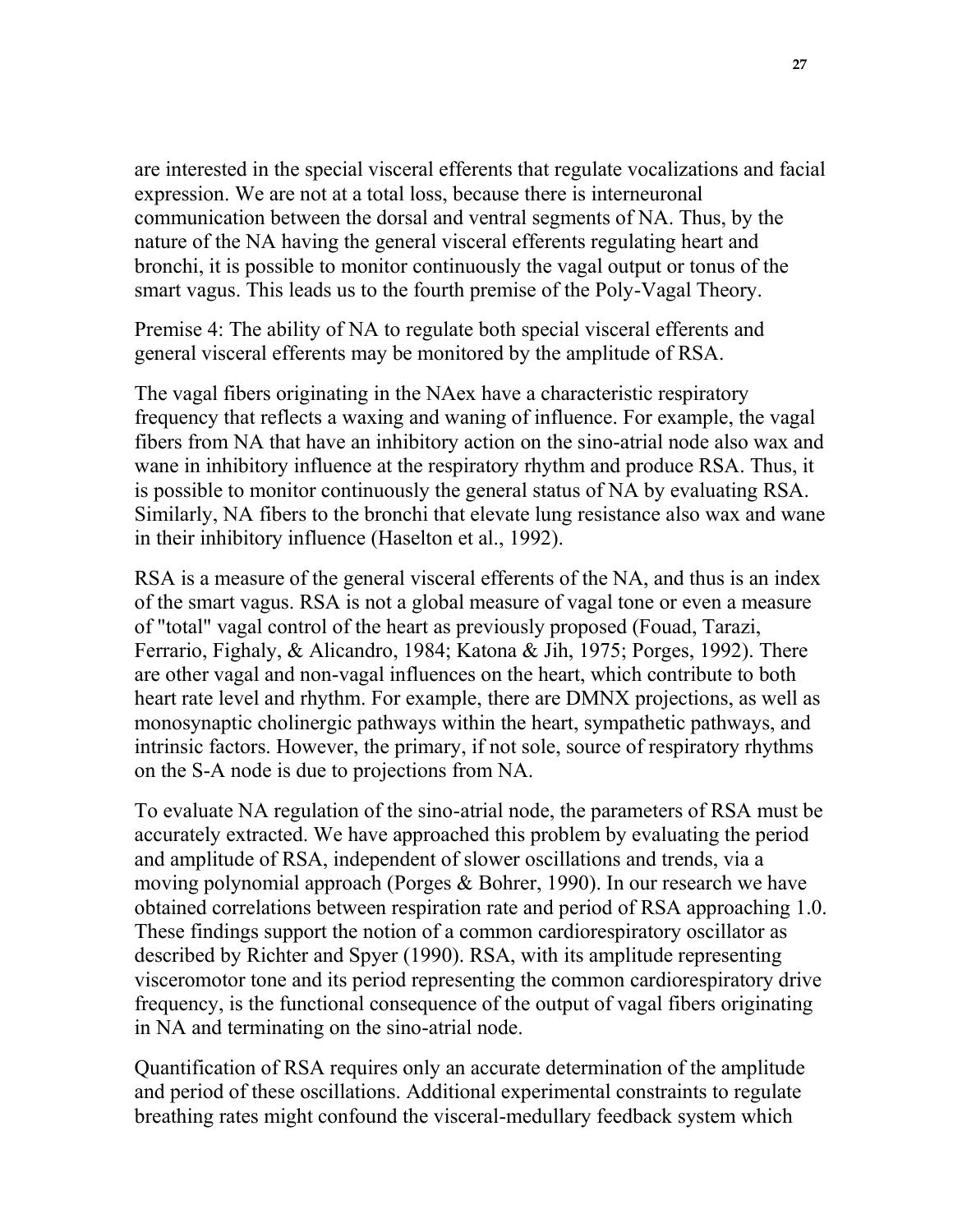determines central respiratory rhythms. For example, since paced breathing requires an awareness of breathing parameters, cortical influences on brain stem structures might modulate the gain of the feedback and influence the amplitude of RSA. Also, paced breathing may shift respiratory parameters, such as rate, amplitude, inspiration-expiration ratio, inter-breath pause, and resistance, from brain stem setpoints. Data have been reported illustrating that paced breathing may influence RSA (Sargunaraj, Lehrer, Carr, Hochron, & Porges, 1994).

Various manipulations or conditions that depress special visceral efferents, such as inhalant anesthesia, have profound influences on RSA (Donchin et al., 1985). Recovery of function of special visceral efferents is paralleled by a recovery of RSA. In neurology, diagnosis is often based on the evaluation of the special visceral efferents. In our research, we noted that RSA amplitude before neurosurgery was an effective diagnostic of neurological recovery following neurosurgery (Donchin, Constantini, Szold, Byrne, & Porges, 1992). Additional neurological data demonstrate consistent depression of RSA in individuals who are diagnosed as brain dead (Mera, Wityk, & Porges, 1995).

High risk preterm neonates have problems coordinating breathing, sucking, and swallowing (i.e., processes regulated by NA). These infants have low levels of RSA (Porges, 1992). Many of these infants have severe bradycardia. The bradycardia are often paralleled by apnea, and a drop in available oxygen and may be assumed to reflect neurogenic vagal regulation via DMNX. Recall, that this response, to deal with decreased resources, is adaptive for reptiles, but potentially lethal for the human. This also is observed during fetal distress, when there is severe hypoxia associated with a loss of RSA and a pronounced neurogenic bradycardia (see above).

#### **Vagal Competition and Autonomic Dysfunction**

The concept of competition between sympathetic and parasympathetic inputs is well known. For example, Levy (Vanhoutte & Levy, 1979; Levy,1984) has clearly documented the ability of vagal efferents to inhibit sympathetic influences. Similarly, Berntson and associates have modelled the interactions between sympathetic and parasympathetic efferents to the heart (Berntson, Cacioppo, & Quigley, 1991). However, there may be a different type of competition, in which the two vagal branches are conveying contradictory information to the target organs. Since both vagal pathways are capable of regulating heart rate, there may be competition on the sino-atrial node. Due to the rate of acetylcholine degradation on the nodal tissue (Dexter, Levy, & Rudy, 1989) the continuous stimulation of the sino-atrial node by NA pathways may functionally protect the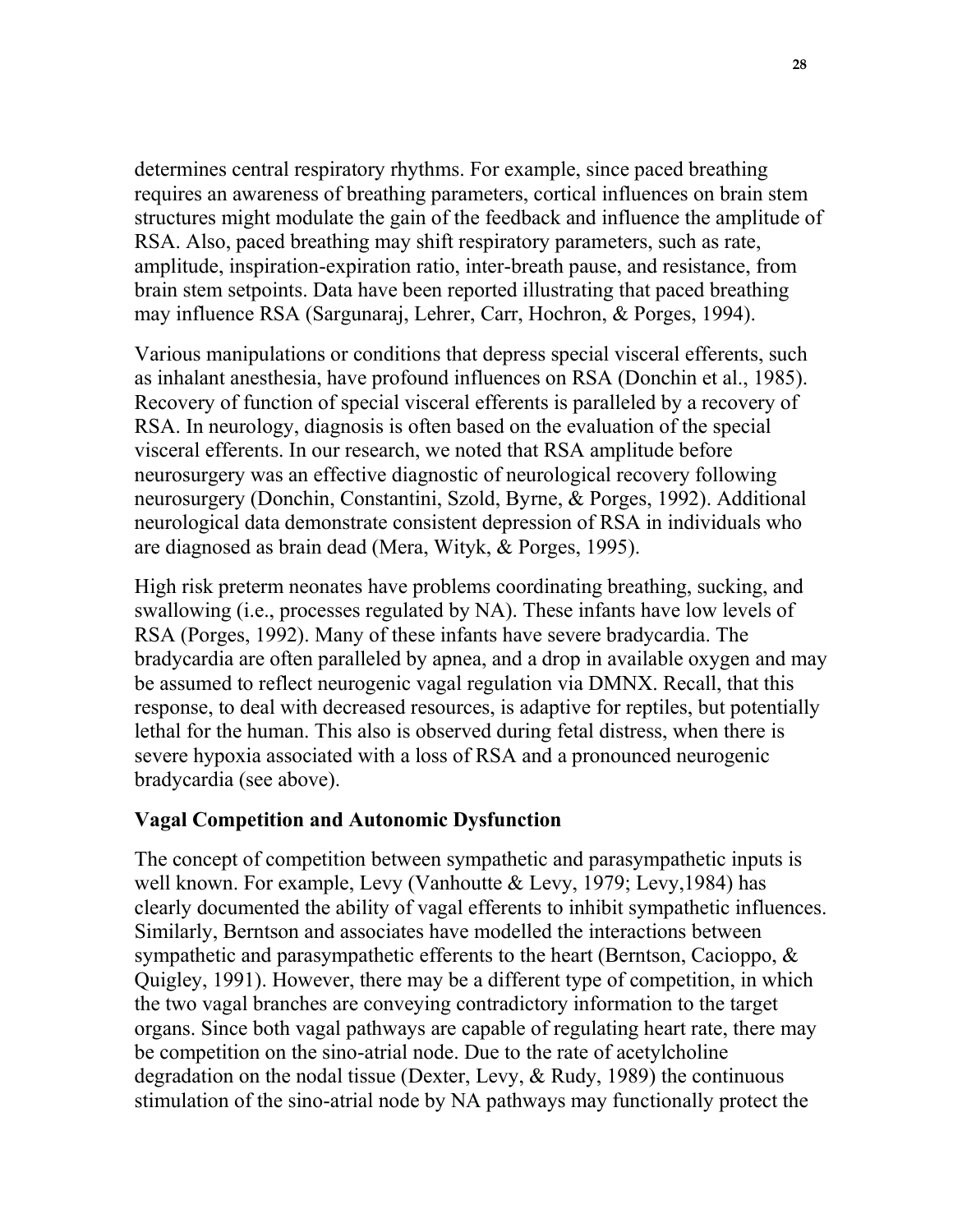heart from massive neurogenic bradycardia mediated by DMNX. Thus, the observations of massive pathophysiological bradycardia in hypoxic fetuses and neonates, who have very low amplitude RSA, may reflect the loss of NA protection on the SA node. Similarly, sudden death following exercise might reflect a similar process associated with the depression of NA input to foster metabolic activity, and a surge of DMNX input in response to decreased oxygen resources.

The vagal competition hypothesis may be generalized and tested to explain other autonomic diseases such as asthma. The vagal competition hypothesis proposes that all target organs with smooth and cardiac muscle have dual innervation from both the DMNX and NA. Currently, this has been documented in animal preparations for heart, lungs, esophagus, and abdominal viscera including pancreas, liver, and stomach (Brown, 1990). However, as with the heart, the two vagal inputs may innervate in a contradictory manner. Just as a DMNX surge coupled with low RSA can result in sudden death, as in the examples above, bronchial asthma may be produced by a similar mechanism. In the case of asthma, NA efferent control of bronchi results in the bronchi exhibiting a rhythmic waxing and waning with breathing. This continuous stimulation of the bronchi by NA pathways may functionally protect the bronchi from pathophysiological DMNX influences. It is possible that without NA influences, the bronchi become vulnerable to vagal surges from DMNX. This would be an adaptive response for a primitive brain stem attempting to conserve oxygen, but it is lethal for the oxygenhungry mammal. The asthma attack, similar to lethal neurogenic bradycardia, may be a product of a primitive vago-vagal reflex. In this type of reflex, not only do the motor fibers originate, but the afferent fibers terminate in DMNX. There is an anatomical basis for a monosynaptic vago-vagal reflex. There are reports that dendritic processes from DMNX neurons extend into the boundaries of NTS. Thus, vagal afferent fibers may com-municate directly with DMNX neurons (Neuheuber & Sandoz, 1986). Since afferents terminate in DMNX, the name "motor nucleus" is not accurate and a preferred designation, "dorsal nucleus of the vagus nerve" has been suggested (Nara, Goto, & Hamano, 1991). In most vagal reflexes involving the bronchi, the afferents terminate in NTS and influence NA to provide a fail safe feedback system.

Based upon the Poly-Vagal Theory, the assumption of vagal competition promotes the following testable hypotheses:

Nucleus ambiguus (Vagal) Protection Hypothesis: Vagal projections originating in NA and terminating in visceral organs provide tonic influences that promote health, growth and restoration.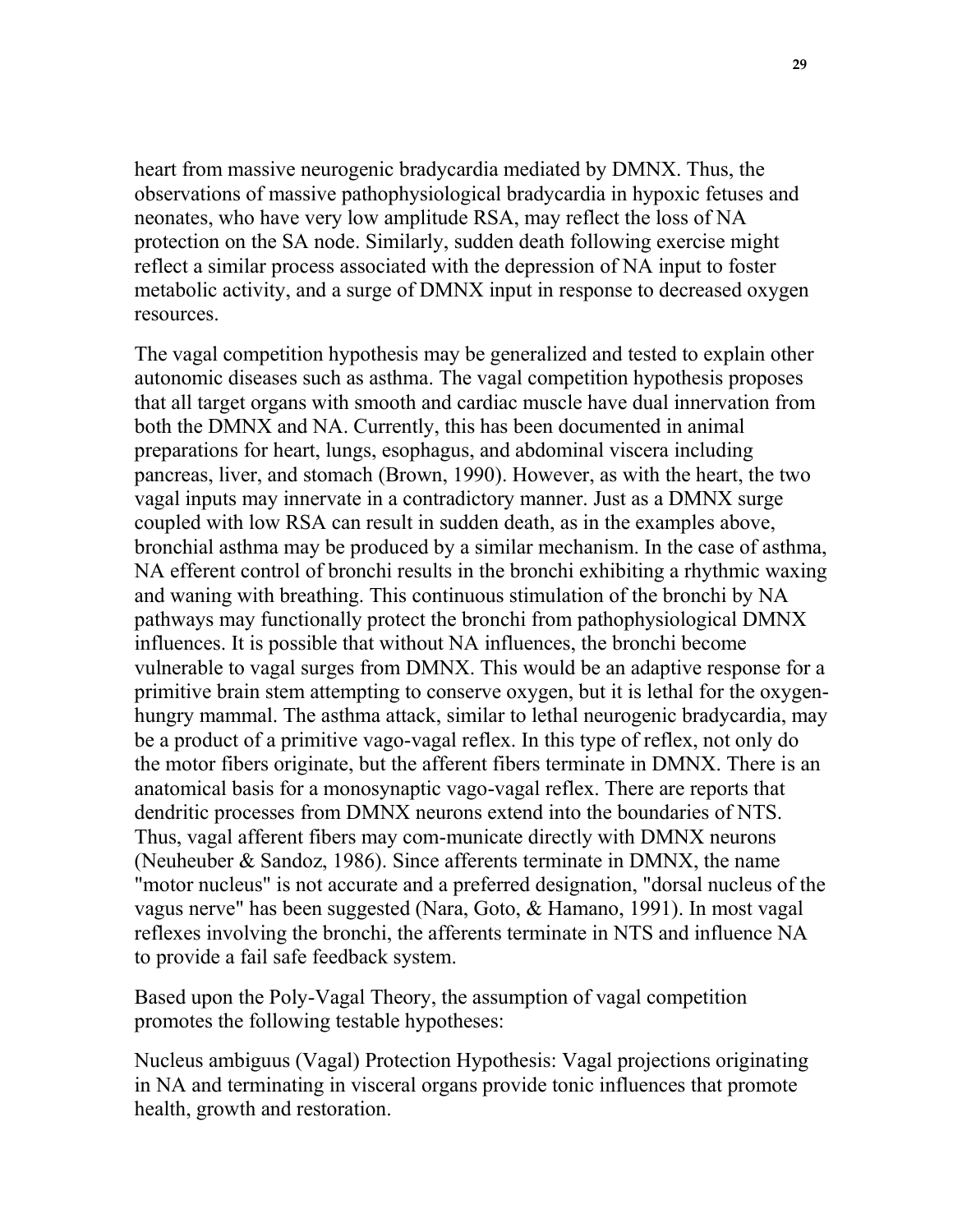Nucleus ambiguus (Vagal) Withdrawal hypothesis: Removal of the NA-vagal brake for short periods of time promotes metabolic output to foster locomotion. Removal of these influences for long periods places the organ at risk.

#### **Emotion**

The Poly-Vagal Theory provides a set of predictions regarding the relation between autonomic responses and emotion. Darwin carefully described facial expressions as the primary defining characteristics of emotion. The special visceral efferents, associated with the facial nerve, control movements of facial expression. Reptiles do not have facial muscles and cannot modulate facial expression. The facial nerve in mammals not only regulates facial muscles but interacts with NA and the vagal system. Thus, it is logical that emotional expression, which requires somatic muscles controlled by special visceral efferents, is linked to the visceromotor regulation of cardiopulmonary function via NA vagal efferents. Additionally, special visceral efferents originating in NA regulate the larynx and control intonation. Thus, the following premise is stated.

Premise 5: Emotion, defined by shifts in the regulation of facial expressions and vocalizations, will produce changes in RSA and bronchomotor tone mediated by NA.

As a construct, emotion is heterogeneous. Therefore, correlations between specific emotions and physiological states may be a function of the type of emotion. Even Darwin (1872) distinguished between primary or neurally based emotions and social or culturally based emotions. Darwin (1872) suggested that certain emotions have as their substrate an innate neural basis and, because these emotions are neurally based, they are universally expressed and understood across cultures. These primary emotions include anger, fear, panic, sadness, surprise, interest, happiness (ecstasy), and disgust (Ross, Homan, & Buck, 1994). Since the prevalent hypotheses suggest a strong physiological basis for primary emotions, we will focus here on relating primary emotions to the Poly-Vagal Theory.

There are two important aspects linking the Poly-Vagal Theory to the study of emotion: first, there is a parallel between cortical asymmetry and autonomic asymmetry; second, the branchial arches have evolved into the structures that mammals use to express emotion (i.e., facial muscles, larynx).

The literature documents the relationship between right brain function and primary emotions (Heilman, Bowers, & Valenstein, 1985). The medullary source nuclei and efferent pathways of the vagus also are lateralized with a right bias. The right NA via the right cardiac vagus provides the primary chronotropic output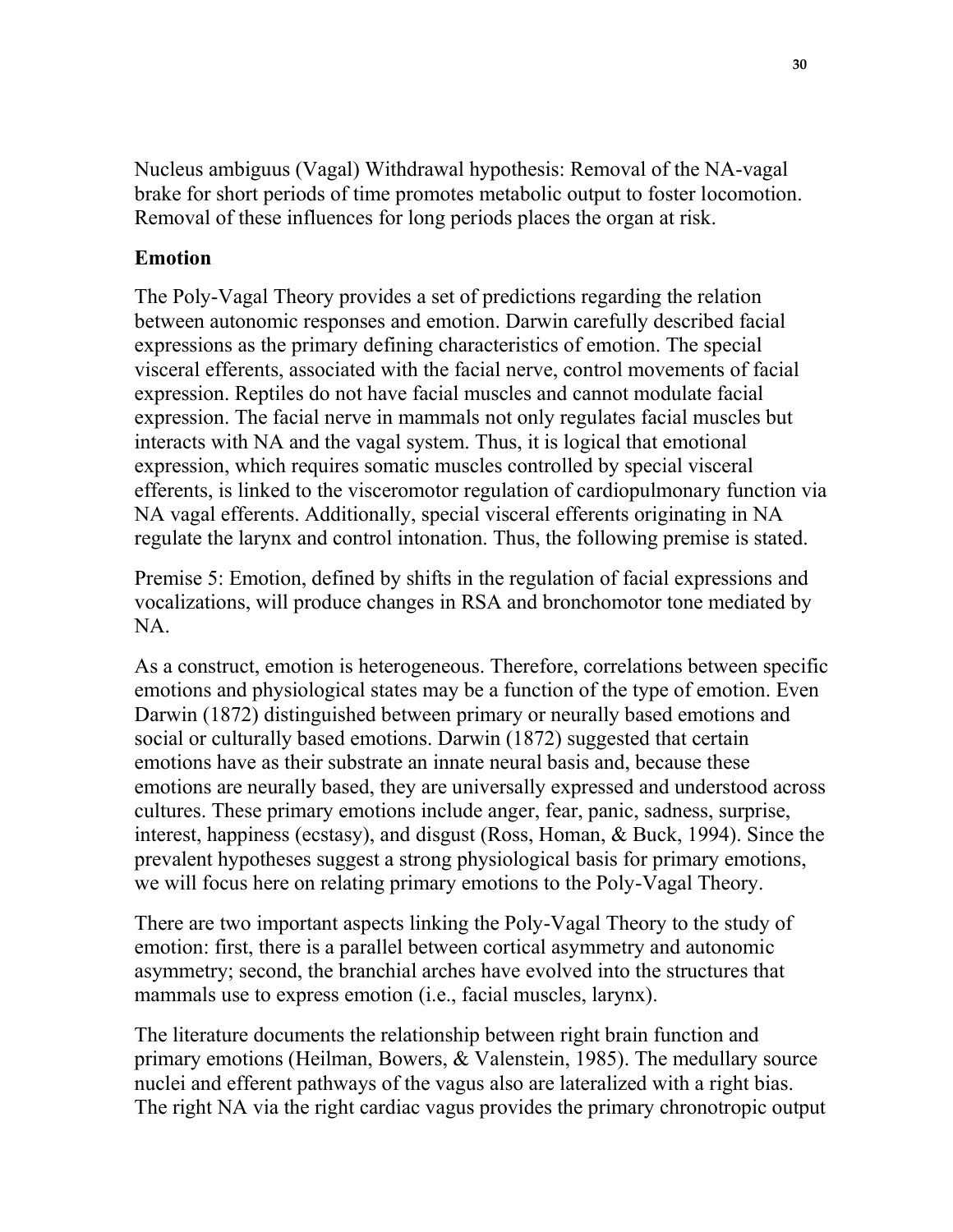to the heart. The special visceral efferents, which provide the behaviors that are used to define emotion (facial expression, vocalization) also have a right bias and are linked neuroanatomically to the general visceral efferents originating in NA that regulate the bronchi and heart; organs that are assumed to be sensitive to emotion and stress. It is difficult to predict the influence of this right bias on actual facial expressions. Since the face is controlled by upper motor neurons that are crossed and lower motor neurons that are uncrossed (Rinn, 1984), facial expression may not be systematically lateralized. In fact, research on facial asymmetry and emotion has not been consistent. There have been reports of facial expressions not being lateralized, being lateralized on the left, and others being lateralized on the right (e.g., Hager & Ekman, 1985).

The functional dominance of the right side of the brain in regulating autonomic function and emotion may have implications for the specialization of motor and language dominance on the left side of the brain. The right sided responsibilities of regulating homeostasis and modulating physiological state in response to both internal (i.e., visceral) and external (i.e., environmental) feedback, may contribute to the development of motor and language functions on the left side of the brain.

A partitioning of central control of voluntary processes, independent of emotional-homeostatic processes would enable the individual to express complex voluntary levels of communication and movement, via the left side of the brain, and more intense emotional-homeostatic processes, via the right side of the brain. If these processes are lateralized, they might have a degree of autonomous regulation. This would enable simultaneous activation of global functions associated with emotional-homeostatic processes and language-voluntary movement processes.

Given the strong theoretical relationships between lateralized autonomic and hemispheric function and between the neurons that control RSA and the neurons that control facial expression and vocal intonation (see Figure 5), research should be directed at evaluating the relationship between RSA and the primary emotions. Recall that the source nucleus of the facial nerve is the border of NA and afferents from the trigeminal nerve provide a primary sensory input to NA. Thus, the Ventral Vagal Complex consisting of NA and the nuclei of the trigeminal and facial nerves is clearly related to the expression and experience of emotion.

Based upon the Poly-Vagal Theory, one would expect shifts in affective state to parallel RSA. For example, the elicitation of a negative primary emotion would result in a systematic withdrawal of vagal tone via NA to promote fight and flight like behaviors. In contrast, a shift to a more pleasant affective state would be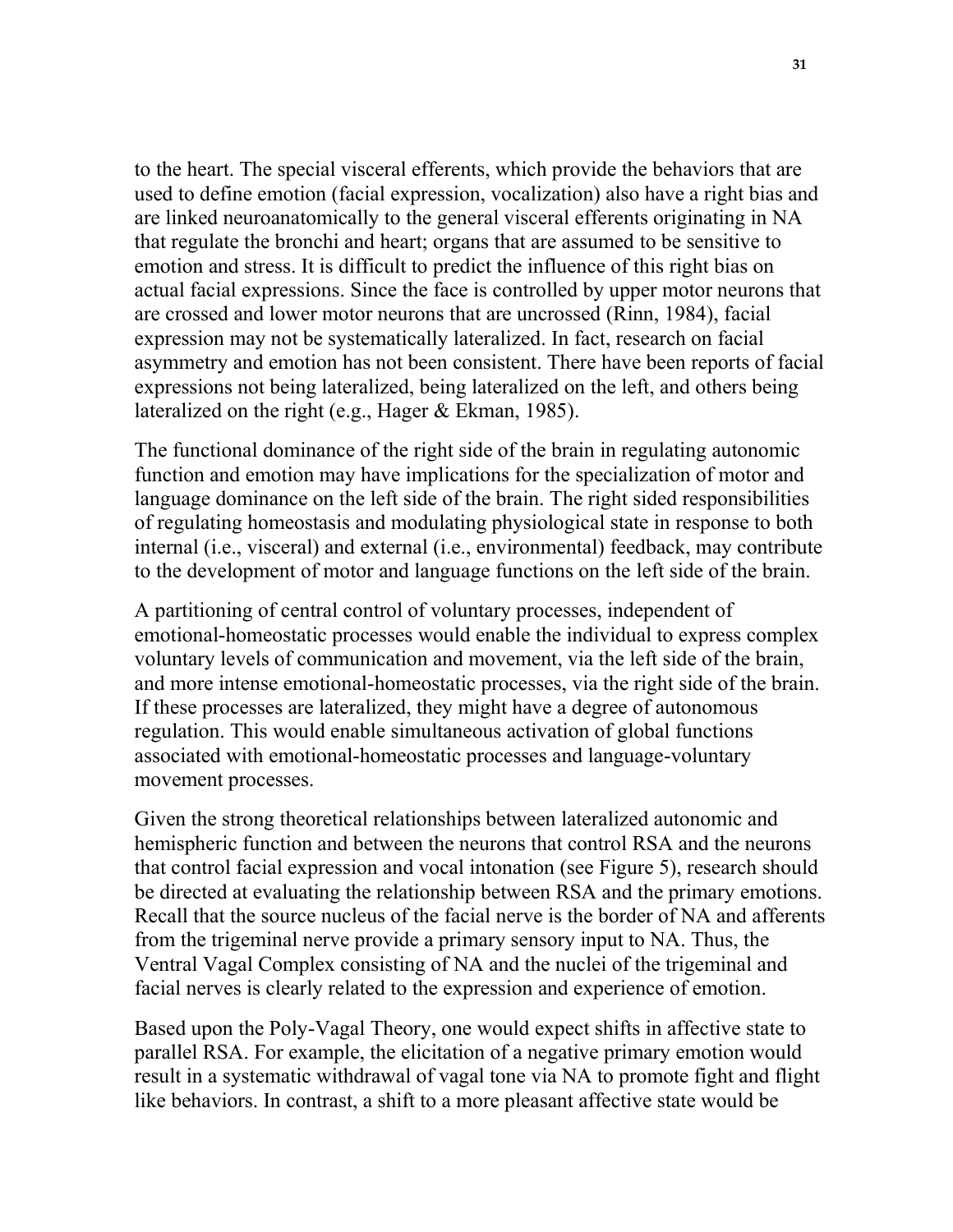associated with an increase in RSA. A study by Bazhenova (1995), emphasizing the dynamics of RSA change during the shifting affective states, supports this speculation. Bazhenova manipulated the affective state of infants and demonstrated that when an infant shifted to a more negative affective state, RSA decreased. Moreover, when the infant shifted to a more positive affective state, RSA increased above the affectively neutral baselevel.

The Poly-Vagal Theory does not neglect the important role of DMNX in the emotional experience. For example, DMNX is critical in the regulation of digestive polypeptides and gastric motility (Uvnas-Moberg, 1989), dimensions of physiological activity that parallel emotive experiences and stress. Consistent with the Poly-Vagal Theory, which emphasizes the importance of NA and VVC in overt emotional expressiveness and regulation, the Theory would acknowledge the importance of less conscious survival oriented processes that are mediated via Dorsal Vagal Complex consisting of NTS and DMNX. A complementary theory has been proposed by Uvnas-Moberg (Uvnas-Moberg, 1987, 1994). The Uvnas-Moberg theory emphasizes the role of DMNX in the regulation of gastrointestinal hormones and during emotional states including stress, hunger and satiety.

[Back to Title Page](http://terpconnect.umd.edu/~sporges/polyvag.htm)

[Back to Home Page](http://terpconnect.umd.edu/~sporges/welcome.htm)

#### **Summary and Conclusion**

The following seven points summarize the Poly-Vagal Theory.

1. The vagal system does not represent a unitary dimension. The vagal system includes general visceral efferent fibers regulating smooth and cardiac muscle, as well special visceral efferent fibers regulating the somatic muscles of the larynx, pharynx, and esophagus. These somatic muscles control vocalization, sucking and swallowing and interface these processes with breathing. The vagal system also is linked neuroanatomically to the source nuclei that control facial expression, mastication, and head turning.

2. There are two vagal motor systems. One vagal system is the vegetative vagus, which originates in the dorsal motor nucleus and is associated with passive reflexive regulation of visceral functions. The other vagal system is the smart vagus, which originates in NA and is associated with the active processes of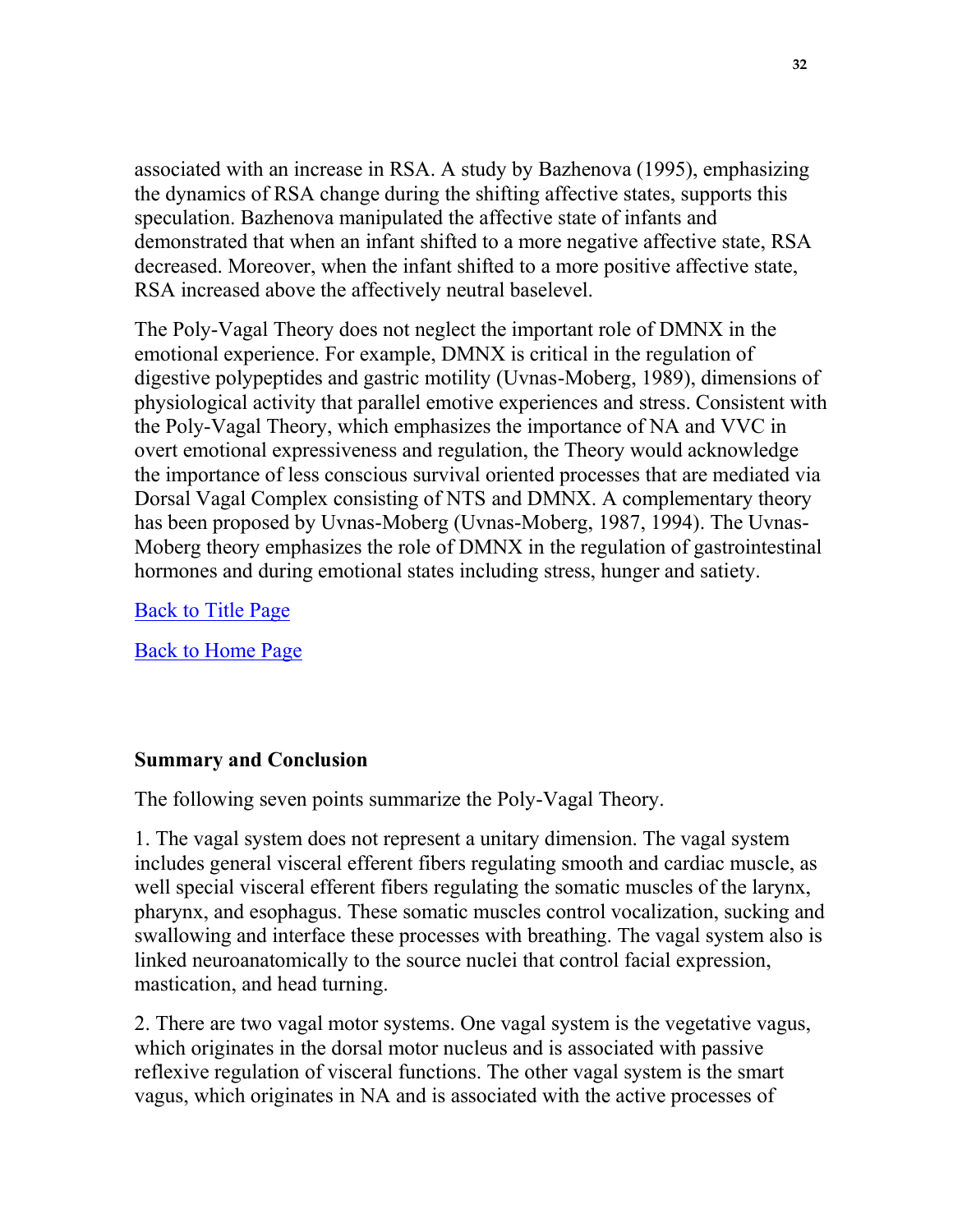attention, motion, emotion, and communication. The two systems are neuroanatomically distinct, have different ontogenetic and phylogenetic origins, and employ different adaptive strategies.

3. In mammals the concept that vagal tone represents a single or summed system may have limited physiological or heuristic value. For example, in mammals high tone from the dorsal motor nucleus vagal system may be lethal, while, high tone from the NA-vagal system may be beneficial. Based upon the proposed Poly-Vagal Theory, an accurate measure of the NA-system is critical to the evaluation of psychophysiological relationships.

4. The functional output of the NA-vagus on the heart may be monitored via RSA. NA is part of a common neuronal network producing a cardiorespiratory rhythm. Thus, the output from the branch of the vagus originating in NA and terminating on the sino-atrial node of the heart conveys a frequency common to both respiratory and cardiac systems. In contrast, the output from the dorsal motor nucleus does not convey a respiratory rhythm.

5. The magnitude of neurogenic bradycardia is mediated by the dorsal motor nucleus. Rapid heart rate changes, such as conditioned anticipatory heart rate deceleration and decelerations associated with orienting, are neurogenic bradycardia. Additional neurogenic bradycardia are reflexes such as opto-vagal and chemo-vagal. In the absence of NA influences to the sino-atrial node, local conditions such as hypoxia may greatly potentiate the vagal effect.

6. There is a common cardiopulmonary oscillator. The common respiratory rhythm observed in heart rate and breathing is produced by a network of interneurons located in NTS and NA, which communicate with the motor neurons that control respiratory, laryngeal, and cardiac function.

7. Primary emotions are related to autonomic function. Since the primary emotions are often survival related, they must be integrated into cardiopulmonary regulation. Moreover, primary emotions have a right hemisphere bias, ipsilateral with the regulatory bias of the medullary structures controlling visceral function.

Based upon the Poly-Vagal Theory, additional hypotheses may now be tested evaluating the relationship between RSA (the measure of NA vagal tone) and processes and states dependent upon the coordination of cardiopulmonary processes with the special visceral efferents of the cranial nerves. This, of course, includes all processes associated with vocalizations, feeding, breathing, and facial expression.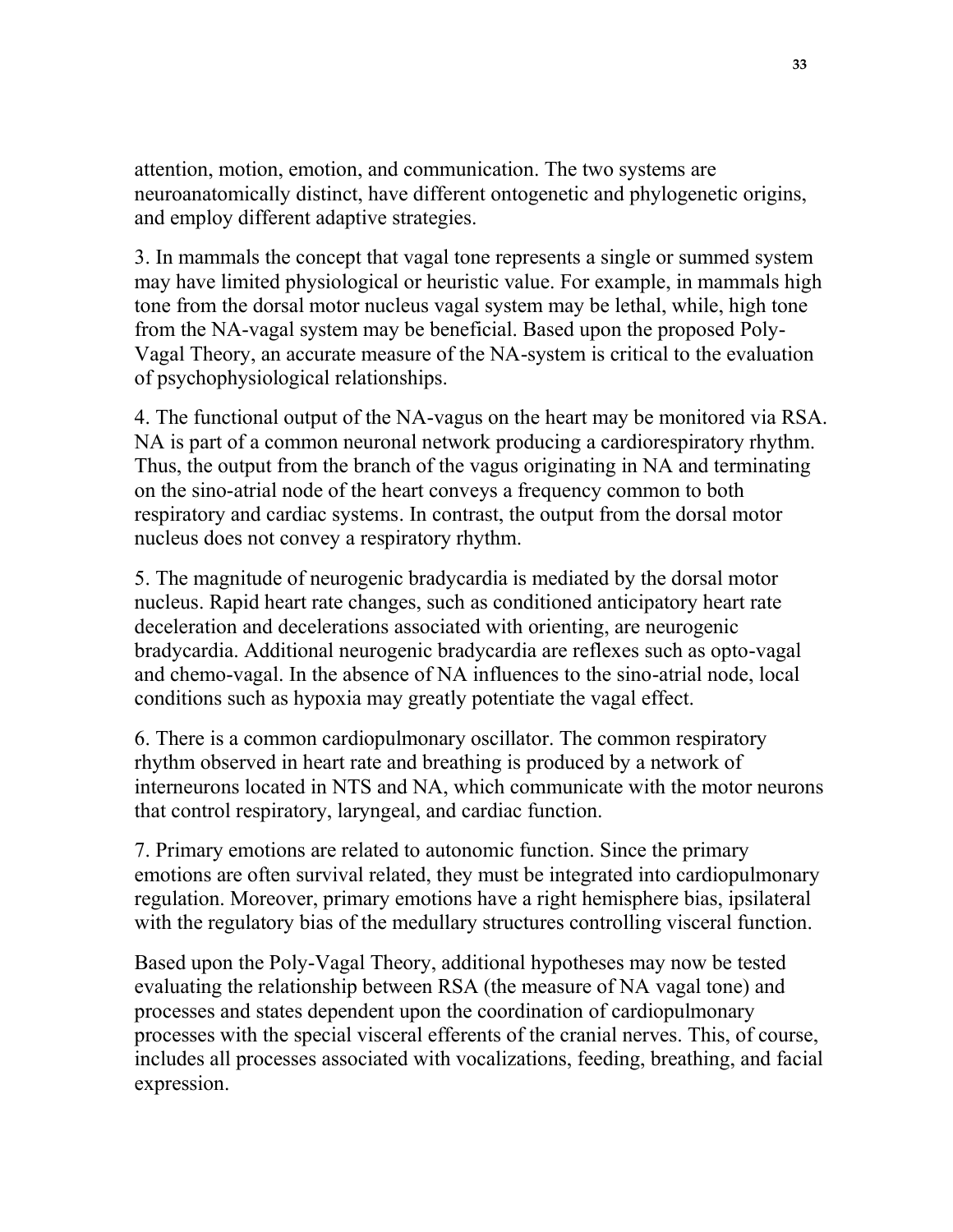In developing the Poly-Vagal Theory, the most striking insights come from the phylogenetic approach. Not only does a phylogenetic approach explain the vagal paradox in terms of the medullary source nuclei of the dorsal motor nucleus and NA, but it highlights the importance of oxygen needs in the evolving nervous system. As the nervous system gets more complex, there are greater demands for oxygen. Oxygen needs may have provided a major environmental pressure leading to the evolution of the adaptive and sophisticated autonomic nervous system found in mammals. Thus, constructs such as orienting, attention, emotion and stress are by-products of the evolutionary pressure to optimize oxygen resources.

[Back to Title Page](http://terpconnect.umd.edu/~sporges/polyvag.htm)

[Back to Home Page](http://terpconnect.umd.edu/~sporges/welcome.htm)

#### **References**

Agostoni, E., Chinnock, J.E., DeBurgh Daly, M., & Murray, J.G. (1957). Functional and histological studies of the vagus nerve and its branches to the heart, lungs and abdominal viscera in the cat. Journal of Physiology - London, 135, 182-205.

Barbas-Henry, H.A., & Lohman, A.H.M. (1984). The motor nuclei and primary projections of the IXth, Xth, XIth, and XIIth cranial nerves in the monitor lizard, varanus exanthematicus. The Journal of Comparative Neurology, 226, 565- 579.

Bazhenova, O.V. (1995). Vagal tone reactivity: A psychophysiological parallel of the dynamics of affect. Paper presented at the Biennial meeting of the Society for Research in Child Development. Indianapolis, IN, March 30, 1995.

Belkin, D.A. (1964). Variations in heart rate during voluntary diving in the turtle Pseudemys concinna. Copeia, 321-330.

Bennett, J.A., Ford, T.W., Kidd, C., & McWilliam, P.N. (1984). Characteristics of cat dorsal motor vagal motoneurones with axons in the cardiac and pulmonary branches. Journal of Physiology, 351, 27p.

Berntson, G.G., Cacioppo, J.T., & Quigley, K.S. (1991). Respiratory sinus arrhythmia: Autonomic origins, physiological mechanisms, and psychophysiological implications. Psychophysiology, 30, 183-196.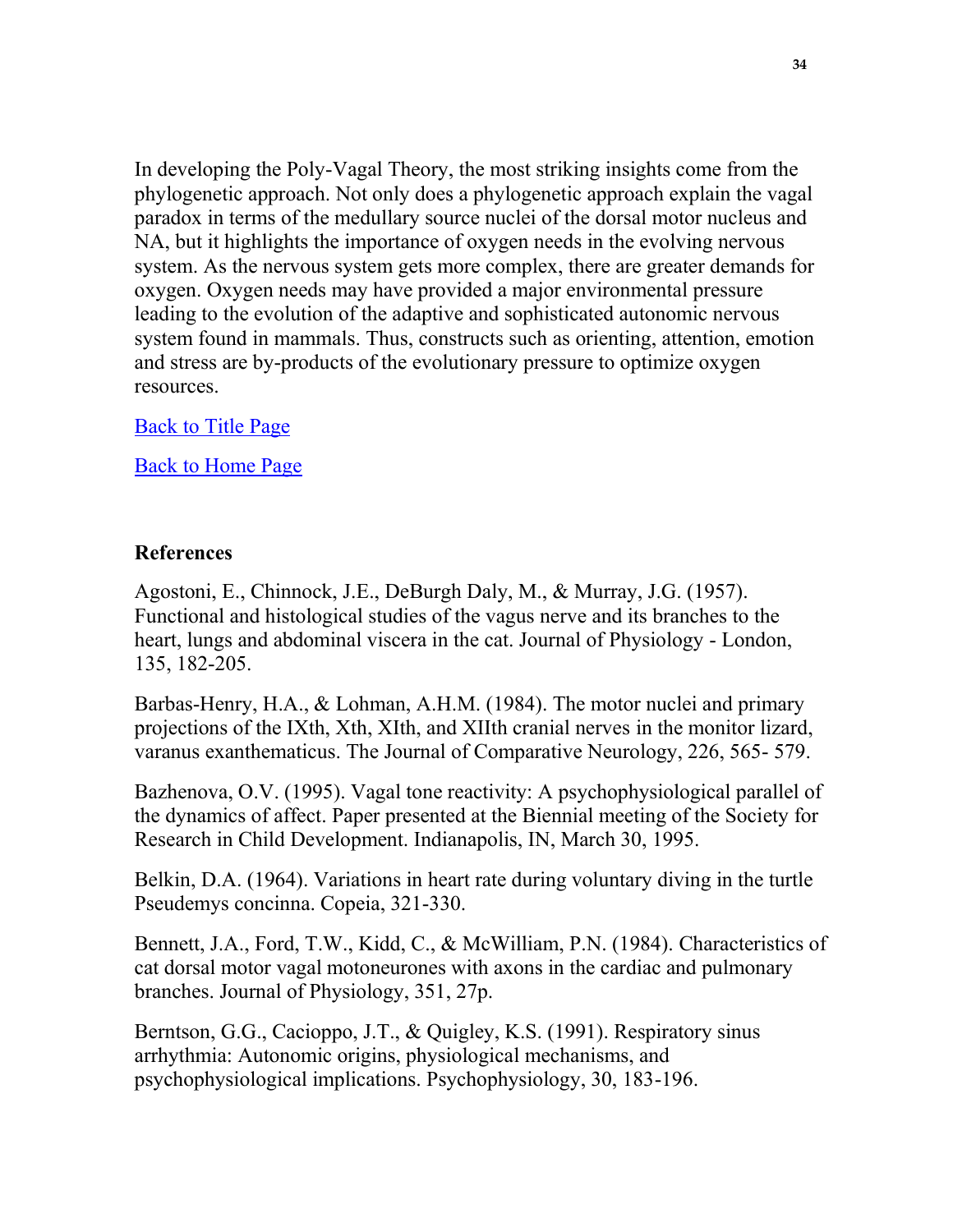Berntson, G.G., Cacioppo, J.T.,& Quigley, K.S. (1991). Autonomic determinism: The modes of autonomic control, the doctrine of autonomic space, and the laws of autonomic constraint. Psychological Review, 98, 459-487.

Berntson, G.G., Cacioppo, J.T., & Quigley, K.S. (1993). Respiratory sinus arrhythmia: Autonomic origins, physiological mechanisms, and physiological implications. Psychophysiology, 30, 183-196.

Berntson, G.G., Cacioppo, J.T., & Quigley, K.S. (1993). Cardiac psychophysiology and autonomic space in humans: Empirical perspectives and conceptual implications. Psychological Bulletin, 114, 296-322.

Berntson, G.G., Cacioppo, J.T., & Quigley, K.S. (1994). Autonomic cardiac control. I. Estimation and validation from pharmacological blockades. Psychophysiology, 31, 572-585.

Bieger, D., & Hopkins, D.A. (1987). Viscerotropic representation of the upper alimentary tract in the medulla oblongata in the rat: the nucleus ambiguus. Journal of Comparative Neurology, 262, 546- 562.

Billman, G.E., & DuJardin, J-P. (1990). Dynamic changes in cardiac vagal tone as measured by time-series analysis. American Journal of Physiology, 258 (Heart Circulation Physiology 27): H896-H902.

Brown, J.W. (1974). Prenatal development of the human chief sensory trigeminal nucleus. Journal of Comparative Neurology, 156, 307-335.

Brown, J.W. (1990). Prenatal development of the human nucleus ambiguus during the embryonic and early fetal periods. American Journal of Anatomy, 189, 267- 283.

Byrne, E.A., & Porges, S.W. (1993). Data-dependent filter characteristics of peakvalley respiratory sinus arrhythmia estimation: A cautionary note. Psychophysiology, 30, 397-404.

Cacioppo, J.T., Berntson, G.G., Binkley, P.F., Quigley, K.S., Uchino, B.N., Fieldstone, A. (1994). Autonomic Cardiac Control II. Noninvasive indices and basal response as revealed by autonomic blockades. Psychophysiology, 31, 586- 598.

Cournand, A. (1979). Claude Bernard's Contributions to Cardiac Physiology. In: E.D.Robin (Ed), Claude Bernard and the Internal Environment. New York: Marcel Dekker, pp. 97-121..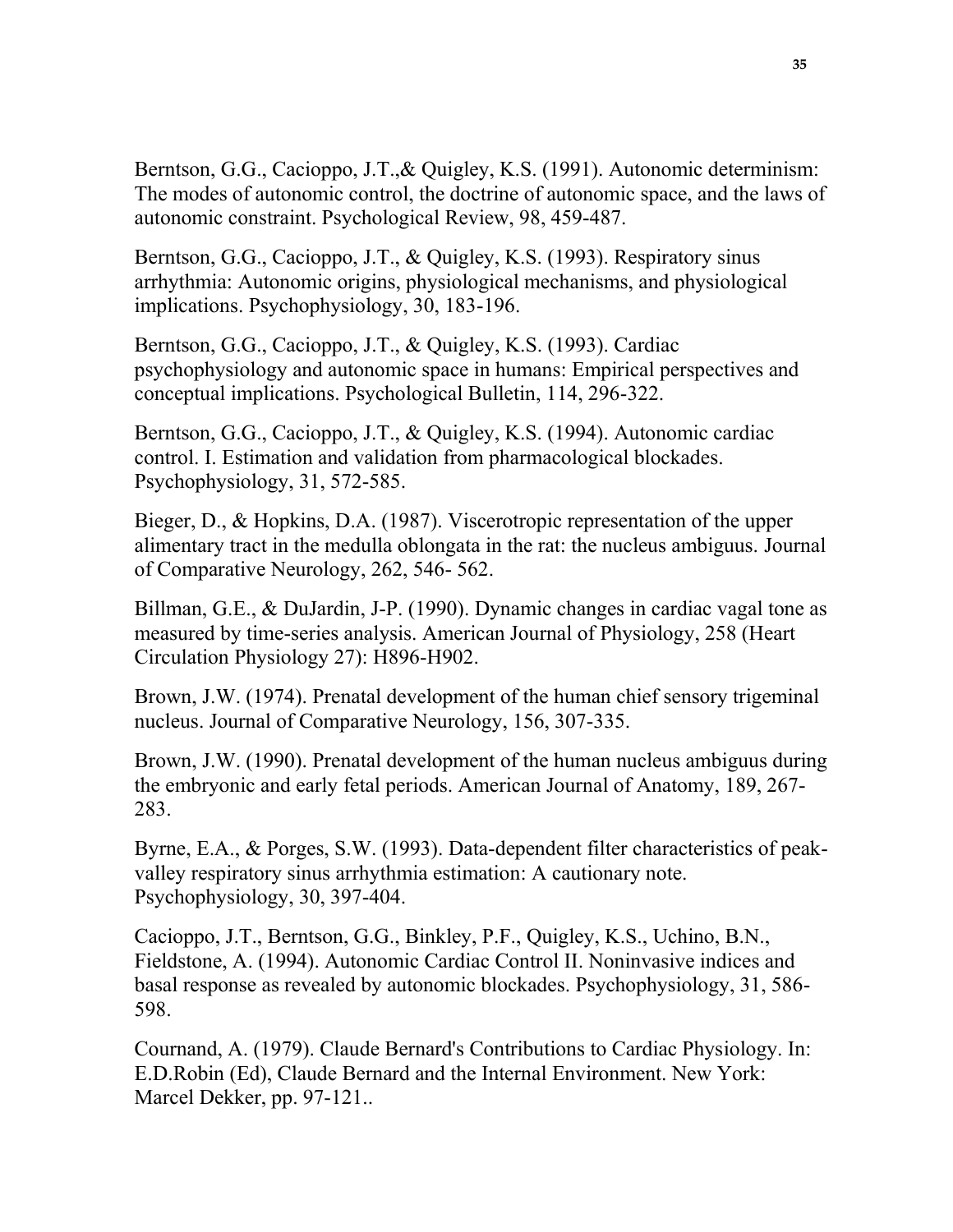Darrow, C.W. (1929). Differences in the physiological reactions to sensory and ideational stimuli. Psychological Bulletin, 26, 185-201.

Darrow, C.W., Jost, H., Solomon, A.P., & Mergener, J.C. (1942). Autonomic indicators of excitatory and homeostatic effects on the electroencephalogram. Journal of Psychology, 14, 115-130.

Darwin, C. (1872). The Expression of the Emotions in Man and Animals. New York: D. Appleton.

Dellinger, J.A., Taylor, H.L., & Porges, S.W. (1987). Atropine sulfate effects on aviator performance and on respiratory- heart period interactions. Aviation Space Environment Medicine, 58, 333-338.

De Meersman, R.E. (1993). Aging as a modulator of respiratory sinus arrhythmia. Journal of Gerontology: Biological Sciences, 48, B74-B78.

Dexter, F., Levy, M.N. & Rudy, Y. (1989). Mathematical model of the changes in heart rate elicited by vagal stimulation. Circulation Research, 65, 1330-1339.

Donald, D.E., Samueloff, S.L., & Ferguson, D. (1967). Mechanisms of tachycardia caused by atropine in conscious dogs. American Journal of Physiology, 212, 901-910.

Donchin, Y., Feld, J.M., & Porges, S.W. (1985). Respiratory sinus arrhythmia during recovery from isoflurane-nitrous oxide anesthesia. Anesthesia and Analgesia, 64, 811-815.

Donchin, Y., Constantini, S., Szold, A., Byrne, E. A., & Porges, S. W. (1992). Cardiac vagal tone predicts outcome in neurosurgical patients. Critical Care Medicine, 20, 941-949.

Duffy, E. (1957). The psychological significance of the concept of "arousal" or "activation." Psychological Review, 64, 265- 275.

Else, PL. & Hulbert, A.J. (1981). Comparison of the "mammal machine" and the "reptile machine": Energy production. American Journal of Physiology, 240, (Regulatory Integrative comparative Physiology 9): R-3-R9.

Finger, T.E., & Dunwiddie, T.V. (1992). Evoked responses from an in vitro slice preparation of a primary gustatory nucleus: the vagal lobe of goldfish. Brain Research, 580, 27-34.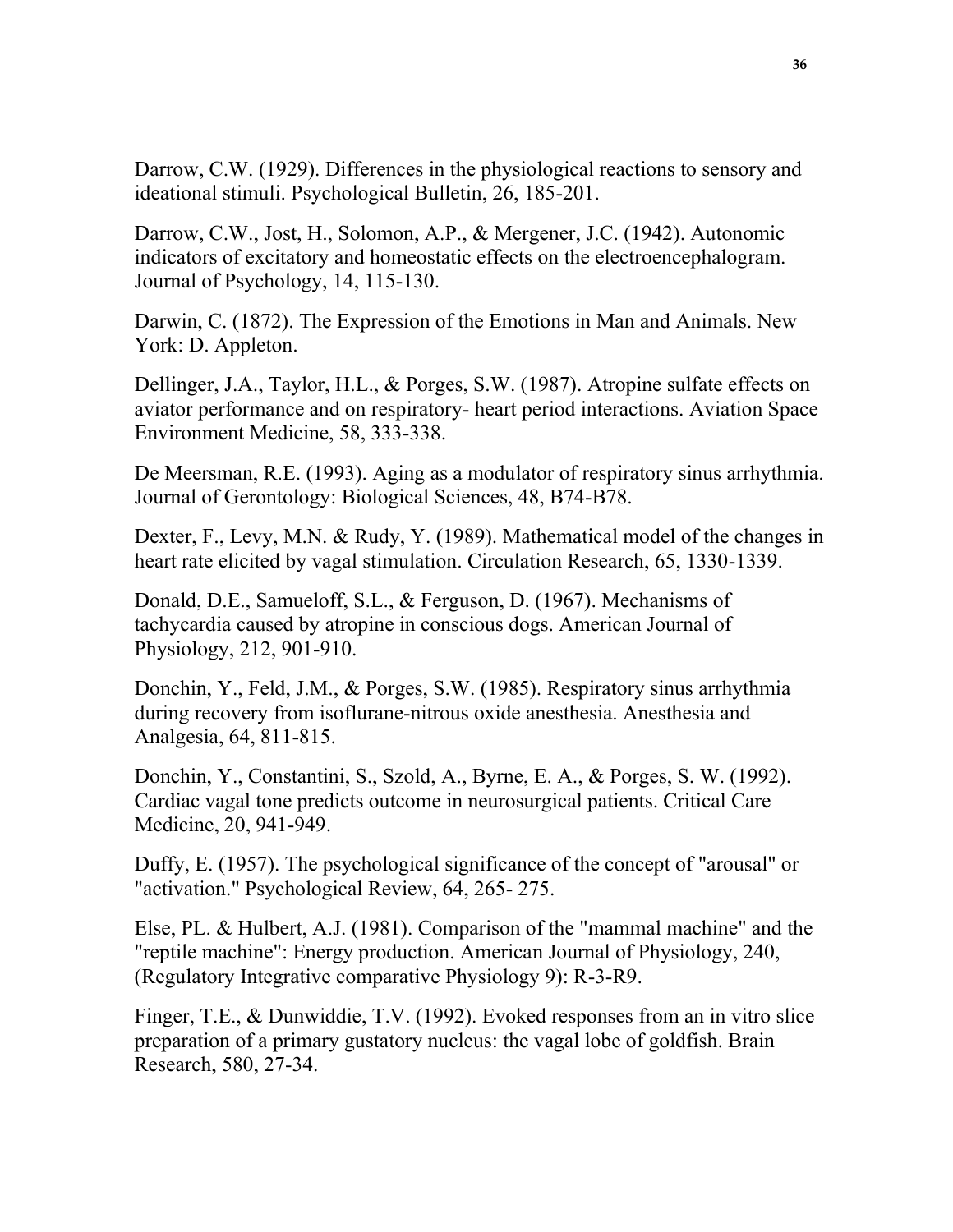Ford, T.W., Bennett, J.A., Kidd, C., & McWilliam, P.N. (1990). Neurons in the dorsal motor vagal nucleus of the cat with non-myelinated axons projecting to the heart and lungs. Experimental Physiology., 75, 459-473.

Fouad, F.M., Tarazi, R.C., Ferrario, C.M., Fighaly, S., & Alicandro, C. (1984). Assessment of para-sympathetic control of heart rate by a noninvasive method. American Journal of Physiology, 246, H838-H842.

Frysinger, R.C. & Harper, R.M. (1986). Cardiac and respiratory relationships with neural discharge in the anterior cingulate cortex during sleep-waking states. Experimental Neurology, 94, 247-263.

Frysinger, R.C. & Harper, R.M. (1989). Cardiac and respiratory correlations with unit discharge in human amygdala and hippocampus. Electroencephalography and Clinical Neurophysiology, 72, 463-470

Frysinger, R.C., Zhang, J.X., & Harper, R,M. (1988). Cardiovascular and respiratory relationships with neuronal discharge in the central nucleus of the amygdala during sleep-waking states. Sleep, 11, 317- 332.

Gellhorn, E. (1964). Motion and Emotion: The role of proprioception in the physiology and pathology of the emotions. Psychological Review, 71, 457-472.

George, D.T., Nutt, D.J., Walker, W.V., Porges, S.W., Adinoff, B., & Linnoila, M. (1989). Lactate and hyperventilation substantially attenuate vagal tone in normal volunteers: A possible mechanism of panic provocation? Archives of General Psychiatry, 46, 153-156.

Goldberger, J.J., Ahmed, M.W., Parker, M.A., & Kadish, A.H. (1994). Dissociation of heart rate variability from parasympathetic tone. American Journal of Physiology, 266 (Heart Circulation Physiology 35), H2152-H2157.

Gonzalez Gonzalez, J., and de Vera Porcell, L. (1988). Spectral analysis of heart rate variability of lizard, Gallotia galloti. American Journal of Physiology, 254 (Regulatory Integrative Comparative Physiology 23) R242-R248.

Graham, F.K., & Clifton, R.K. (1966). Heart-rate change as a component of the orienting response. Psychological Bulletin, 65, 305- 320.

Gribben, B., Pickering, T.G., Sleight, P., & Peto, R. (1971). Effect of age and high blood pressure on baroreflex sensitivity in man. Circulation Research, 29, 424- 431.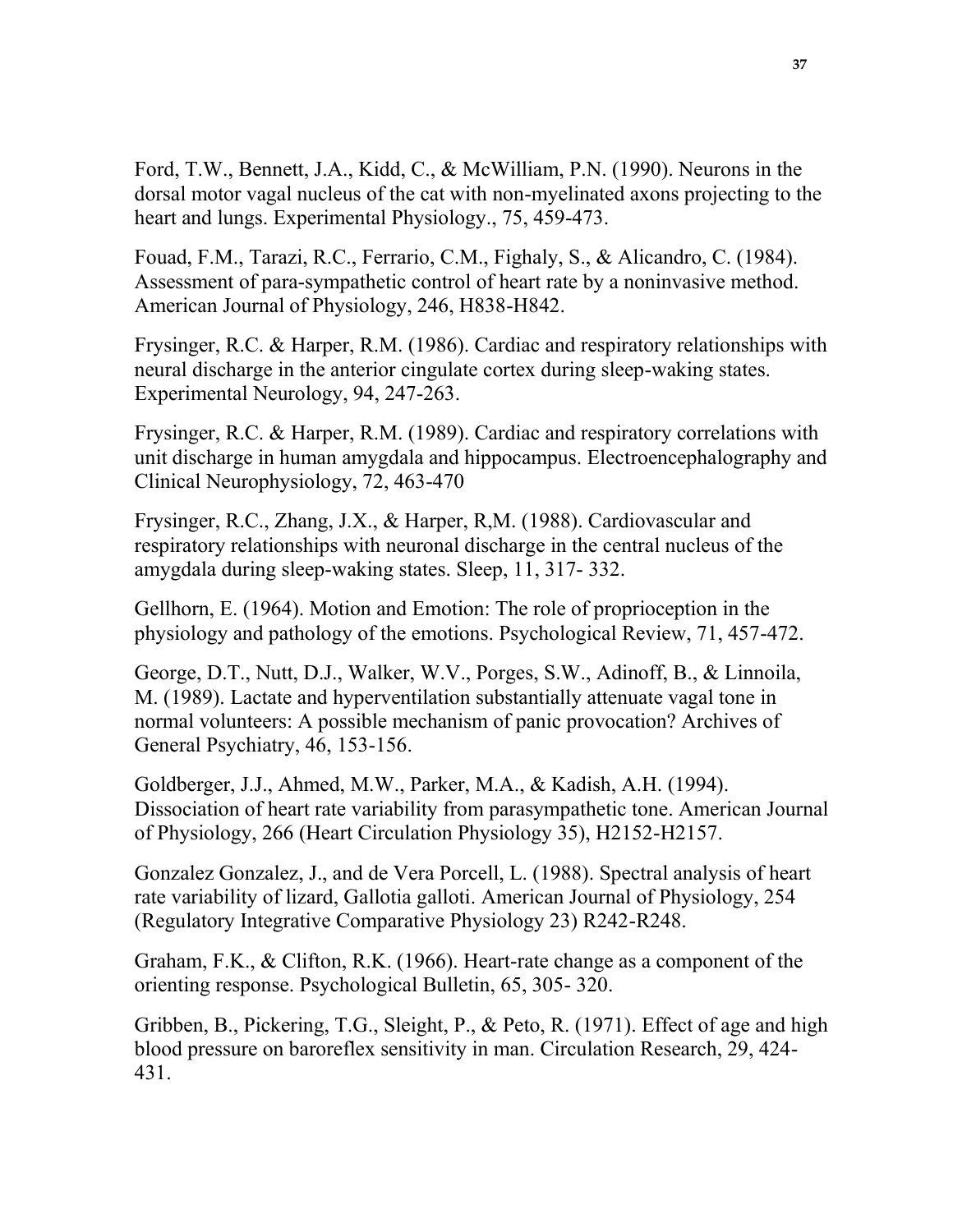Grossman, P., Karemaker, J., & Weiling, W. Prediction of tonic parasympathetic cardiac control using respiratory sinus arrhythmia: The need for respiratory control. Psychophysiology, 28, 201-216.

Grossman, P., & Kollai, M. (1993). Respiratory sinus arrhythmia, cardiac vagal tone, and respiration: Within- and between- individual relations. Psychophysiology, 30, 486-495.

Hager, J.C., & Ekman, P. (1985). The asymmetry of facial actions is inconsistent with models of hemispheric specialization. Psychophysiology, 22, 307-318.

Harper, R.M., Frysinger, R.C., Trelease, R.B., & Marks, J.D. (1984). Statedependent alteration of respiratory cycle timing by stimulation of the central nucleus of the amygdala. Brain Research, 306, 1-8.

Haselton, J.R., Solomon, I.C., Motekaitis, A.M., and Kaufman, M.P. (1992). Bronchomotor vagal preganglionic cell bodies in the dog: An anatomic and functional study. Journal of Applied Physiology, 73, 1122-1129.

Heilman, K.M., Bowers, D., & Valenstein, E. (1985). Emotional disorders associated with neurological diseases. In: K.M. Heilman and E. Valenstein (Eds.), Neuropsychology. New York: Oxford University Press.

Hopkins, D.A. (1987). The dorsal motor nucleus of the vagus nerve and the nucleus ambiguus: structure and connections. In R. Hainsworth, P.N. Williams, & D.A.G.G. Many (eds.) Cardiogenic reflexes: Report of an International Symposium . Oxford: Oxford University Press, pp. 185-203.

Humphrey, T. (1970). Function of the nervous system during prenatal life. In U. Stave (ed.) Physiology of the perinatal period. New York: Appleton-Century-Crofts, pp. 751-796.

Jacob, J.S., & McDonald, H.S. (1976). Diving bradycardia in four species of North American aquatic snakes. Comparative Biochemistry and Physiology. 53A, 69-72.

Jennings, J.R., & McKnight, J.D. (1994). Inferring vagal tone from heart rate variability. Psychosomatic Medicine, 56, 194- 194.

Jerrell, T.W., Gentile, C.G., McCabe, P.M., & Schneiderman, N. (1986). Sinoaortic denervation does not prevent differential Pavlovian conditioning of bradycardia in rabbits. Brain Research, 100, 3-10.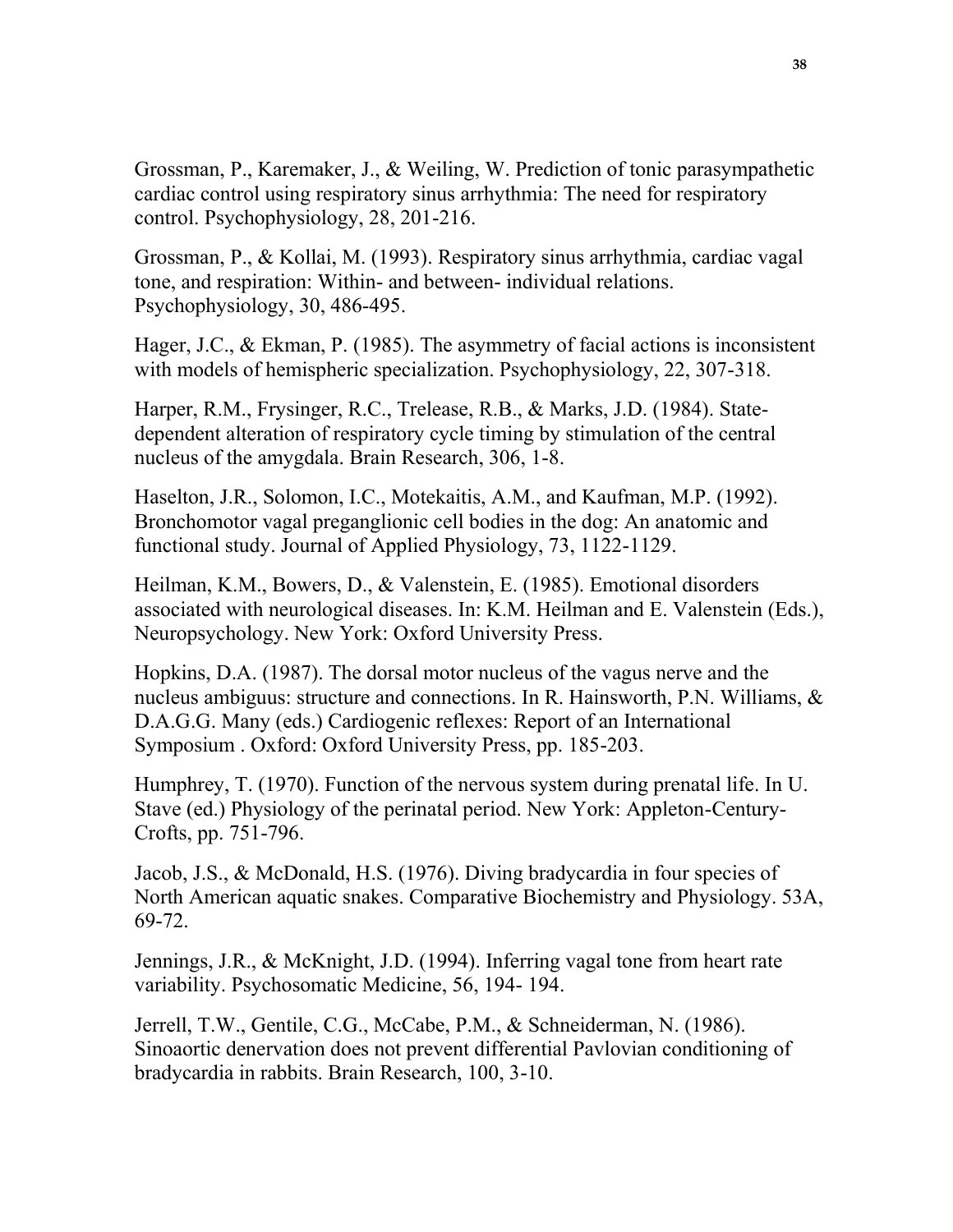Jordan, D., Khalid, M.E.M., Schneiderman, N., & Spyer, K.M. (1982). The location and properties of preganglionic vagal cardiomotor neurones in the rabbit. Pflugers Archiv, 395, 244-250.

Kaklia, M., & Masulam, M.-M. (1980). Brain stem projections of sensory and motor components of the vagus complex in the cat. I. Laryngeal, tracheobronchial, pulmonary, cardiac, and gastrointestinal branches. Journal of Comparative Neurology, 193, 467-508.

Katona, P.G., & Jih, R. (1975). Respiratory sinus arrhythmia: A non-invasive measure of parasympathetic cardiac control. Journal of Applied Physiology, 39, 801-805.

Lacey, B.C., & Lacey, J.I. (1978). Two way communication between the heart and the brain. American Psychologist, 33, 99-113.

Lacey, J.I. (1967). Somatic response patterning and stress: Some revisions of activation theory. In M.H. Appley & R. Trumbull (Eds.), Psychological Stress: Issues in Research. New York: Appleton- Century-Crofts, pp. 14-37.

Leslie, R.A., Reynolds, D.J.M., & Lawes, I.N.C. (1992). Central connections of the nuclei of the vagus nerve. In S. Ritter, R. C. Ritter, & C. D. Barnes (Eds.). Neuroanatomy and physiology of abdominal vagal afferents. Boca Raton: CRC Press, pp.81-98.

Levy, M.N (1984). Cardiac sympathetic-parasympathetic interactions. Federation Proceedings, 43, 2598-2602.

Lindsley, D. (1951). Emotion. In S.S. Stevens (Ed.), Handbook of experimental psychology. New York: Wiley.

Machado, B.H., & Brody, M.J. (1988). Effect of nucleus ambiguus lesion on the development of neurogenic hypertension. Hypertension, 11, 135-138.

MacLean, P.D. (1990). The Triune Brain in Evolution. New York: Plenum Press.

Malik, M., & Camm, J.A. (1993). Components of heart rate variability - What they really mean and what we really measure. The American Journal of Cardiology, 72, 821- 822.

Malmo, R.B. (1959). Activation: A neurophysiological dimension. Psychological Review, 66, 367-386.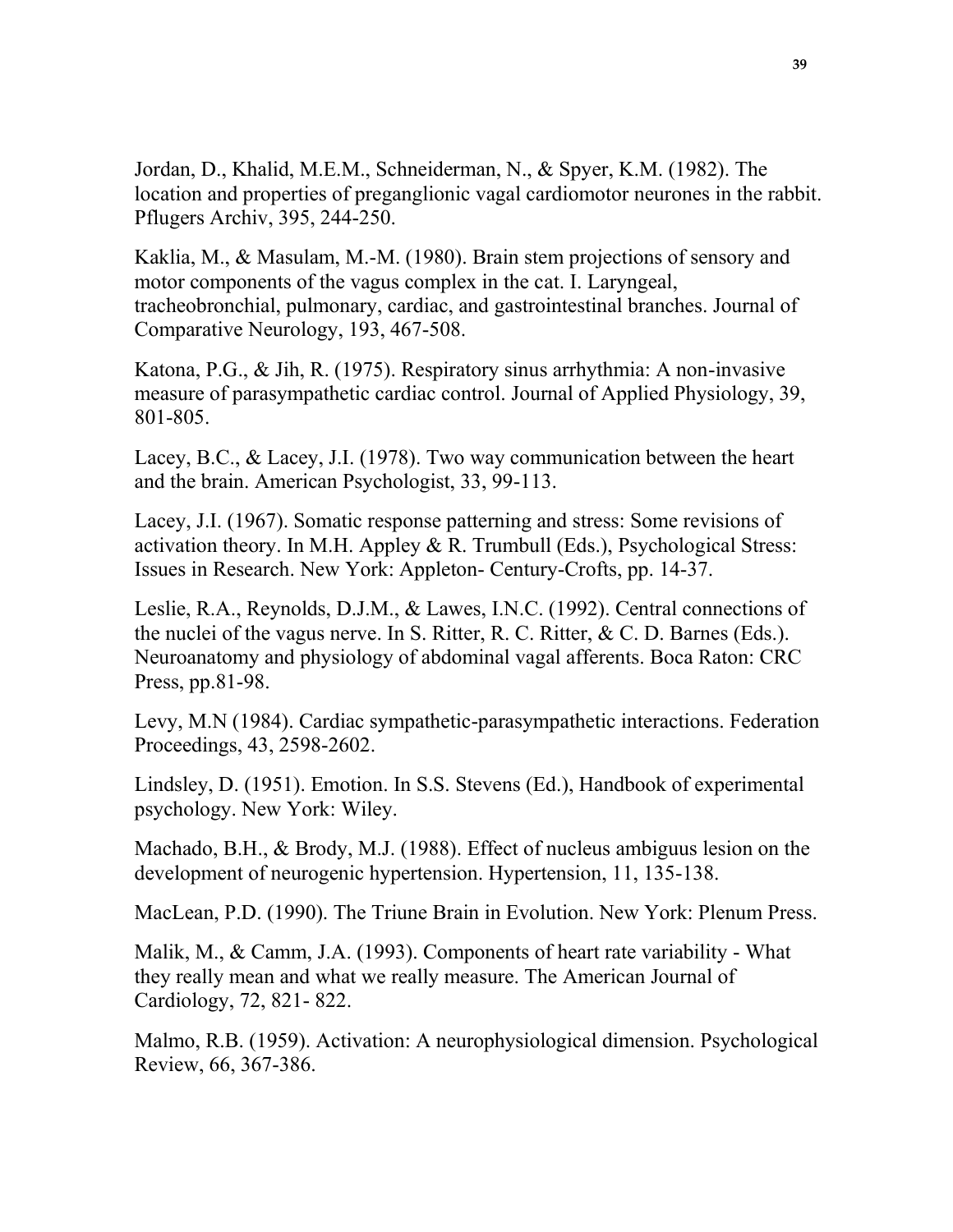McAllen, R.M., & Spyer, K.M. (1976). The location of cardiac vagal preganglionic motoneurones in the medulla of the cat. Journal of Physiology, 258, 187-204.

McAllen, R.M., & Spyer, K.M. (1978). Two types of vagal preganglionic motoneurones projecting to the heart and lungs. Journal of Physiology, 282, 353- 364.

McCabe, P.M., Yongue, B.G., Porges, S.W., & Ackles, P.K. (1984). Changes in heart period, heart period variability and a spectral analysis estimate of respiratory sinus arrhythmia during aortic nerve stimulation in rabbits. Psychophysiology, 21, 149-158.

McDonald, H.S. (1974). Bradycardia during death-feigning of Heterodon platyrhinos Latreille (Serpentes). Journal of Herpetolog, 8, 157-164.

Mera, F., Wityk, R., & Porges, S.W. (1995). Abnormal heart variability in brainstem injury. Presented at the American Academy of Neurology. Seattle, Washington, May 9-11, 1995.

Mitchell, G.A.G. & Warwick, R. (1955). The dorsal vagal nucleus. Acta Anatomica, 25, 371-395.

Nara, T., Goto, N., & Hamano, S. (1991). Development of the human dorsal nucleus of vagus nerve: a morphometric study. Journal of the Autonomic Nervous System, 33, 267-276.

Ni, H., Zhang, J.X., & Harper, R.M. (1990). Respiratory-related discharge of periaqueductal gray neurons during sleep- waking states. Brain Research, 511, 319-325.

Nelson, N.M. Respiration and circulation before birth. In Smith, CA, & Nelson, NM, (eds.), The physiology of the newborn infant, 4th edition. Thomas: Philadelphia; 1976, 15-116.

Neuheuber, W.L., & Sandoz, P.A. (1986). Vagal primary afferent terminals in the dorsal motor nucleus of the rat: Are they making monosynaptic contacts on preganglionic efferent neurons? Neuroscience Letters, 69, 126-130.

Obrist, P.A. (1976). The cardiovascular behavioral interaction - as it appears today. Psycho-physiology, 13, 95-107.

Obrist, P.A. (1981). Cardiovascular Psychophysiology. New York: Plenum.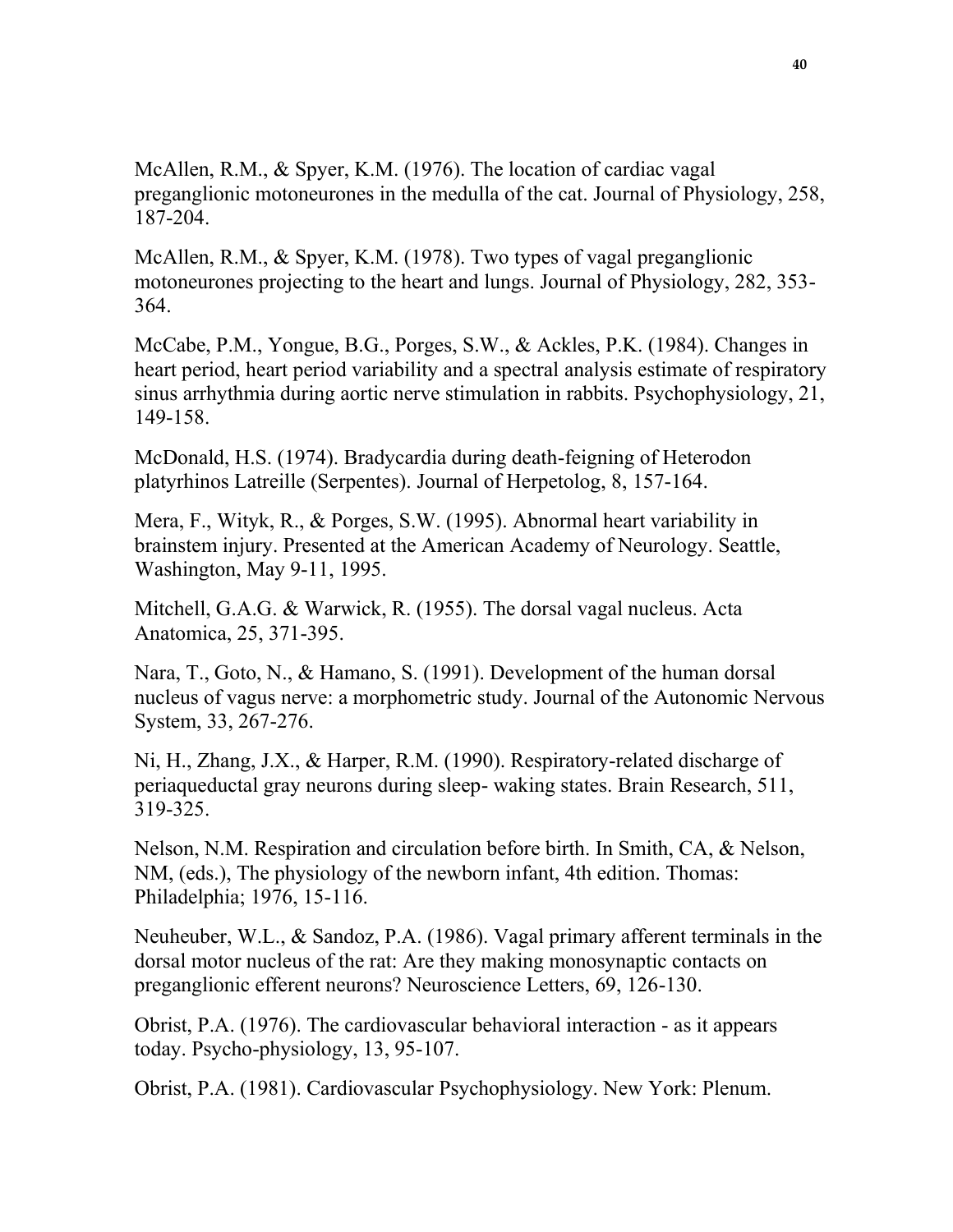Obrist, P.A., Webb, R.A., Sutterer, J.R., and Howard, J.L. (1970). The cardiacsomatic relationship: some reformulations. Psychophysiology 6, 569- 587.

Porges, S.W. (1972). Heart rate variability and deceleration as indexes of reaction time. Journal of Experimental Psychology, 92, 103-110.

Porges, S.W. (1986). Respiratory sinus arrhythmia: Physiological basis, quantitative methods, and clinical implications. In P. Grossman, K. Janssen, and D. Vaitl (eds.), Cardiorespiratory and Cardiosomatic Psychophysiology. New York: Plenum, 101-115.

Porges. S. W. (1992). Vagal Tone: A physiological marker of stress vulnerability. Pediatrics, 90, 498-504.

Porges, S.W., & Bohrer, R.E. (1990). Analyses of periodic processes in psychophysiological research. In J.T. Cacioppo and L.G. Tassinary (eds.), Principles of Psychophysiology: Physical, Social, and Inferential Elements. New York: Cambridge University Press, 708-753.

Porges, S.W., & Raskin, D.C. (1969). Respiratory and heart rate components of attention. Journal of Experimental Psychology, 81, 497-503.

Potter, E.K., & McCloskey, D.I. (1986). Effects of hypoxia on cardiac vagal efferent activity and on the action of the vagus nerve at the heart in the dog. Journal of the Autonomic Nervous System, 17, 325-329.

Regal, P.J. (1978) Behavioral differences between reptiles and mammal: An analysis of activity and mental capabilities. In N. Greenberg and P.D. MacLean , (eds.), Behavior and Neurology of Lizards, Rockville, MD: National Institute of Mental Health. p. 183-202.

Richards, J.E., & Casey, B.J. (1991). Heart rate variability during attention phases in young infants. Psychophysiology, 28, 43-53.

Richter, D.W., and Spyer, K.M. (1990). Cardiorespiratory Control. In A.D. Loewy & K.M. Spyer (eds), Central Regulation of Autonomic Function, .pp. 189- 207.

Riniolo, T., Doussard-Roosevelt, J., & Porges, S.W. (1994). The relation between respiratory sinus arrhythmia and heart period during waking and sleep Psychophysiology, 31, S81 (abstract).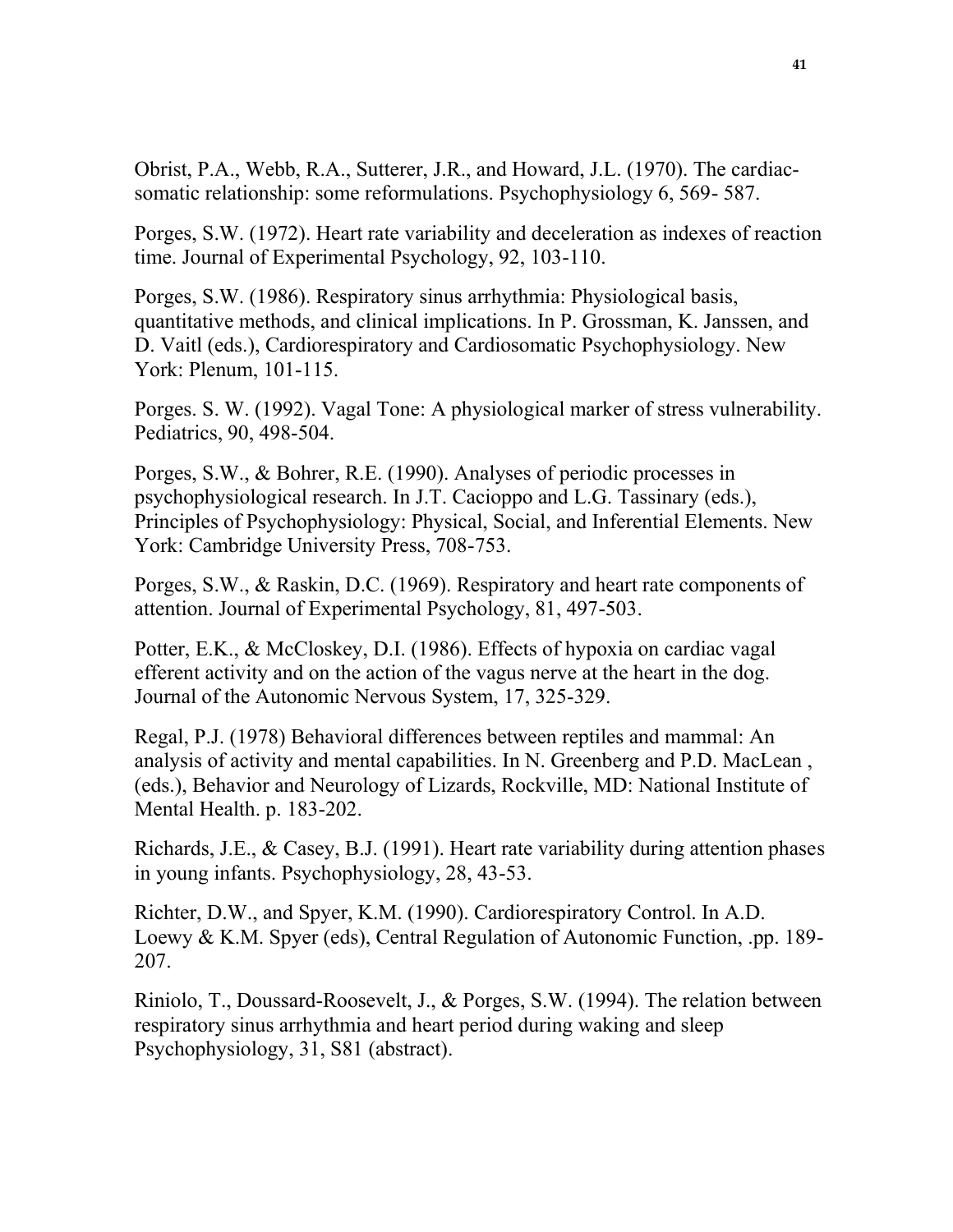Rinn, W.E. (1984). The neurophysiology of facial expression: A review of the neurological and psychological mechanisms for producing facial expressions. Psychological Bulletin, 95, 52-77.

Ross, E.D., Homan, R.W. & Buck, R. (1994) Differential hemispheric lateralization of primary and social emotions. Neuropsychiatry, neuropsychology, and behavioral neurology, 7, 1-19.

Rowell, L.B. (1993). Central circulatory adjustments to dynamic exercise. In L.B. Rowell (Ed.). Human Cardiovascular Control. New York: Oxford Press, pp. 162- 203.

Sargunaraj, D., Lehrer, P.M., Carr, R.E., Hochron, S.M., & Porges, S.W. (1994). The effects of paced resistance breathing. Psychophysiology, 31, S85 (abstract).

Saul, J.P., Berger, R.D., Chen, M.H., & Cohen, R.J. (1989). Transfer function analysis of autonomic regulation. II. Respiratory sinus arrhythmia. American Journal of Physiology, 256 (Heart Circulation Physiology 25): H153-H161.

Schneiderman, N. (1974). The relationship between learned and unlearned cardiovascular responses. In P.A. Obrist, A.H. Black, J. Brener, L.V. DiCara (eds.) Cardiovascular Psychophysiology: Current issues in response mechanisms, biofeedback, and methodology. Chicago: Aldine Publishing Company. pp. 190- 210.

Schwaber, J.S. (1986). Neuroanatomical substrates of cardiovascular and emotional-autonomic regulation. In A. Magro, W. Osswald, D. Reis & P. Vanhoutte (eds) Central and peripheral mechanisms of cardiovascular regulation. New York: Plenum Press, pp. 353-384.

Sokolov, E.N. (1963). Perception and the Conditioned Reflex. Oxford: Pergamon Press.

Sostek, A.M., Glass, P., Molina, B.C., & Porges, S.W. (1984). Neonatal vagal tone and subsequent sleep apnea in preterm infants. Psychophysiology, 21, 599.

Spyer, K.M., & Jordan, D. (1987). Electrophysiology of the nucleus ambiguus. In R. Hainsworth, P.N. Williams, & D.A.G.G. Many (eds.) Cardiogenic reflexes: Report of an International Symposium . Oxford: Oxford University Press, pp. 237-249.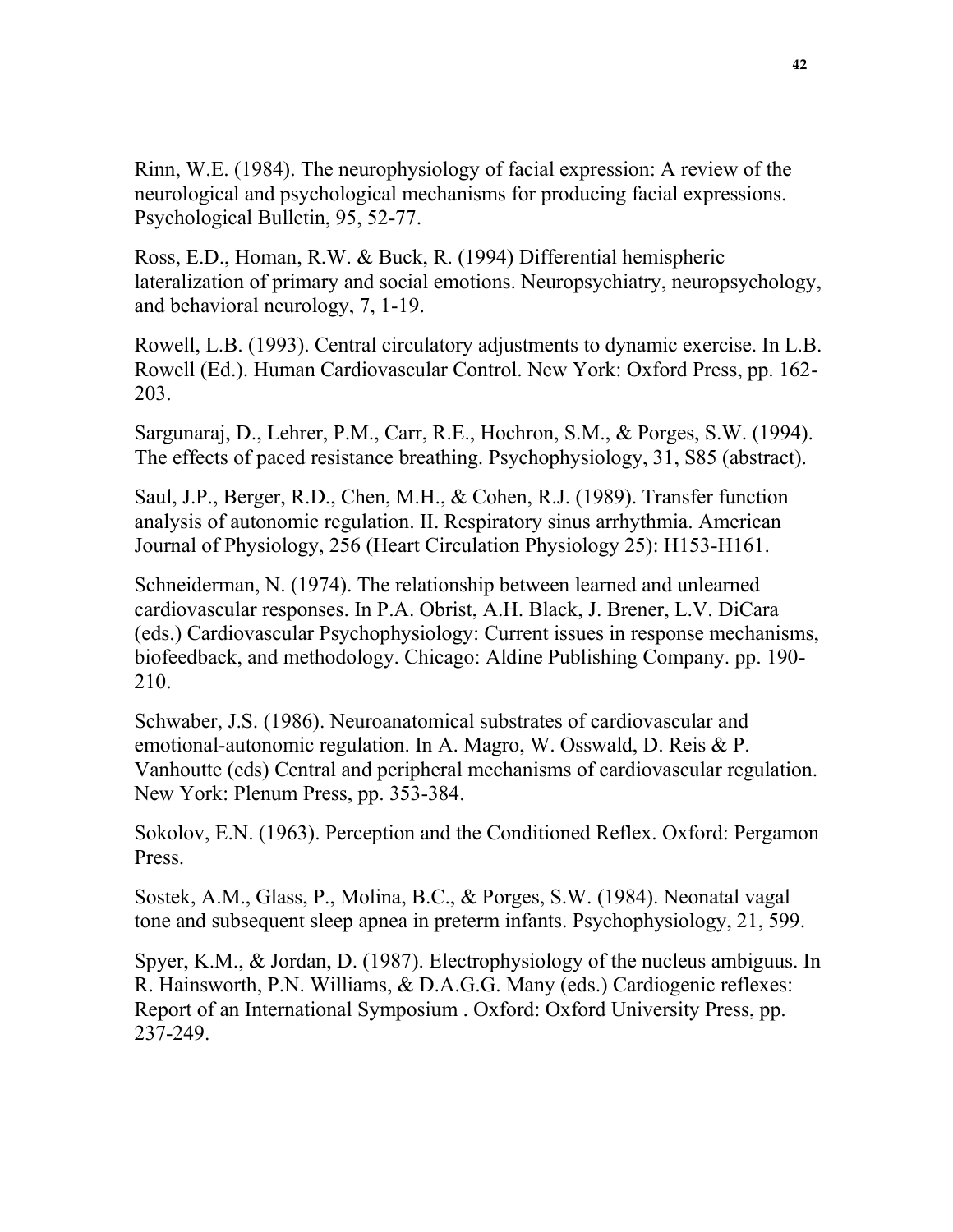Uvnas-Moberg, K. (1987). Gastrointestinal hormones and pathophysiology of functional gastrointestinal disorders. Scandinavia Journal of Gastroenterology, 22 (Supplement 128), 138-146.

Uvnas-Moberg, K. (1989). Gastrointestinal hormones in mother and infant. Acta Pediatrica Scandinavia, 351(Supplement), 88-93.

Uvnas-Moberg, K. (1994). Role of efferent and afferent vagal nerve activity during reproduction: Integrating function of oxytocin on metabolism and behaviour. Psychoneuroendocrinology, 19, 687-695.

Vanhoutte, P.M., & Levy, M.N. (1979) Cholinergic inhibition of adrenergic neurotransmission in the cardiovascular system. In C. McC. Brooks, K. Koizumi, & A. Sato (eds.) Integrative functions of the autonomic nervous system. Tokyo: University of Tokyo Press, 159-176.

Warwick, R. & Williams, P.L. (ed). (1975) Gray's Anatomy. Philadelphia: W.B. Saunders.

Weiling, W., van Brederode, J.F.M., de Rijk, L.G., Borst, C., & Dunning, A.J. (1982). Reflex control of heart rate in normal subjects in relation to age: A data base for cardiac vagal neuropathy. Diabetologia, 22, 163-166.

Weise, F., & Heydenreich, F. (1991). Age-related changes of heart rate power spectra in a diabetic man during orthostasis. Diabetes Research and Research and Clinical Practice, 11, 23-32.

Wolley, D.C., McWilliam, P.N., Ford, T.W., & Clarke, R.W. (1987). The effect of selective electrical stimulation on non- myelinated vagal fibres on heart rate in the rabbit. Journal of the Autonomic Nervous System, 21, 215- 221.

Yokoyama, K, Jennings, R., Ackles, P., Hood, P., & Boller, F. 1987. Lack of heart rate changes during an attention- demanding task after right hemisphere lesions. Neurology, 37, 624-630.

#### **Author Notes**

This paper is based on the presidential address to the Society for Psychophysiological Research, Atlanta, Georgia, October 8, 1994. The presidential address and the published manuscript are dedicated to the memory of my close friend and collaborator, Robert E. Bohrer. The theory described in this paper evolved from over three decades of research and interactions with colleagues and students. I am indebted to four individuals who have served as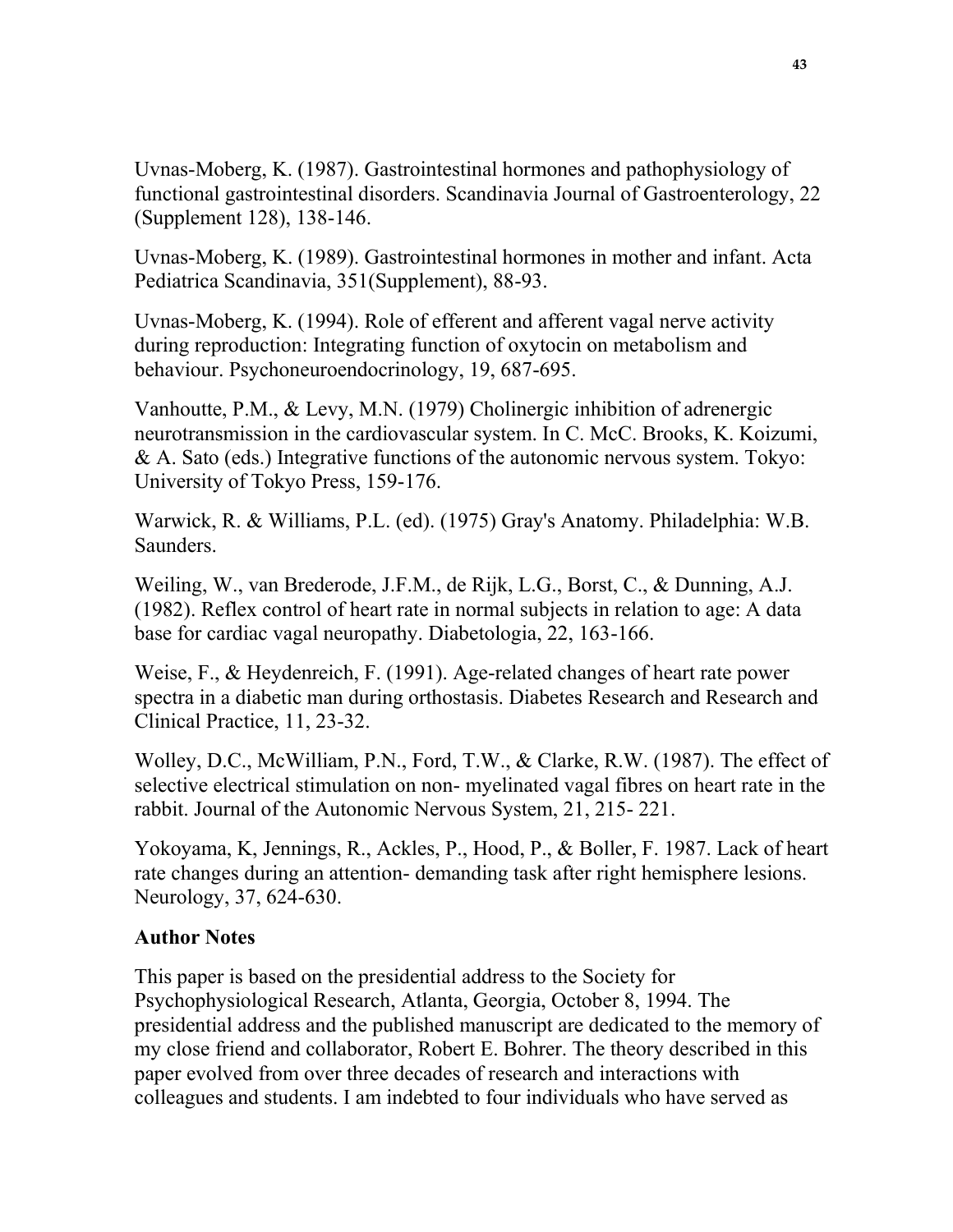scientific guides. David C. Raskin introduced me to psychophysiology. Robert E. Bohrer tutored me in time series statistics. Ajit Maiti mentored me in the neurophysiology and embryology of the brain stem. Evgeny Sokolov provided a model as a mentor and stimulated me to generate an integrative theory. Additionally, I have been fortunate to have outstanding associates, collaborators, and students including Olga Bazhenova, Evan Byrne, Michael Cheung, Aaron Chun, Georgia DeGangi, Janet DiPietro, Yoel Donchin, Jane Doussard-Roosevelt, Nathan Fox, Phil Goddard, Stanley Greenspan, Sandy Larson, Susan Linnemeyer, Phil McCabe, Oxana Plonskaia, Lourdes Portales, Shawn Reed, Todd Riniolo, Pat Suess, and Brandon Yongue who have contributed to the research and development of The Poly-Vagal theory. An additional thanks to Jane Doussard-Roosevelt who provided the intellectual and emotional ballast in my laboratory during my presidency and who contributed to the manuscript and talk by editing earlier versions and generating the graphics. A special thanks to Sue Carter who has patiently supported my scientific curiosity for 25 years and who has provided several helpful comments in the organization of the manuscript. The preparation of this manuscript was support, in part by grant HD 22628 from the National Institute of Child Health and Human Development and by grant MCJ 240622 from Maternal and Child Health Bureau. Address reprint requests to Stephen W. Porges, Department of Human Development, University of Maryland, College Park, Maryland 20742, or email at porges@umdd.umd.edu.

### **Figure Captions**

Figure 1. Primary brainstem nuclei of the vagus. Nuclei are bilateral and only one of each bilateral pair is illustrated. Figure 2. (a) Bradycardia during fetal distress. (b) Background heart period variability at time of bradycardia. Figure 3. Bradycardia elicited by electrical stimulation of the DMNX in an anesthetized rabbit. Figure 4. Bradycardia elicited by aortic depressor nerve stimulation in an anesthetized rabbit. Figure 5. Topographic organization of the nucleus ambiguus in the rat (Bieger & Hopkins, 1987).

#### **Appendix A**

Title of the paper.

The title was selected to emphasize the concept that evolutionary processes have sculpted the neural regulation of autonomic function. Not only has evolution provided obvious divergences in behavior and appearance, but evolution has impacted on the autonomic strategies related to the detection of novelty in the environment. The focus of the paper was not directed at a theory of orienting, nor has the paper attempted to distinguish between the autonomic components of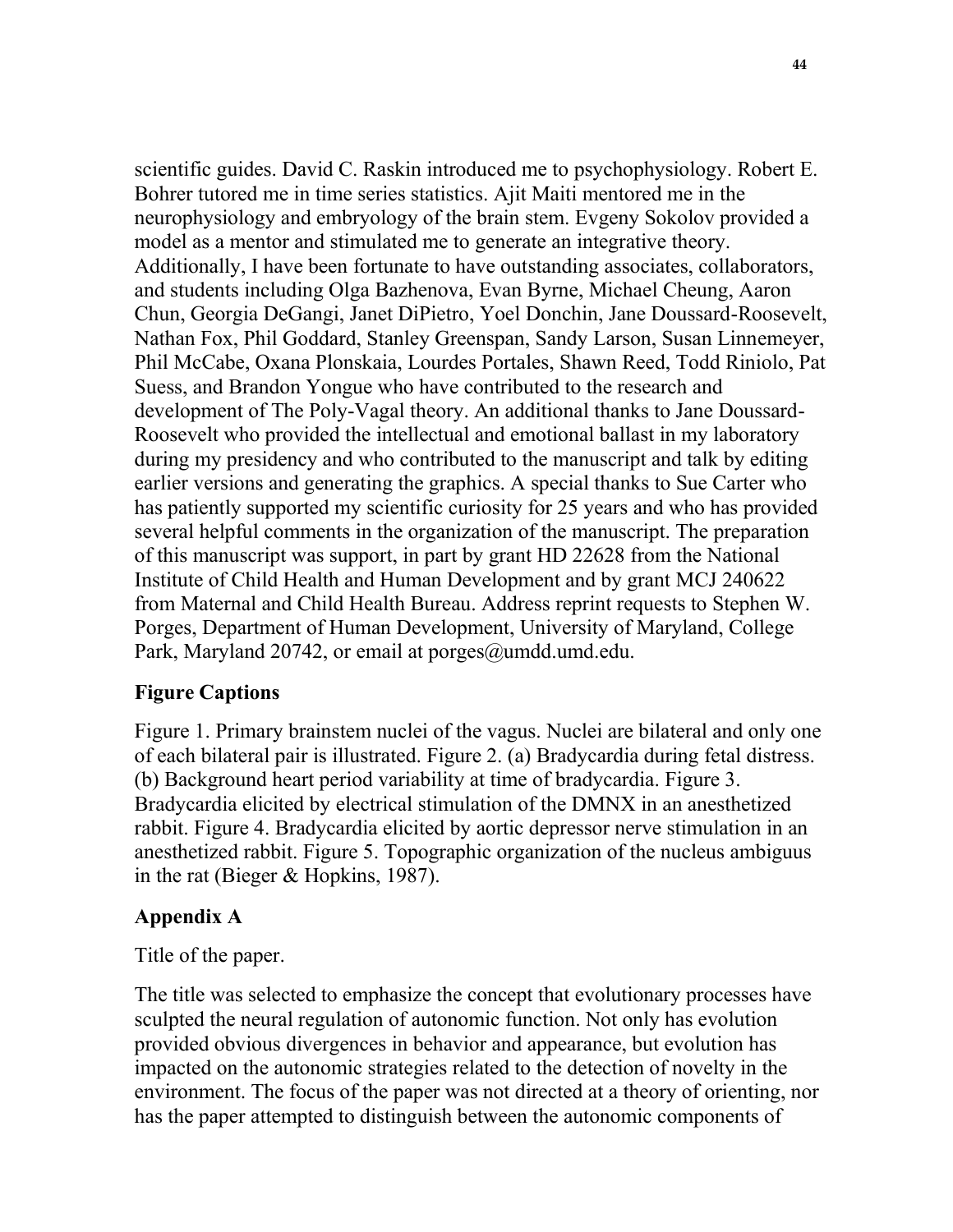orienting or defensive reflexes. Rather, the paper has focused on the neurogenic regulation of cardiac responses via two vagal responses systems. A primitive system that we have inherited from reptiles produces a rapid neurogenic bradycardia that reduces the activity of our cardiopulmonary system to conserve oxygen. This is the strategy of sit and wait feeders, common to reptiles. In contrast, the evolution of the energy-demanding mammal required two autonomic-behavioral shifts: 1) mammals needed to obtain great amounts of food; and 2) mammals needed to protect their nervous systems from oxygen loss. These two objectives are linked. In the evolution of mammals, success in obtaining food resources was dependent upon the ability to detect threat. Thus, mobilization and attention became two important behavioral dimensions. Unlike reptiles, which orient in response to novelty and attack or return to a quiescent state or lumber off, mammals orient and then attend. Following this phase of attention a mammal may rapidly depart or approach (attack) within the context of the classic fight or flight response. With the increasing complexity of behavior, there is a parallel increase in complexity in the organization and function of the autonomic nervous system. The title also intended to emphasize the concept that evolution has placed mammals in a defensive world. The survival systems of reptiles and other lower phyla can be organized into orienting and defensive dimensions. Mammals, to survive in this defensive and reactive world, had to circumvent these potentially lethal reactions of other species. The evolution of the mammalian nervous system enables mammals to rapidly escape danger and to use neural resources for the complex information processes required to detect subtleties in the environment. Moreover, evolution promoted additional motor systems related to communication. Motor systems developed to communicate conditions related to survival with facial expressions and vocalizations associated with primary emotions. The evolutionary modifications not only had to coexist with the oxygen hungry metabolic system, but by increasing the complexity of motor behaviors, there was an additional increase in oxygen needs. Thus, there is a link between the special visceral efferent actions regulating the communicative processes of emotion, and later language, with the general visceral efferent actions regulating cardiopulmonary function. The ability to detect subtleties in the environment coupled with the ability to communicate threat or comfort via facial expressions and vocalizations contributed to within- species social behavior, parenting, and pairbonding. These complex functions evolved while the demanding oxygen needs of mammals were programmed into the background of nervous system function via the autonomic nervous system.

#### **Appendix B**

Personal retrospective